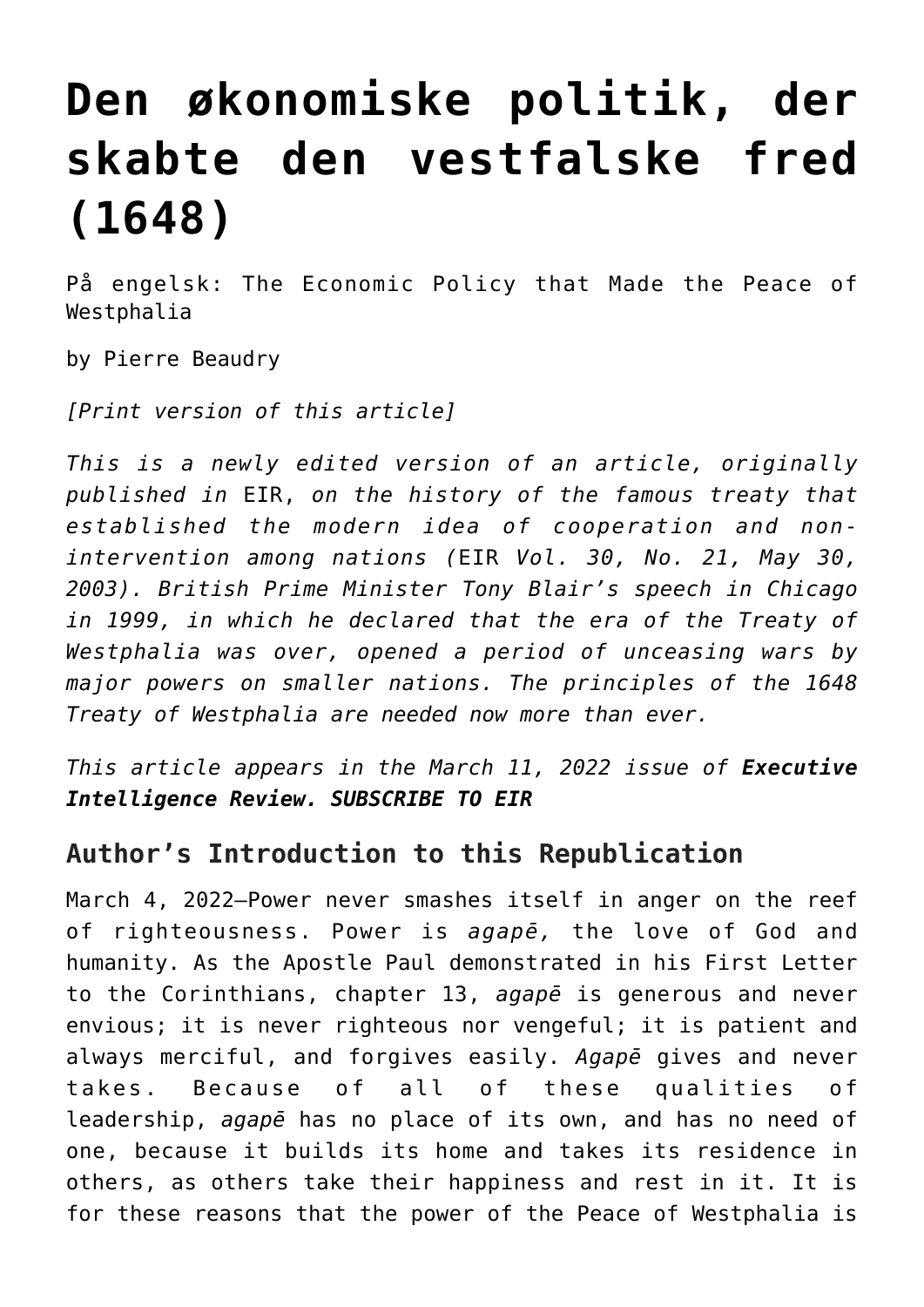able to endure the rages of others, and it never traffics with them for some popularity. Thus, the secret of this Peace of Westphalia is to internalize, ahead of time, what other people are thinking, or are afraid of thinking, about themselves and their fellow man, and to give them the benefit of the doubt.

The Treaty of Westphalia says it explicitly, that it abolishes all competition, pretentions, and advantages over others, and "*forgives the sins of the past by leaving all wrongs that have been committed to perpetual Oblivion*." Such is the beauty of power when it is proportional with reason, and such was the commitment of France in 1648, in the Peace of Westphalia, pledging to entertain a good and faithful, neighborly relationship with all nations. Such is the beauty of proportion between power and reason that Leibniz had identified as the basis for his idea of the Republic, and for which the recognition and remembrance of others grow unceasingly.

This is also what Rabelais meant when he said that *gratuitousness*, that is, what is given with benevolence, is the only living power that does not decrease and perish with time. It can only increase as time passes, because it decreases hatred in the same proportion that it increases love. Therefore, this principle of *agapē* represents the best that Western civilization has to offer: the idea of power found in the Athens of Solon in the 6th Century B.C., the sacrifice of Jesus Christ in 33 AD, the Council of Florence in 1439, the Peace of Westphalia in 1648, and the adoption of the American Constitution in 1787. This is how the idea of power became the power of an idea. The question is: Is the world ready to accept such an idea for the benefit of future generations yet to come?

May 30, 2003—In view of the currently collapsing world financial system, which is tearing apart the Maastricht Treaty, European governments have a last opportunity to abandon the failed Anglo-Dutch liberal system of private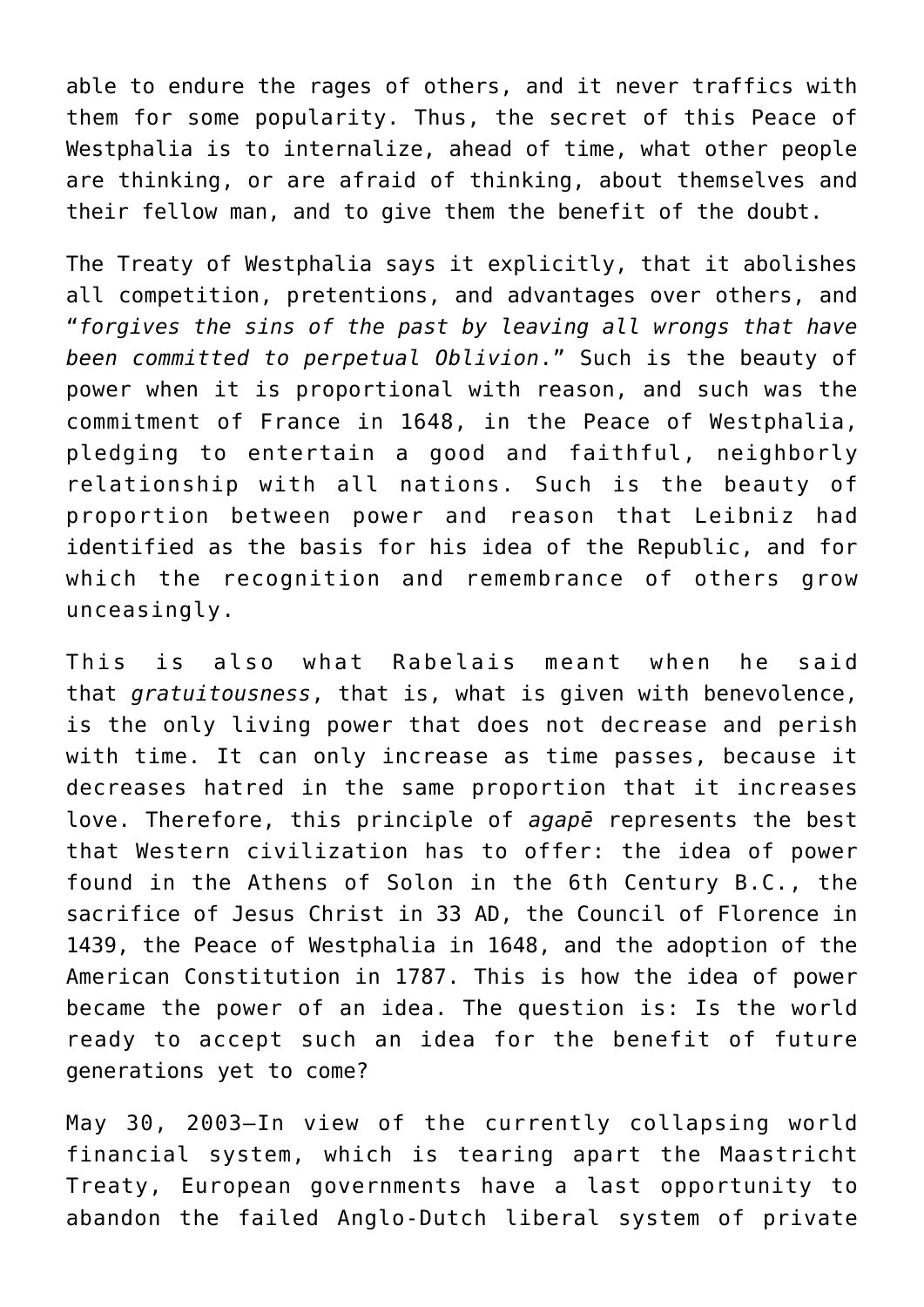central banking and globalization, and organize the new Eurasian axis of peace centered on Russia, Germany, and France. To solve the collapse as sovereign nation-states with a common interest, their historical foundation is the 17th-Century Peace of Westphalia, which began "the era of sovereign nation-states" and is now attacked by all the new imperialists and utopian military strategists.

The 1648 Westphalia Peace succeeded only because of an economic policy of protection and directed public credit—dirigism—aimed to create sovereign nation-states, designed by France's Cardinal Jules Mazarin and his great protégé Jean-Baptiste Colbert. Colbert's dirigist policy of *fair trade* was the most effective weapon against the liberal *free trade* policy of the central banking system of the maritime powers of the British and Dutch oligarchies.

Similarly, it is only with a return to the Peace of Westphalia's principle of "forgiving the sins of the past," and of mutually beneficial economic development (see box, Principles of Westphalia, Article I), that the current Israeli-Palestinian conflict could be solved on the basis of two mutually-recognized sovereign states.

#### [View full size](https://larouchepub.com/graphics/2022/4910/lg/F1.colbert.coin.jpg)

#### $\pmb{\times}$

The then unique principles of the 1648 Treaty that finally ended 125 years of religious warfare in Europe, enshrined the benefit or advantage of the other—the common good—in the statecraft of sovereign nations. Two men—France's Cardinal Jules Mazarin and Minister Jean-Baptiste Colbert (on coin)—were most responsible for this opening of the principles of nation-building. [View full size](https://larouchepub.com/graphics/2022/4910/lg/Westphalia_Terborch.jpg)

#### $\pmb{\times}$

Gerard Ter Borch

In the Peace of Westphalia, Mazarin's and Colbert's commongood principle of the "advantage of the other" triumphed over the imperial designs of both France's Louis XIV and the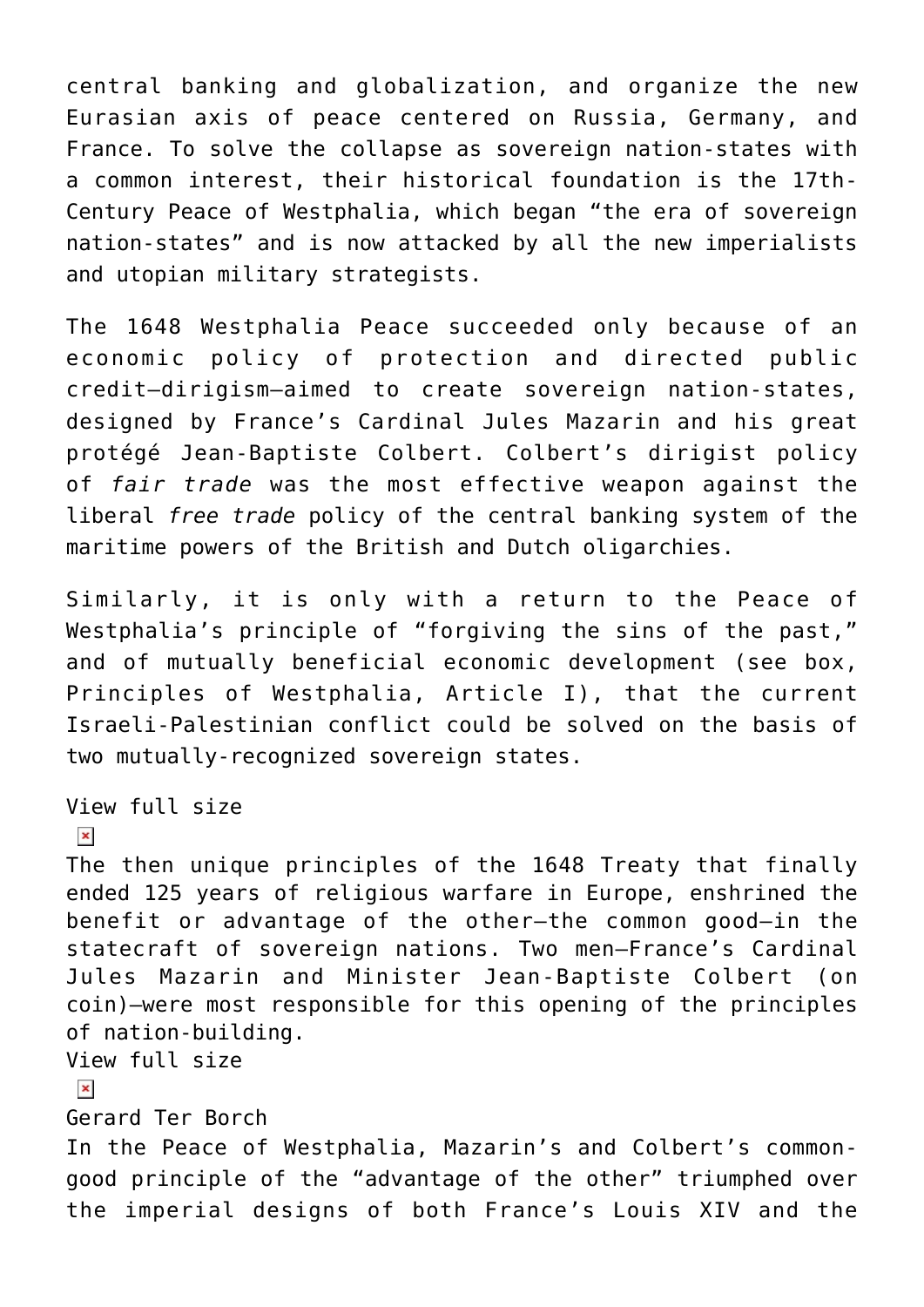Venice-controlled Hapsburg Empire. In the 18th Century, the same principle brought the posthumous victory of Gottfried Leibniz over John Locke in shaping the American republic's founding documents—the victory of "the pursuit of happiness" and the principle of the general welfare—over Locke's "life, liberty, and property."

Today, that principle has created the Eurasian Land-Bridge policy, as designed by U.S. Presidential pre-candidate Lyndon LaRouche, and as expressed in the economic development policies of China and some other Asian powers. This aims at "transport corridors of development," spanning Eurasia from the Strait of Gibraltar to the Bering Strait, and from the North Sea to the Korean Peninsula and Southeast Asia.

#### **How Mazarin Looked Toward Westphalia**

By the early 1640s, after witnessing so much abuse by the Hapsburg Emperor's feudal authority against the peoples of the small and war-devastated German states, and realizing that the horrors of the Thirty Years' War were leading toward the destruction of civilization, Cardinal Jules de Mazarin acted to shift the attention of Europe away from Venetianmanipulated religious conflicts that had become an endless cycle of vengefulness of each against all. He sought to base a peace on the economic recovery and political sovereignty of the German Electorates and States, to move them toward freedom and away from the tyranny of the Emperor, and from Venice's intrigues.

In 1642, six years before the signing of the Peace of Westphalia was to end the Thirty Years' War, Mazarin sent a negotiating team to Münster to begin working on his peace plan. The two French plenipotentiaries, Claude de Mesmes Comte d'Avaux, and Abel Servien, were his close associates. The mission was to use the power of France to intervene between the Emperor and the German Electors and princes in such a way that the Emperor would be forced to relinquish his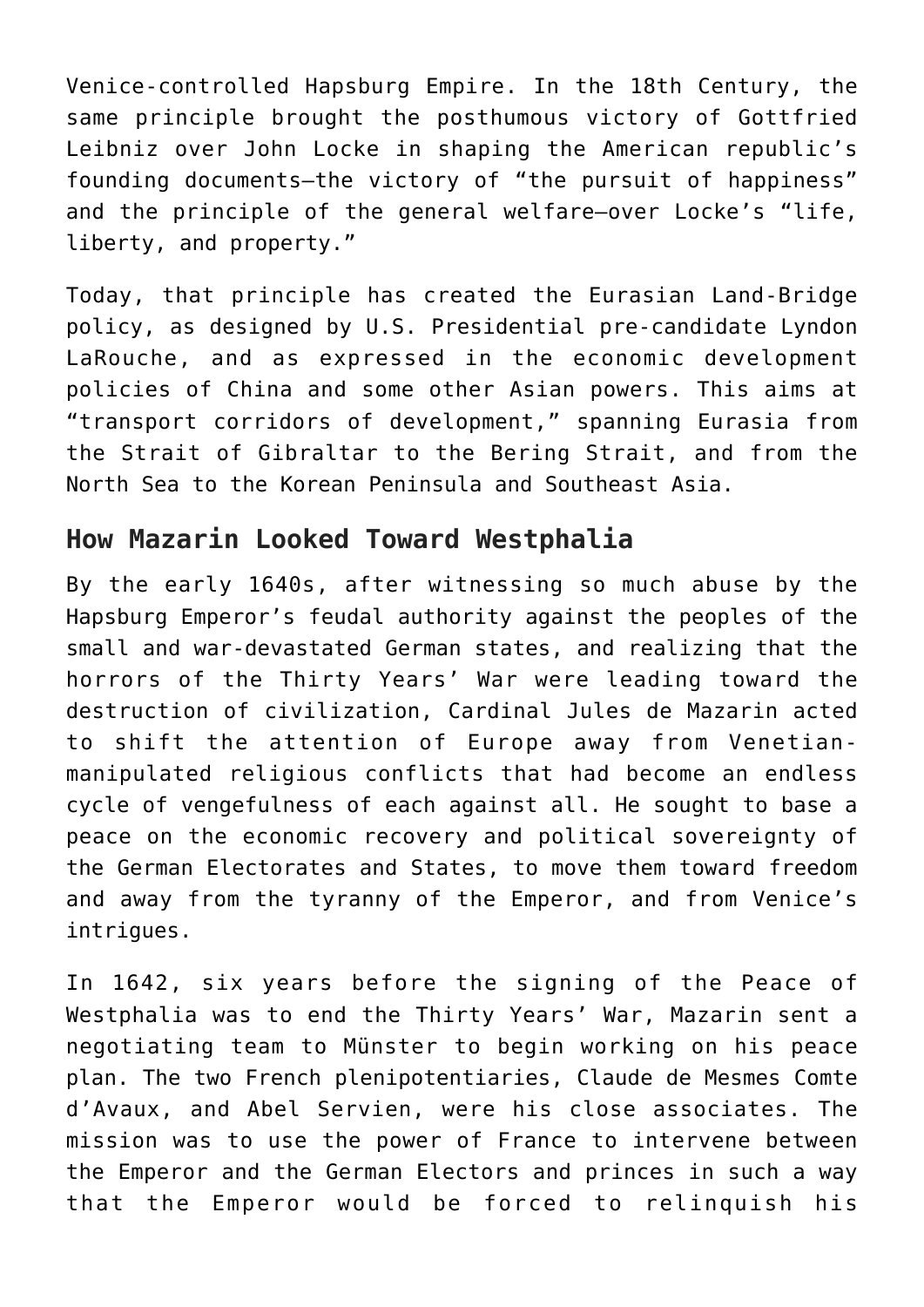overpowering authority and France would facilitate an economic program for the German states by helping them rebuild their territories.

This result could not be achieved, however, unless France, as the most powerful nation outside of the Empire itself, were to be given the role of guarantor of German freedom on their own territory—a status of mediator that would give Mazarin's French plenipotentiaries a friendly and indirect right to intervene inside the government of the Empire. This had to be done in such a way as not to give umbrage to the German princes, who would have rejected any form of direct foreign intervention. Indeed, what would be the benefit of replacing an Austrian imperial power by a French one?

Mazarin directed his plenipotentiaries to make their presence necessary, primarily along the Rhine River, by engaging in the only form of French expansion that would correspond to Mazarin's principle of "the advantage of the other," and that was, to engage in a productive economy of fair trade and commerce. Thus, Mazarin began to play an entirely new and unique role inside the Empire by increasing German freedom in trade and commerce along the main waterways of the Empire.

The Rhine River, running through very fertile lands, had long been the target of Mazarin's predecessor, Cardinal Richelieu, who, as the First Minister of Louis XIII, had waged 14 years of war to acquire key territories along the High Rhine, with the presumption that the Rhine River was a God-given "natural border of France." This foolish idea stemmed from the days of the Roman Empire, that is, from the same imperialist outlook that was to be Louis XIV's *folie des grandeurs*, and was to become the pretext for Napoleon Bonaparte's mad imperial conquests, a century later. The imperial Roman historian Strabo had concocted the geopolitical delusion whereby "an ancient divinity had erected mountains and traced the course of rivers in order to define the natural borders of a people," whereby, consequently, the Rhine River had to be viewed as a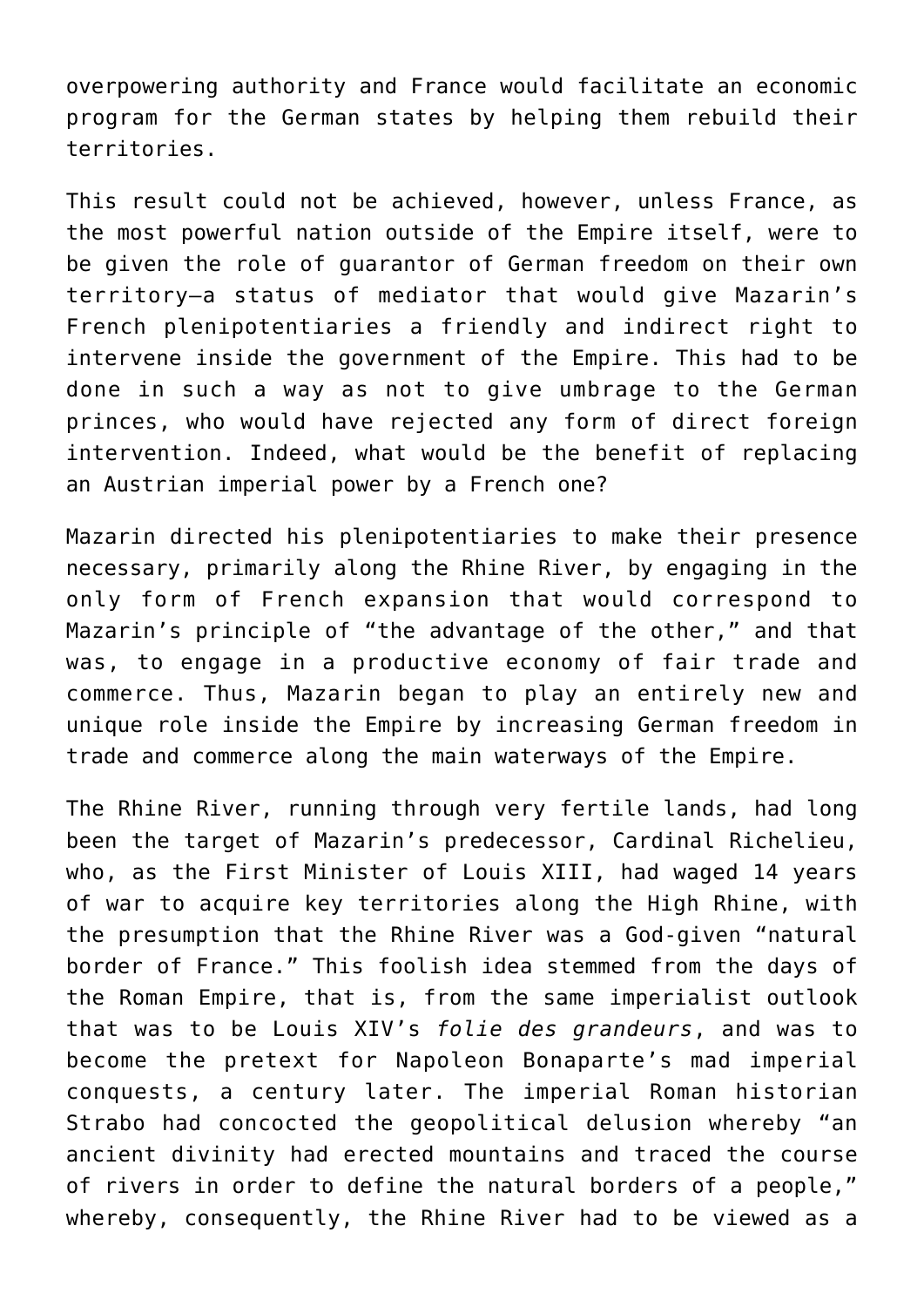natural border of France.

#### **The Rhine: Boundary, or Corridor?**

However, that was not the view of Mazarin. He saw the Rhine River as a great economic project rather than a way to grab more territory. It was a *natural communication canal* within German territory, a *corridor of development*. But it was unfortunately being commercially misused by river princes, who were going against their own best interests by imposing such outrageously expensive tolls, that tradesmen preferred using alternative routes, which had become more to the advantage of the Venetians, the Dutch, and the English, than to the German people themselves. This had to be changed.

According to the German historian Hermann Scherer,

The expansion of Amsterdam and of the Dutch market had given the last blow to the ancient commercial greatness of the German principalities. The Rhine River and later the Escaut, were closed to the German people; an arbitrary system of rights and tolls was established, and that became the end of wealth and prosperity in the heart of Europe. The defection of many Hanseatic cities from the interior, and the diminishing foreign trade of the Hanse, destabilized internal commerce and the relationship between the northern and southern regions of Germany. Add to this, the interminable wars, the religious conflicts and persecutions, and on top of all of this, the addition of customs barriers established under all sorts of pretexts, and for which the smallest princes of the empire added a cost as if it were an essential attribute of their microscopic sovereignty.[\[fn\\_1\]](https://larouchepub.com/other/2022/4910-the_economic_policy_that_made.html#footnote-012)

Each region was measuring its "sovereignty" by the power to raise Rhine customs fees. The interruptions of trade traffic between southern and northern Germany were bringing the German economy to a halt. This became particularly disastrous for Braunschweig and Erfurt, while Frankfurt-am-Main and Leipzig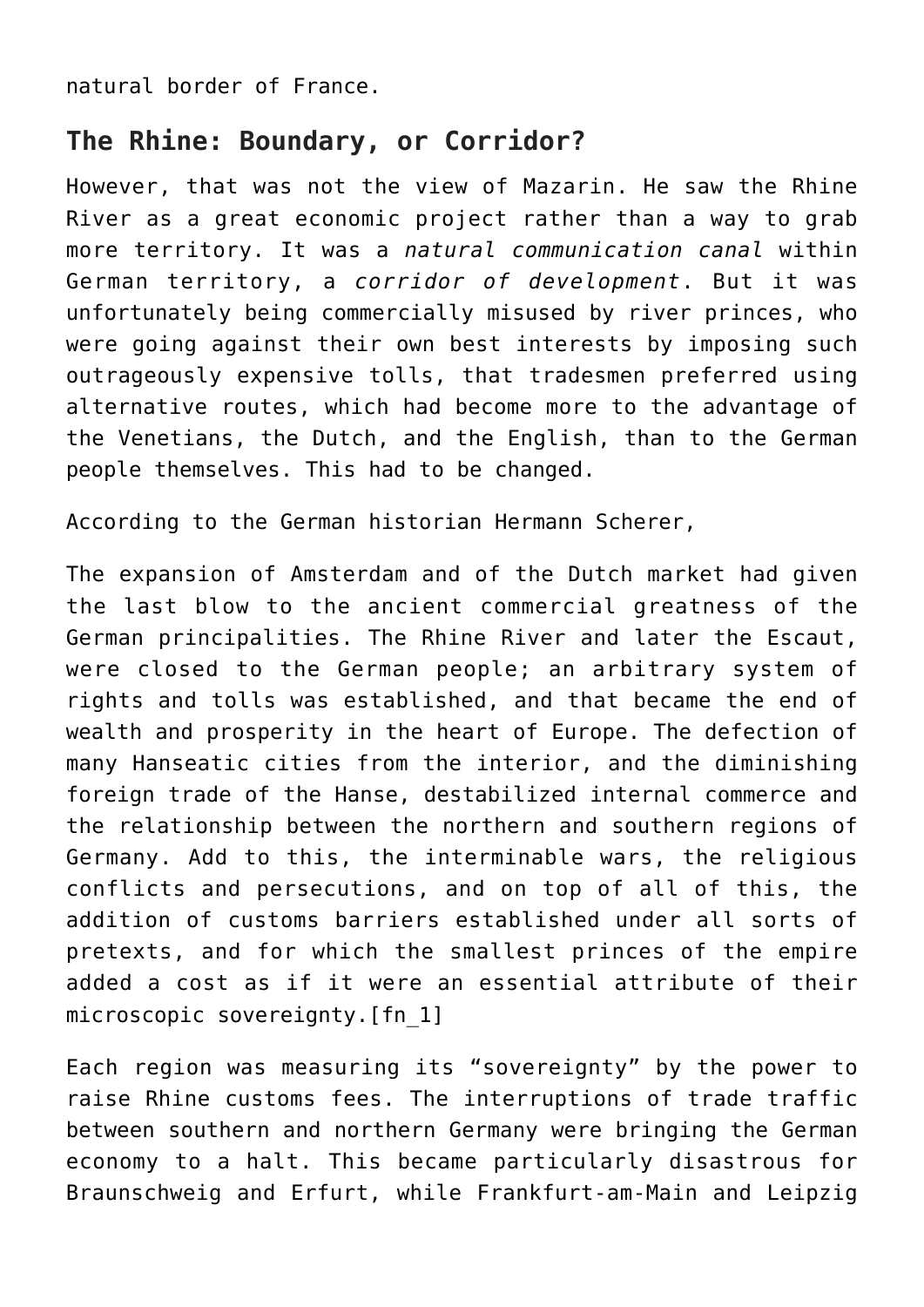prospered, thanks to their annual fairs. The very geographic situation of Germany required precisely the opposite: that it free itself of the burden of customs barriers and open all of its internal mini-borders for anyone who wanted to trade in and out of the country, at low cost, not only north-south, but also east-west. Such were the conditions that Mazarin was attempting to address during the 1640s negotiating period of the Peace of Westphalia.

#### **Fair Trade on Europe's Rivers**

Mazarin conducted a thorough study of the entire river system of the Hapsburg Empire, including the region of Poland. He established a complex intelligence network from among his German allies, to report back to the French negotiators who were involved in the preliminary negotiations for the Peace of Westphalia in Münster, and to inform them of how many German cities would be willing to increase their freedom within the Empire, by collaborating with France.

FIGURE 1 Three Centuries' Canal and River Development Initiated by Mazarin and Colbert [View full size](https://larouchepub.com/graphics/2022/4910/lg/Fig01_Mazarin_Colbert_River_Development.jpg)  $\pmb{\times}$ 

Mazarin examined closely the potential for a north-south expansion of trade and commerce of goods being produced along all of the rivers of the Empire (see **Figure 1**).

First, farthest east, on the northeastern border of the Hapsburg Holy Roman Empire, Mazarin studied the potential of the Vistula River going through the Polish regions of Silesia, Mazovia, and Eastern Prussia (today Poland), and emptying into the Baltic Sea near Gdańsk. That river provided for Gdańsk all of the riches coming from all of these regions, and could make it the major port city of Poland.

Second, he wrote of the Oder River—which also empties into the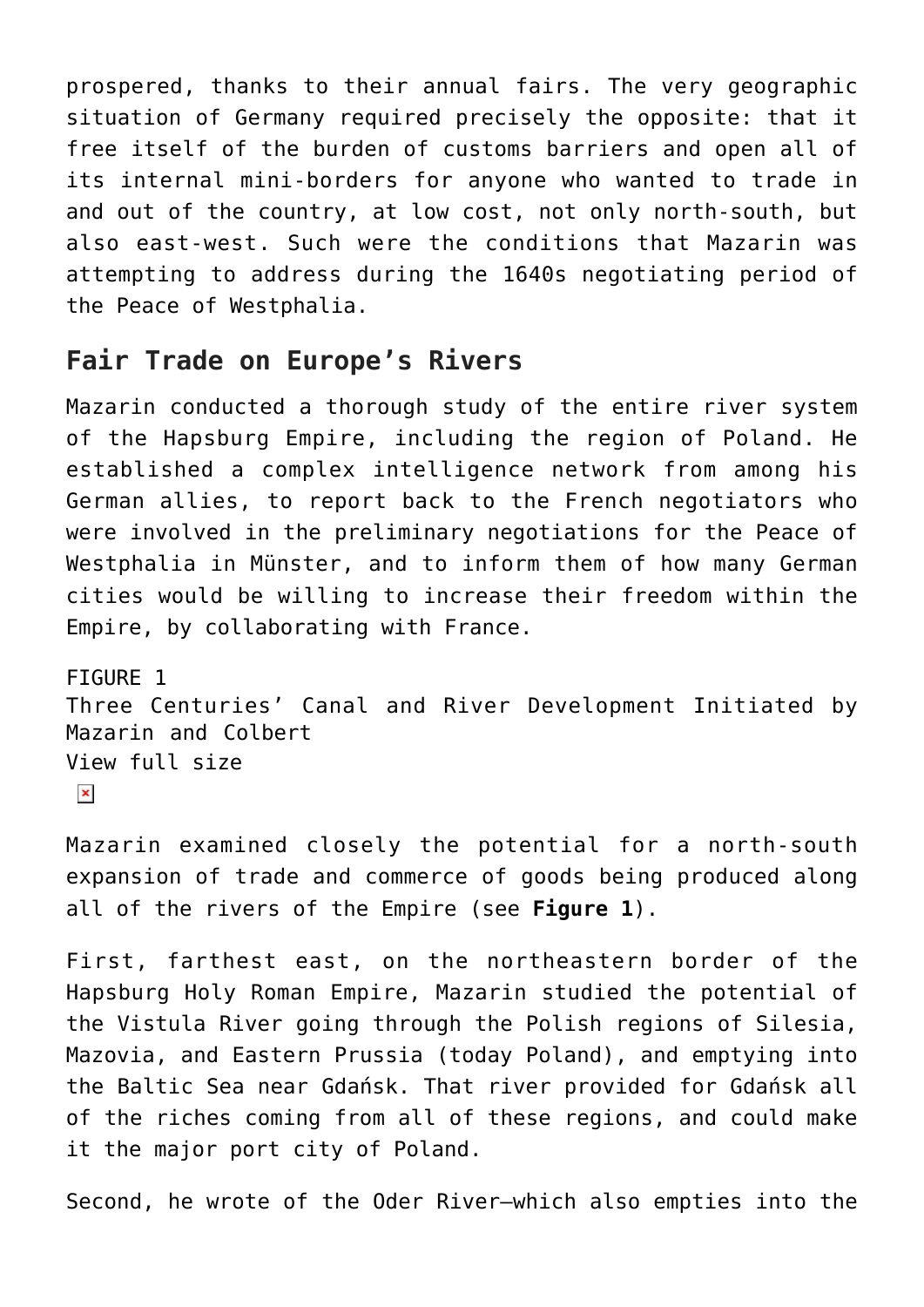Baltic Sea—that if all of the commerce from the Brandenburg, Silesia, and Pomeranian plains were to flow into the city of Szczecin, it could transform that city into a major international port city.

Third, the Elbe River, which starts in Bohemia (today the Czech Republic) after having gone through Saxony and Brandenburg, then flows into the North Sea northwest of Hamburg. Mazarin noted that most of the goods coming from the provinces of Lower Germany also flowed northwestward past Dresden, Magdeburg, and Leipzig. Those cities could improve their economic situation by offering commercial houses for transshipment of regional goods to foreign countries.

Fourth, Mazarin was given a report that the Weser River, which also flows through the fertile regions of Middle Germany, could be provided with a number of canals acting as import and export channels, to make the city of Bremen on the Weser into a significant port.

Fifth, Mazarin saw another expansion of north-south trade by way of the Ems River, which crosses Westphalia, and brings all of the trade and commerce from Münster and the North Rhine region into a north-south axis opening to the North Sea.

Sixth, and farthest west, Mazarin studied the Rhine River as the most economically viable communication channel among Switzerland, Germany, France, and the Netherlands, connecting Mulhouse, Strasbourg, Mainz, Bonn, and Cologne, and carrying a great amount of trade from Alsace Lorraine, the Swiss Counties, Baden-Württemberg, and the Rhineland Palatinate, to its exit into the sea through the cities of Rotterdam and Amsterdam.

Mazarin saw that the surest way to bring about peace was to develop the general welfare of the German people, by developing, for their greatest advantage, the cities located at the mouths of these rivers or along them. Thus, those war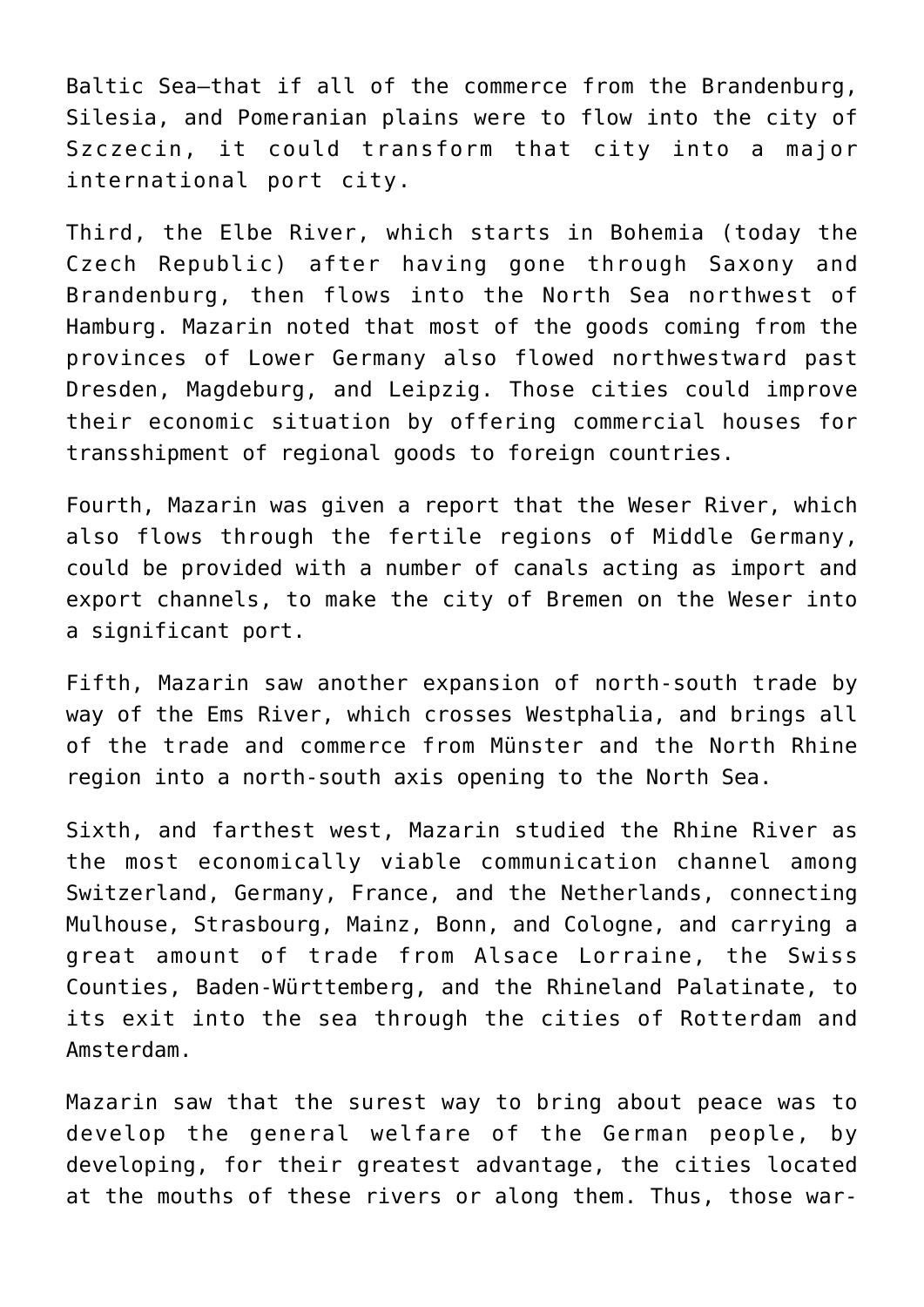torn regions of the Empire could be rescued and rebuilt, by creating new infrastructure. He considered this to be the way to counter the British-Dutch mercantilist control over key cities of the Baltic and North Seas.

In 1642, Mazarin summoned his negotiators at Münster to announce and circulate everywhere that the precondition to the peace negotiations was to forbid the creation of new tolls along the Rhine River. The proposition was written as follows:

From this day forward, along the two banks of the Rhine River and from the adjacent provinces, commerce and transport of goods shall be free for transit for all of the inhabitants, and it will no longer be permitted to impose on the Rhine any new toll, open birthright, customs, or taxation of any denomination and of any sort, whatsoever.

Because the injunction included the mention "and from adjacent provinces," it proposed to bring fair trade and economic expansion deeper into the heart of Germany.

# **Centuries of Canal Building**

Under the protection of the French, as the guarantor of the Peace of Westphalia, the different princes of the Empire were able to establish a whole series of houses of commerce in Huningue, Strasbourg, Mannheim, Frankfurt an der Oder, Coblenz, and Cologne. Thus, Mazarin's plan to build the economic basis for the nation-state of Germany began to take shape. With goods produced in France, Lower Bavaria, Upper Palatinate, Swabia, and so forth, the river communication system began to revive the economies of the cities of Huningue and Strasbourg, as well as to give access to Switzerland and to the extended parts of Austria.

The economic development was to go farther by access to the seventh and longest river in western Europe, the Danube, expanding the import-export trade of goods to and from Bavaria, Austria, Hungary, Serbia, Bulgaria, Romania,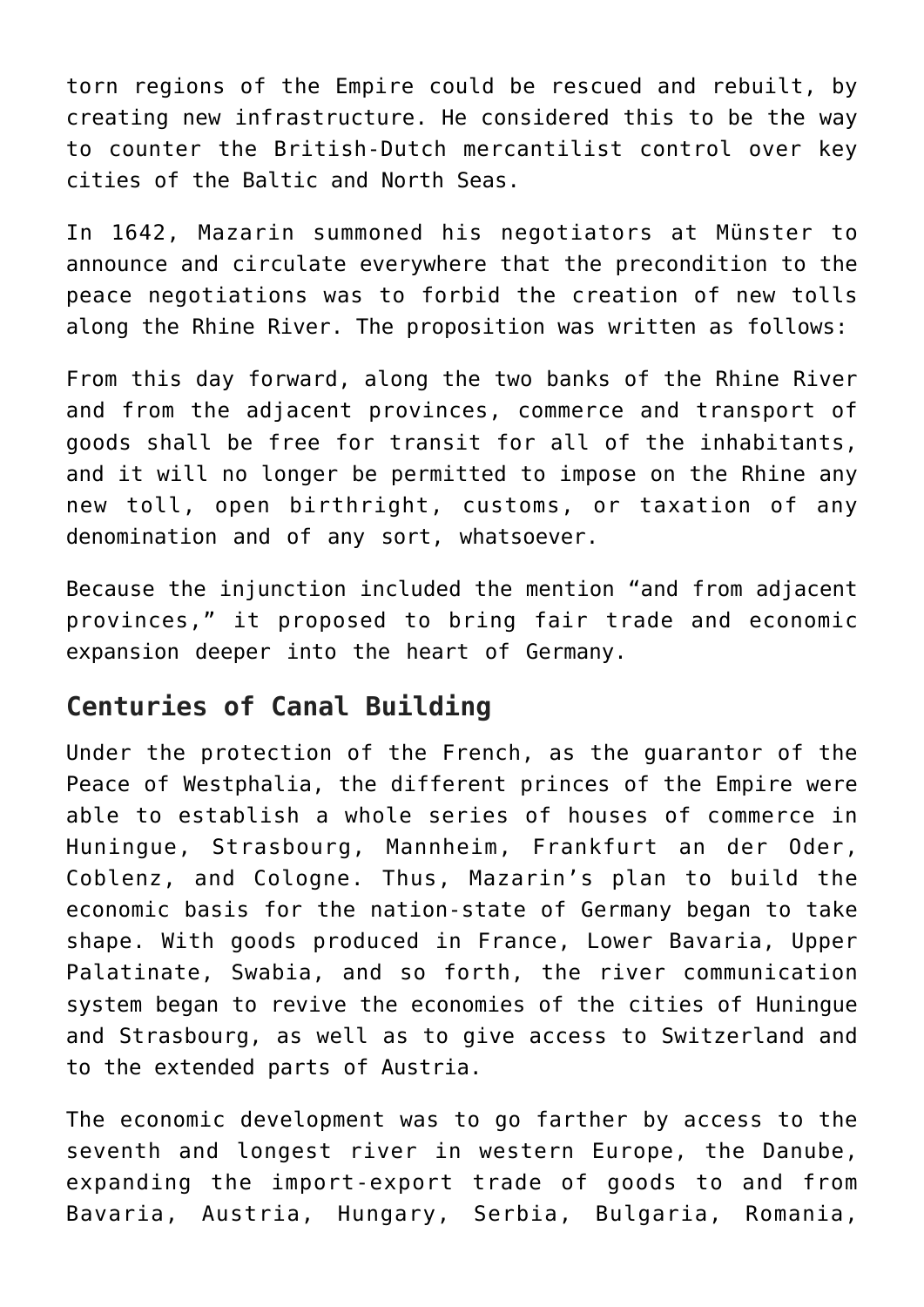Moldavia, and all the way East to the mouth of the Danube in the Black Sea.

As early as 1642, Mazarin had singled out 28 primary cities along the Danube River alone. It is from this standpoint that a new understanding began to emerge from the rubble of war in Europe, capable of creating thousands of jobs and new markets along the main rivers of the Empire. It was under Mazarin and Colbert that the idea of a Rhine-Main-Danube canal began to be considered as a feasible project, a corridor of development only completed three centuries later, connecting the North Sea to the Black Sea. [fn 2]

By the time a number of Electors and princes began to realize that Mazarin's project was entirely to their advantage, and decided to modify their allegiance to the Emperor, war had reduced the German people from 21 million to only 13 million as of 1648. Without peace, European civilization was going to be destroyed.

On the other hand, the Venetians saw that Mazarin was accelerating the process of negotiation in Münster, and that his economic initiatives with the German Electors were beginning to gain some momentum. Venice and the Hapsburgs saw the paradox—the more you increase economic freedom within the Empire, the more you are destroying that Empire itself—and smelled danger. The more the German leaders were won over to the principle of "the advantage of the other" (especially since they were "the other"), the closer they were to replacing the predatory Empire with nation-states. This principle had such a corroding effect on the minds of the Venetians and the Hapsburg Emperor that they were ultimately forced to accept the conditions set by Mazarin for the Peace of Westphalia, which was signed on Oct. 24, 1648, in Osnabrück for the Protestants, and in Münster for the Catholics[.\[fn\\_3\]](https://larouchepub.com/other/2022/4910-the_economic_policy_that_made.html#footnote-010)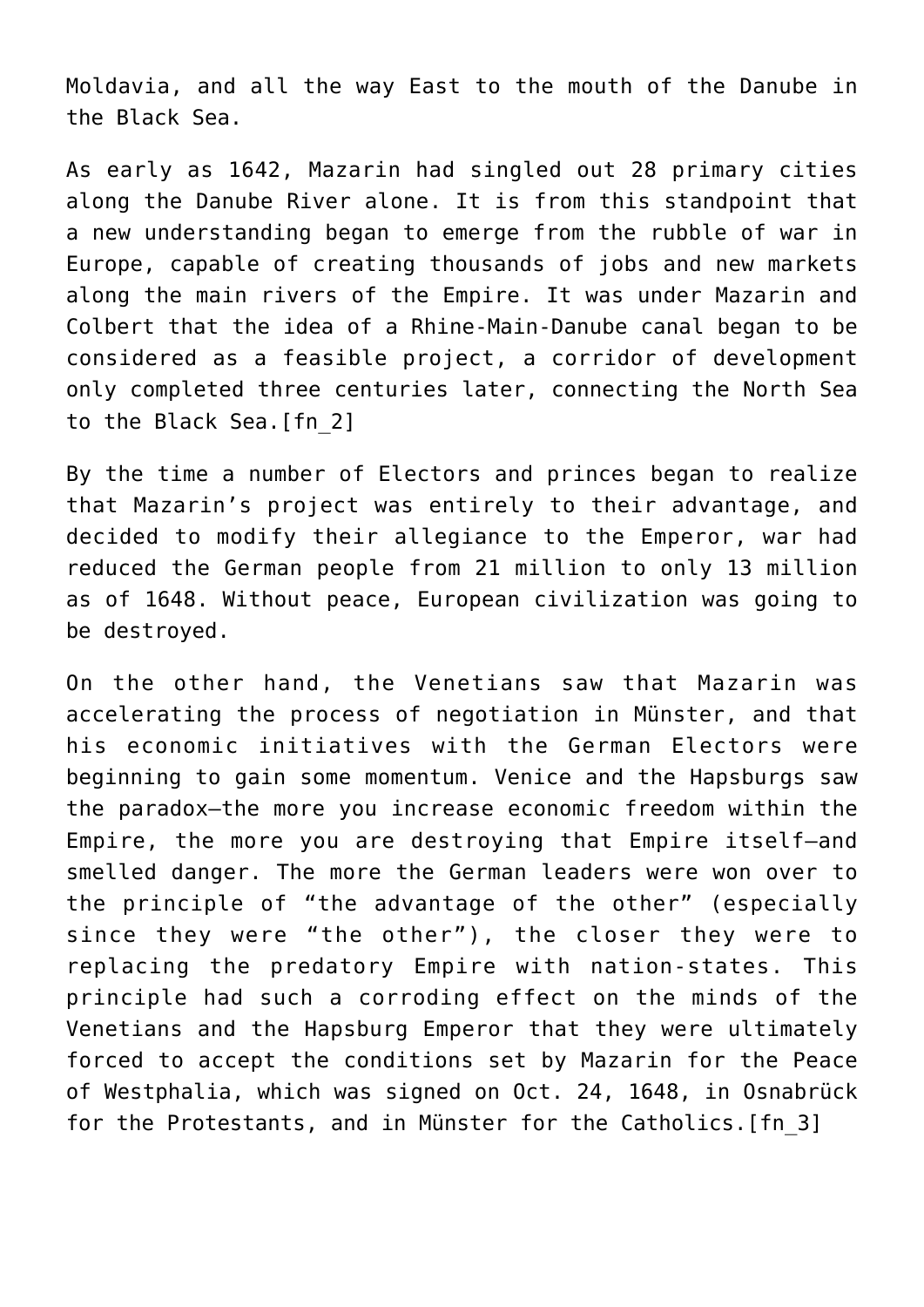# **Colbert and the Birth of Political Economy**

Jean-Baptiste Colbert (1619-83) was, without a shadow of a doubt, the greatest political economist and nation-builder of the 17th Century, and his ideas and influence have determined the entire course of development of all modern nation-states, including the United States of America, since the Treaty of Westphalia.

Initially promoted as Steward of the Household of Cardinal Mazarin, Colbert later became Comptroller General of the Finances of France during most of the reign of Louis XIV. Colbert was the first world leader to successfully apply the new principle of Westphalia to economics, the which would later be followed successively by Gottfried Leibniz, Benjamin Franklin, Alexander Hamilton, John Quincy Adams, Henry C. Carey, Friedrich List, Franklin D. Roosevelt, and Lyndon H. LaRouche, Jr.

Colbert's seminal contribution to a humanist republican conception of political economy was initially reflected in France's historic fight to liberate the peoples of Europe from the predatory control of the Austrian Hapsburg Empire, and from the central banking role of the Venetian and Dutch oligarchies. Colbert applied the principle of the Peace of Westphalia—that is, the principle of "the advantage of the other"—to a grand design of economic development of France itself[.\[fn\\_4\]](https://larouchepub.com/other/2022/4910-the_economic_policy_that_made.html#footnote-009)

For Colbert, the most important asset of the common good, and the most powerful enemy of war itself, was the development of infrastructure projects. Colbert carried the principle of benevolence of Cardinal Mazarin into large-scale economic development projects. If he was the farsighted forerunner of Leibniz, of Franklin, and of LaRouche, it was because his towering figure stood on the shoulders of Jeanne d'Arc, King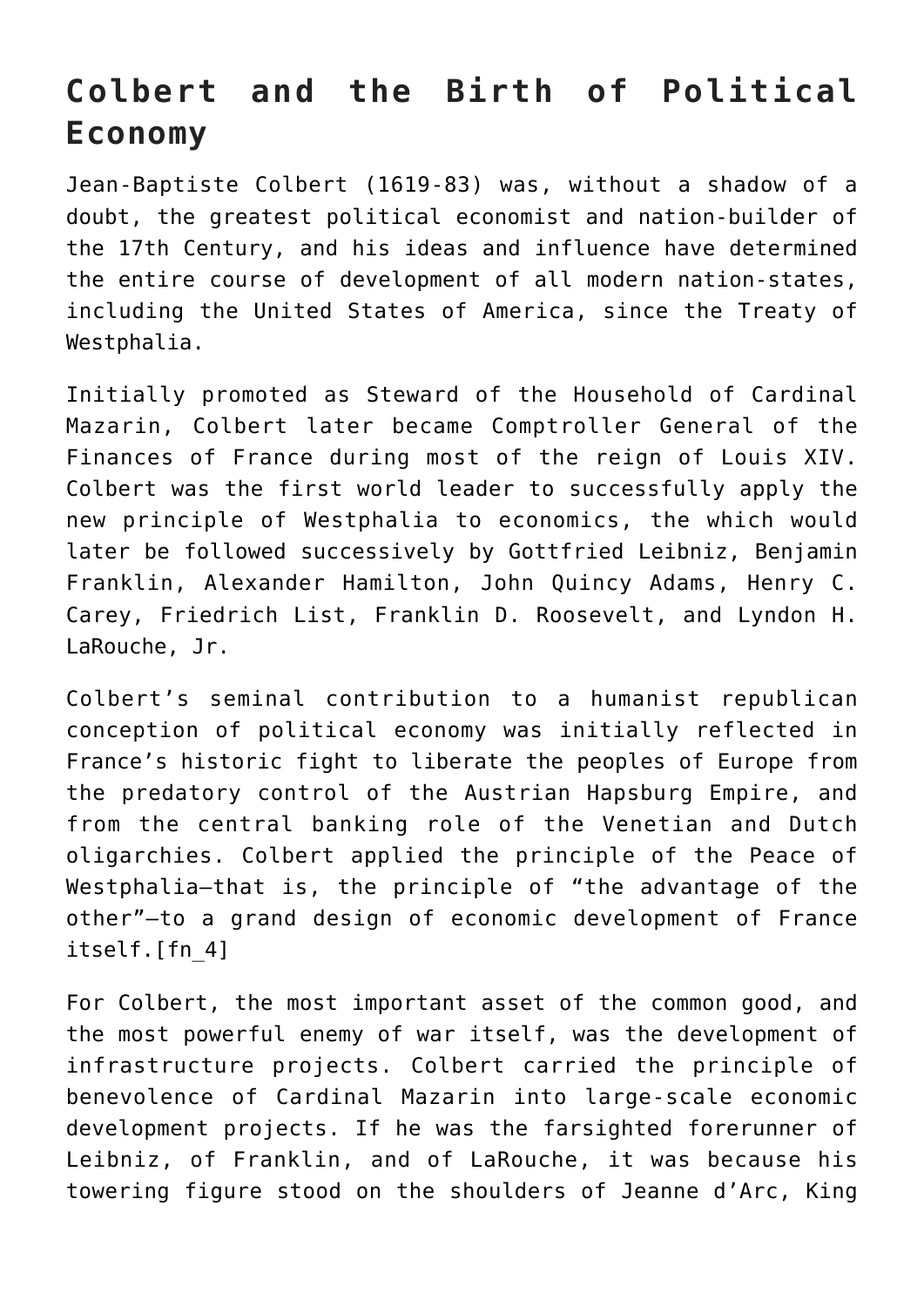Louis XI's creation of the nation-state of France, King Henry IV (1589-1610), Henry's minister the Duke of Sully, and Cardinal Mazarin. All were the most powerful enemies of British-Dutch-Venetian free-trade and "central bank" liberalism.

The very name of Colbertism, dirigism, still rings as anathema in the ears of the British-Dutch oligarchies today. In fact, any economic outlook organized by a strong centralized government that favors the common good through great public works, stems from Colbertism, and is anathema to British-Dutch monetarism, especially to the Dutch East India Company.[\[fn\\_5\]](https://larouchepub.com/other/2022/4910-the_economic_policy_that_made.html#footnote-008)

#### **The Industrial Commonwealth Policy**

Jean-Baptiste Colbert did not come from a noble family, as many historians have falsely claimed. He was the son of Nicholas Colbert and of Marie Pussort, she of a merchant family, who had traded in Reims and in Lyon from 1590 to 1635. This period was the turning point for French economic development, with the upsurge of manufacturing under Henry IV and his great advisor, the Duke of Sully. Nicholas' brother, Odart Colbert, was a trader in Troyes, working with an Italian banker partner located in Paris, by the name of Gio-Andrea Lumagna, with whom he had developed an excellent trade in draperies, bolting-cloth, linen, silk, wines, and grains, which they produced in France and traded in England, the Low Countries, and Italy.

Jean-Baptiste worked for a few years in Lumagna's bank until 1649, one year after the Treaty of Westphalia was signed, when Lumagna became the personal banker of Mazarin and recommended that Colbert become the Cardinal's Steward of the Household. The meeting of such great minds foreshadowed a true French revolution.

Looking at Colbert from British and some American history books, one would become convinced that he was a mercantilist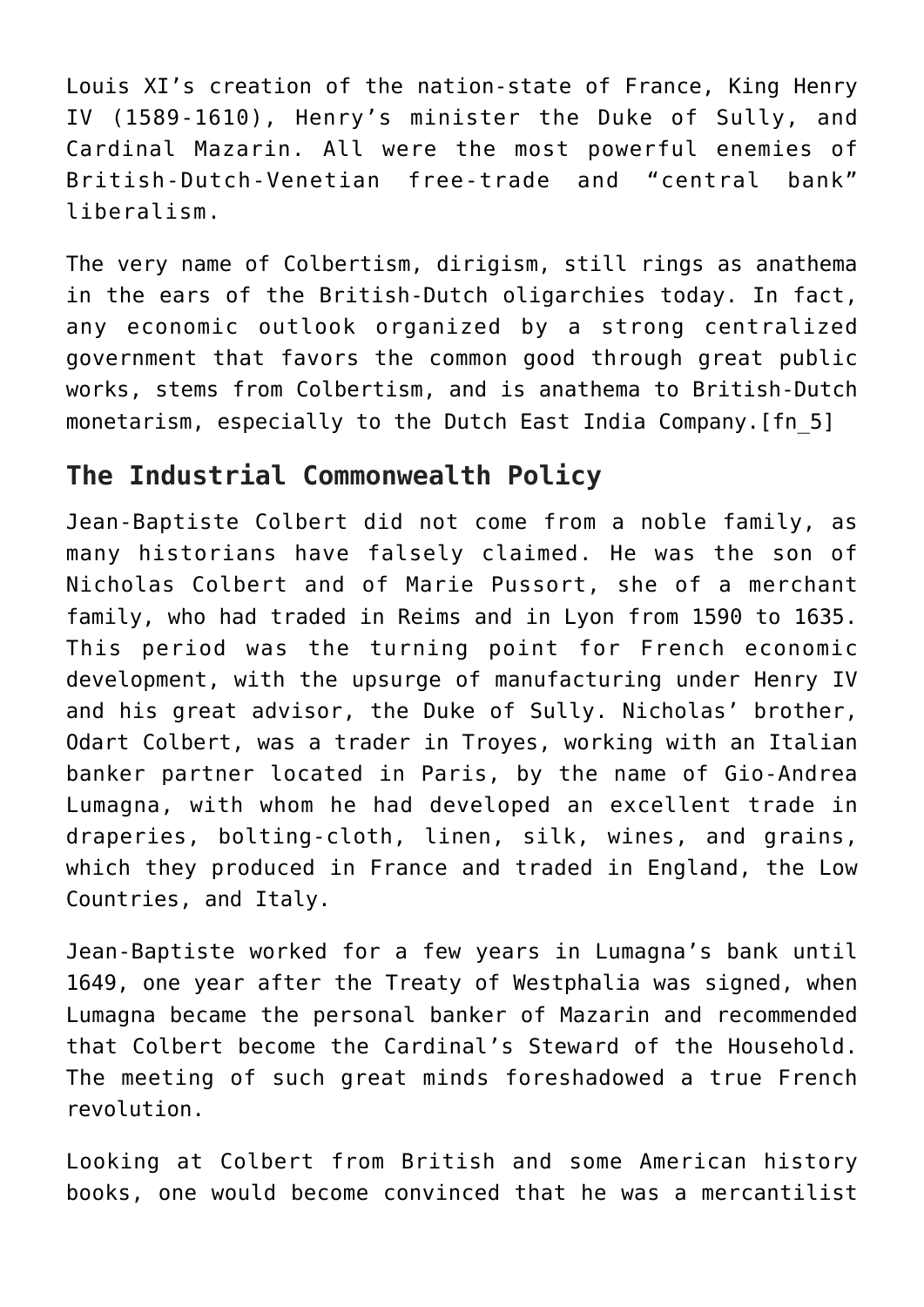free trader. But anyone identifying Colbert as a mercantilist has to be either totally ignorant or a British agent, at best. The British hated Colbert precisely because he was not a mercantilist; he was feared because he was a humanist nationbuilder. Colbert's policy was to undertake and fund, from the royal coffers of Louis XIV, all forms of industry, mining, infrastructure, canal building, city building, beautification of the land through *Ponts et Chaussées* (Bridges and Roads), and *Arts et Métiers* (Arts and Crafts), including the promotion of all aspects of science through the creation of the Royal Academy of Sciences under the leadership of Christian Huygens.

Thus, clearly, Colbert's idea of "the advantage of the other" was aimed at benefitting future generations. It precluded primarily the idea of *competition*, a politically correct term for *enmity*.

Colbert's industrial protectionist system is generally known for four major reforms that marked the beginnings of the modern industrial nation-state:

1. He organized and funded a system of industrial corporations and infrastructure projects that provided job security for all types of skilled and non-skilled labor, that is, workers of all types of *arts et métiers*;

2. He established protectionist measures for all standardized French clothing products, such that no dumping of foreign goods was allowed in France, except at very high cost. Colbertism became synonymous with protectionism;

3. He funded and supported population growth, considering that war and ignorance were the two main causes of population reduction. He believed that the "government had to take care of its poor," and that its role was to foster the increase of the population density of the nation; and

4. He accompanied industrial measures with a reform of civil justice that became the first Civil Code of France, lasting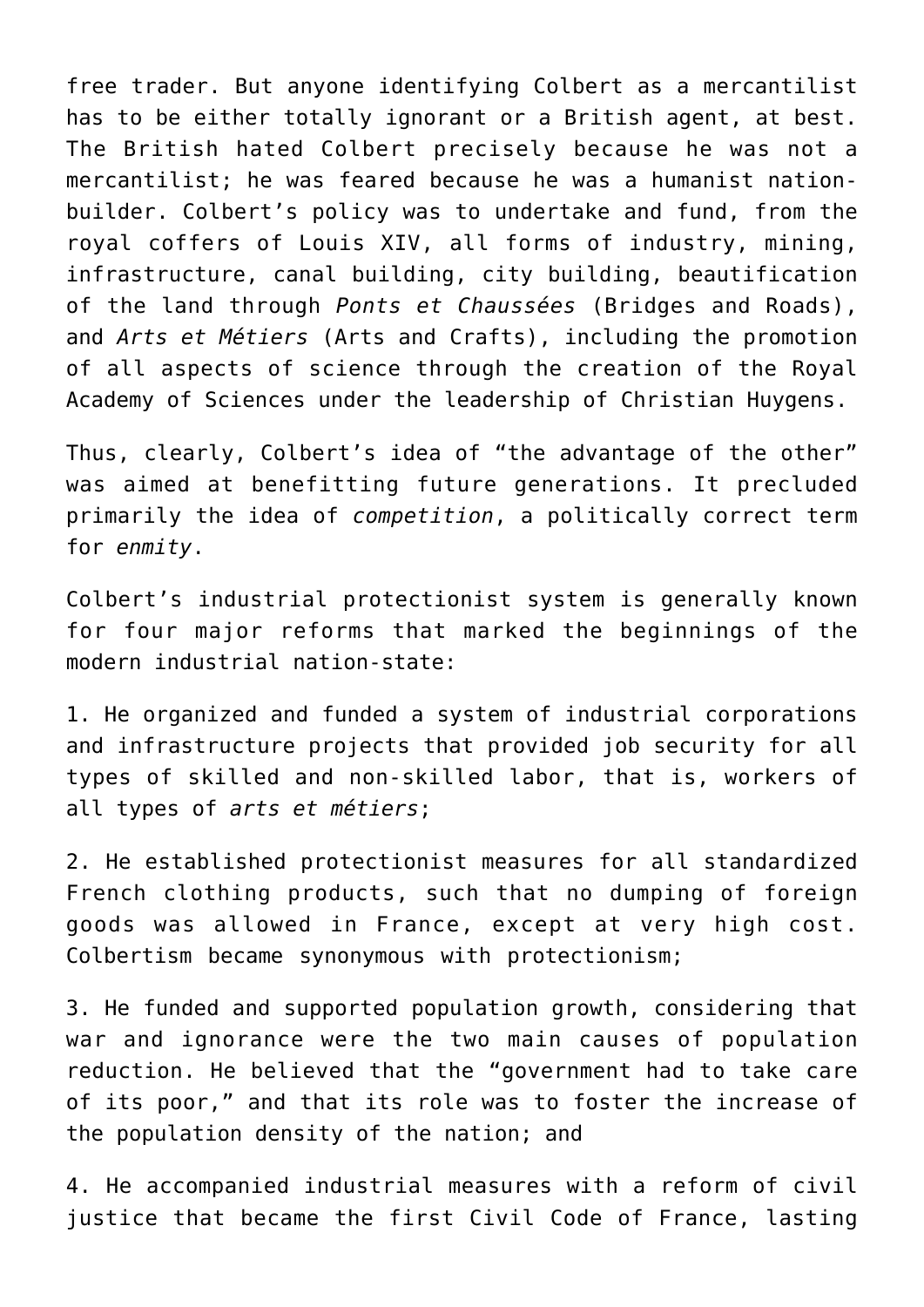130 years until it was destroyed by the imperialist code of Napoleon at the turn of the 18th Century.

These four points were enforced with total energy and determination, and with the full backing of the King of France. In other words, the entire Colbertian system of nation-building was based on state-controlled industrial development, combined with carefully selected and productive private initiatives.

Colbert cared for the nation as a farmer cares for his farm: The entire territory of France was meant to become the land where the common good was to grow unimpeded. He protected it, showered it with public funds, enriched it, and let others reap its beautiful fruits. He cultivated the common good by weeding out the privileges of aristocracy. He encouraged new industries and funded population growth by creating tax incentives and special bonuses for married couples. He put protectionist barriers all around France, against British, Dutch, and Belgian dumping. In one word, Colbert became the champion of skilled labor and the sworn enemy of the commercial aristocracy, which had been living off its privileges, as the feudal aristocracy had done during the past centuries.

So, Colbert re-established the priority of the "common good, the 'Commonwealth' of Louis XI."

The following case suffices to make the point.

During the 1660s, there persisted a three-century-old privilege that dated back to the shameful 1358 edict of King Charles V, that stated that the laws of commerce "are made to profit and favor each craft rather than the common good.["\[fn\\_6\]](https://larouchepub.com/other/2022/4910-the_economic_policy_that_made.html#footnote-007) Colbert turned this on its head, instituting his first Edict on April 8, 1666, which was made to secure all of the manufactures and factories of the kingdom for the benefit of the common good. From that day on, Colbert wrote hundreds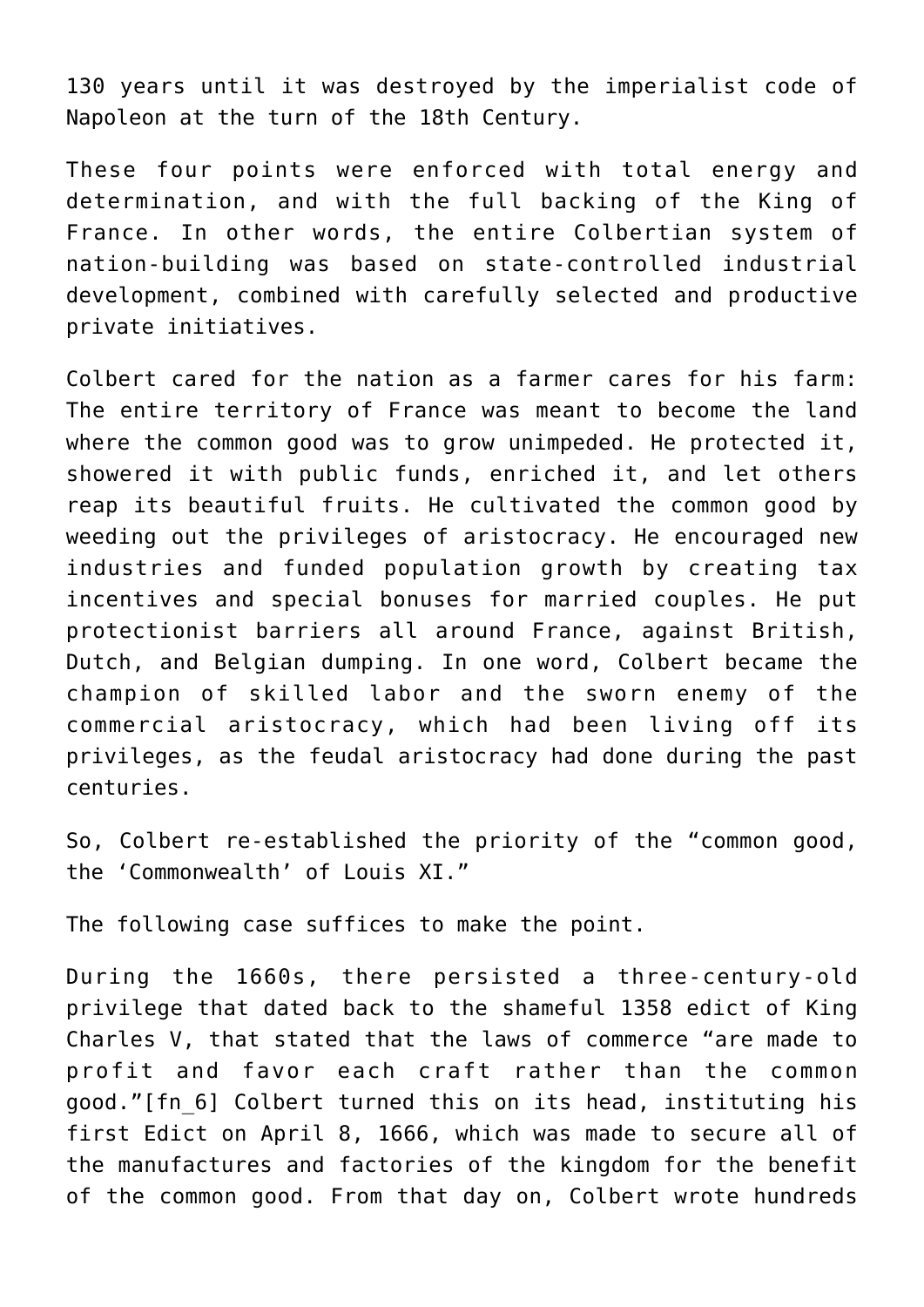of measures and regulations until the entire garden of France began to bloom again, after the devastation of the religious wars.

From 1666 on, Colbert not only asserted total control over the production of all French clothing goods, but he instituted a master's degree for the work force, in order to improve the quality of all manufactured products.

Colbert invested about £5 million a year from the coffers of the King in new manufacturing endeavors. This money went for improvements in technology, for improving skills of the workers to raise the quality of the products, and for incentives to population growth. A lot of the new technologies were imported from Italy, Holland, and elsewhere, to improve the quality of tapestries, linens, silks, etc.; but most of the improvement was done on location. Historian Pierre Clement reports that Colbert—

stopped at nothing in order to fortify the new establishments; each dyeing manufacturer received £1,200 of encouragement; the workers who married girls of the locality where they were employed, would receive a bonus of 6 pistoles, plus 2 pistoles at the birth of their first child. All apprentices were given £30 and their own tools at the end of their apprenticeship. Lastly, the tax collectors were ordered to give a tax exemption of £5 for those employed in certain more privileged manufactures[.\[fn\\_7\]](https://larouchepub.com/other/2022/4910-the_economic_policy_that_made.html#footnote-006)

Colbert further established that all workers who married under the age of 20 were exempt from taxes (*tailles* and other public charges) for a period of five years, and four years if they married at 21. The very same advantages were extended to older workers who had 10 children, including those who died in combat. As of July 1667, all workers who had 10 children could receive a pension of £1,000 a year, and £2,000 a year if they had 12 children. After 16 years of such a regime, from 1667 to 1683, the French population had reached a level of 20 million,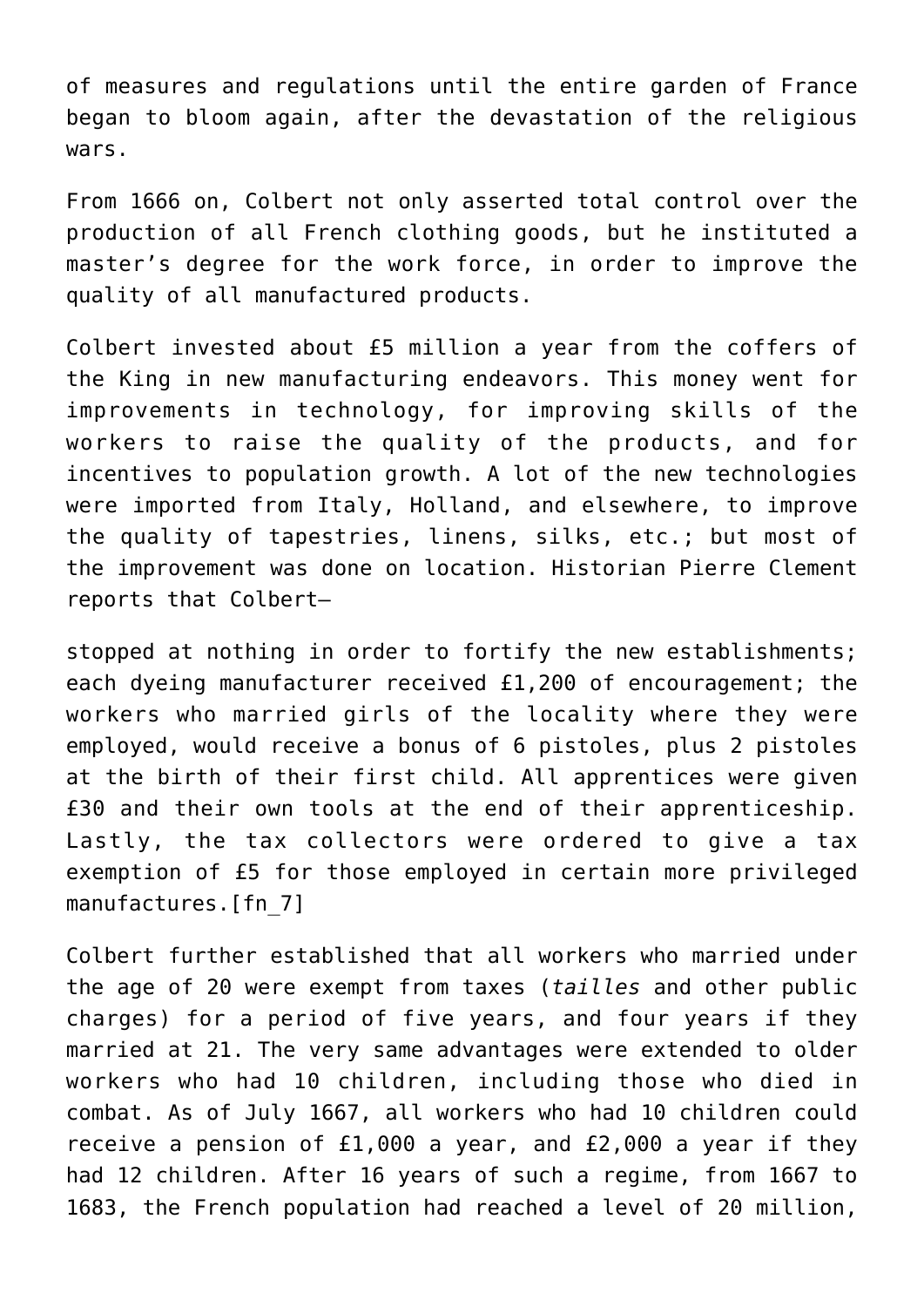the largest national population in all of Europe. The policy was called Colbert's "revenge of the cradles" (*revanche des berceaux*). The same policy was established in the French colony of Canada.

#### **Colbert's Reform of Justice**

The reform of the civil justice system, in 1669, was one of Colbert's greatest and most enduring achievements. It was so efficient and complete that it became accepted as the Civil Code of France for a period of 138 years, until the feudalist faction of the French oligarchy replaced it with the Code Napoleon in 1807, and turned France, one more time, back to a fascist imperial police state. The Code Napoleon rules France to this day.

In the spirit of Mazarin, Colbert was able to launch a great offensive against the very powerful aristocracy of France, and go against all odds; that is, against both public opinion and backward local prejudices, to implement his reforms. He established a most sweeping reform of justice, succeeding in accomplishing what even the great Sully before him had attempted, but was not able to do. Colbert systematically extirpated venality (the practice of buying public offices and profiting from them). He established a system of state counsellors to replace the old civil order of Roman law, and totally transformed the traditional, regional, customary law. One of his most effective administrators and collaborators was the King's Counsellor to the Parliament of Toulouse (Court of Justice), the famous mathematician, Pierre de Fermat.

As early as the reign of Louis X *le Hutin* (1314-16), judicial offices had been sold to the nobility at a minimal fee paid to the King, but they brought incredible profits to the office holders. This was done as a matter of course, under the absolutely trusting, axiomatic assumption that "the monarchical system was based on honor and that the nature of honor is to have for Censor, the entire universe"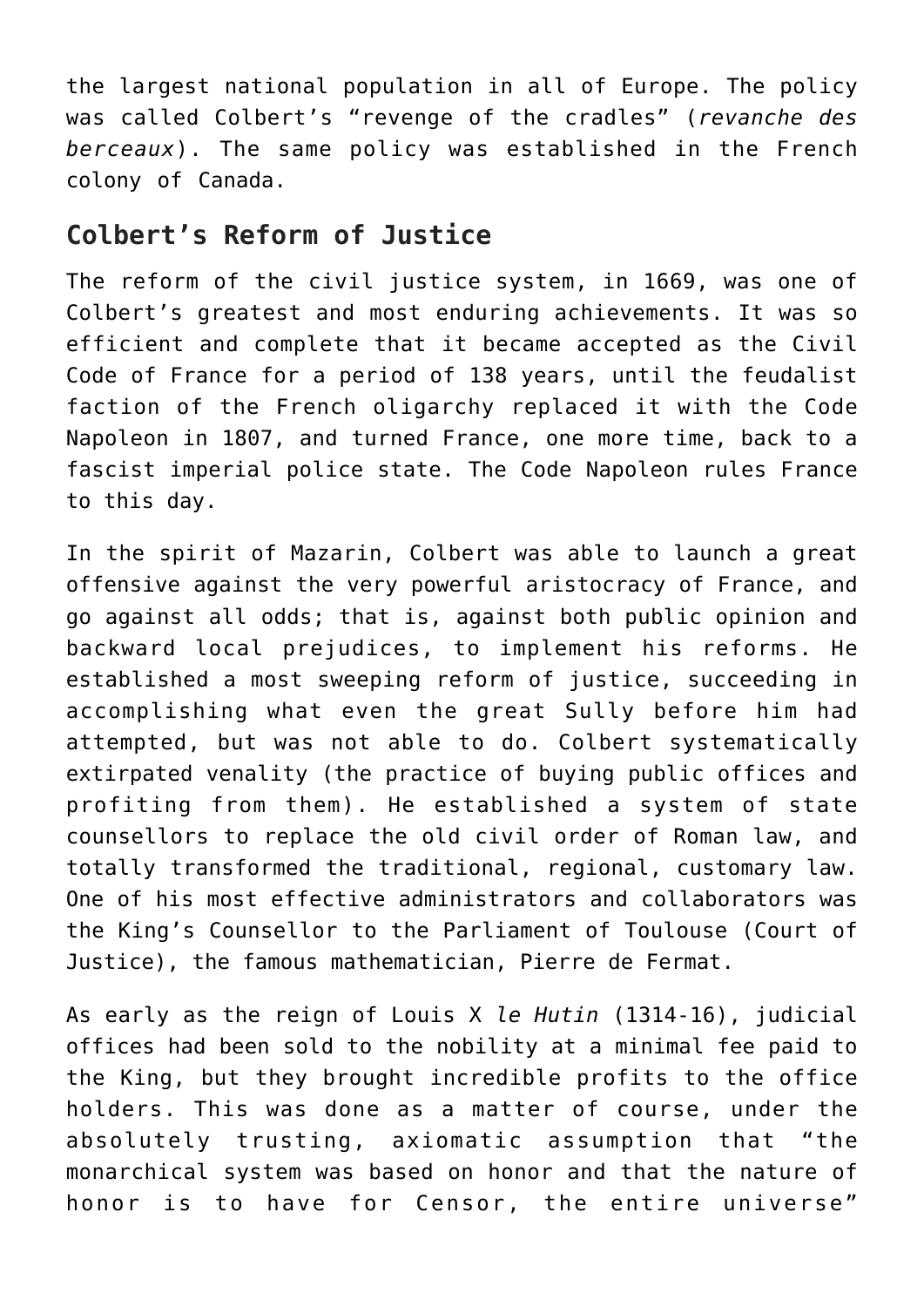(Montesquieu, *The Spirit of the Law*). This being the case, why should anyone raise an eyebrow about the "honesty" of any member of the Court to whom the public good was entrusted? As Montesquieu himself argued, after all, "No one believes he is lowering himself by accepting a public function."

However, the heart of man being everywhere the same, Colbert understood very well that, under any government, at any time, the honor of fulfilling the duties of an office of state can always be mixed with a certain amount of personal interest, which brings justice to tilt its balance to one side rather than the other.

For example, public opinion had it, in those days of the monarchy, that the rich were not only better off, but also better educated than the rest of the population, and because of that, they had more dignity and impartiality; and since paying for their public office was a way to bring in money for the King, they demonstrated themselves less venal than others, and therefore should not pay any taxes; because the investment of their capital was obviously benefiting the kingdom more than could the people with less money, and whose contribution to the common good was less than their own, and should therefore be made to pay taxes more readily. And, that is the way the balance of justice tilted for centuries.

The most famous example of abuse of public trust during that period was known as the Fouquet Affair, the scandalous case of the Superintendent of Finances of King Louis XIV. In November 1661, Colbert forced Nicolas Fouquet to be brought before the tribunal for having stolen an immense fortune from different public offices, and from the treasury of the King. [[Box:](https://larouchepub.com/other/2022/4910-the_economic_policy_that_made.html#unAWZ3bBsztIEEeMwoT7NP4) [Principles of Westphalia\]](https://larouchepub.com/other/2022/4910-the_economic_policy_that_made.html#unAWZ3bBsztIEEeMwoT7NP4)

Acting as a central banker, and borrowing for the King and Mazarin—to whom bankers were told not to lend any money—Fouquet had been playing the interest rates game in his favor; and since he had all of the controls to blur the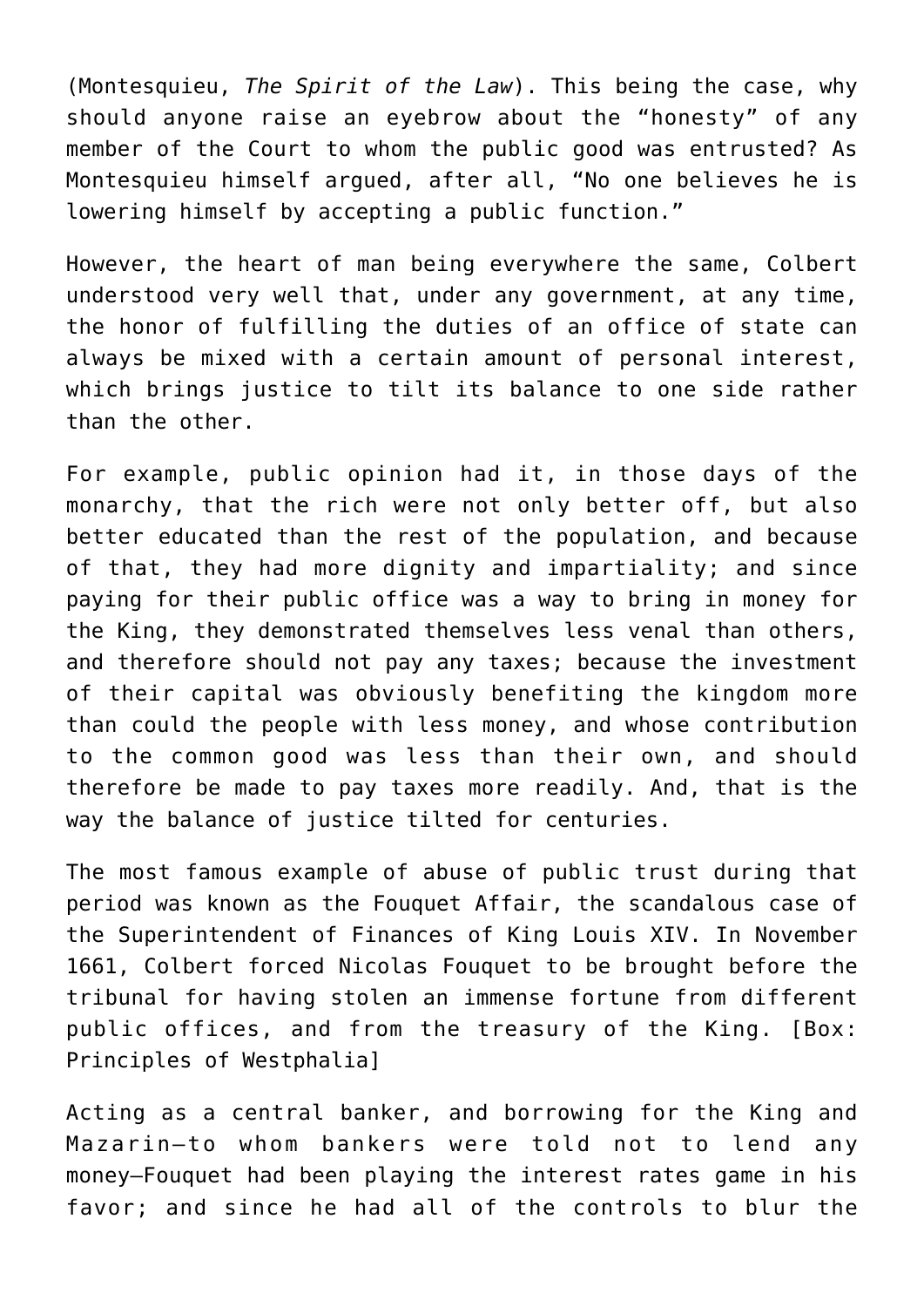differences between public and personal interests, he was able to hide a huge fortune, until Colbert got a whiff of it. In one instance, Fouquet had managed to reassign to his own bank account the value of a loan that was never made, but for which the State "repaid" him £6 million. During the last four months before his trial, he had managed to siphon off a total of £4 million in amounts of between £10,000 to £140,000 that he stole from the different tax-farms of the Charente, Pied-Fourche, Lyon, Bordeaux, the Dauphine, etc. Fouquet had even prepared himself a fortified refuge in Belle-Isle, in case of disgrace.

In 1661, the government brought him to trial, where he was found guilty of massive embezzlement. All of his goods were confiscated, he was condemned to exile, and then later imprisoned for life in the fortress of Pignerol.[\[fn\\_8\]](https://larouchepub.com/other/2022/4910-the_economic_policy_that_made.html#footnote-005)

# **A Coup d'État Against the Oligarchy**

In March 1661, the 23-year-old King Louis XIV replaced Nicolas Fouquet with Colbert as the Superintendent of Finances. If Louis XIV was so upset by corruption, it was not because of moral indignation, but because it was taking place under his watch. Colbert recognized that fact and did not miss a moment in applying the principle which Alexander the Great used to get his (indifferent) generals to act effectively.

Never was there as effective and universal a minister as Colbert, during the entire history of France. Formed at the school of Sully and Mazarin, Colbert served during 22 years successively as the Superintendent of Buildings, Controller General of Finances, Secretary of State of the Maison du Roi, Secretary of State of the Navy, Minister of Trade and Commerce, and last but not least, the equivalent of a Minister of Sciences and Technology. He made profound reforms in all of these public domains, including criminal justice, commerce, police, fine arts, water and forestry.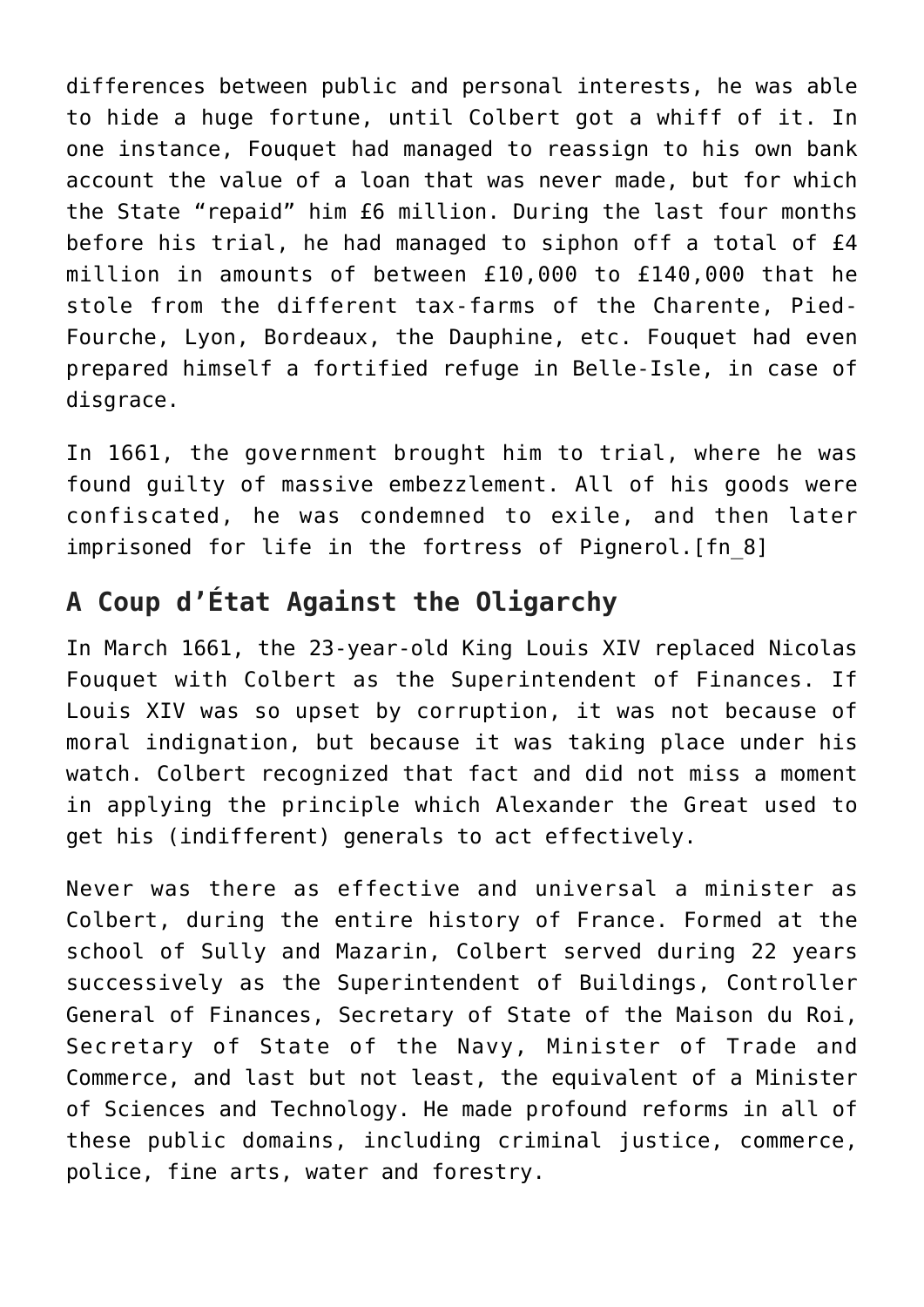After the scandalous trial of Fouquet, Colbert became a popular hero, and was given the green light for the creation of a Chamber of Justice that he had already proposed to Mazarin, in 1659. This Chamber of Justice was composed of the presidents and top counsellors of the Parliaments of Paris, Toulouse, Grenoble, Bordeaux, Dijon, Rouen, etc. In all, 27 judges were commissioned by Colbert to clean up the biggest financial mess the nation had ever seen.

Colbert's edict, which circulated in every city of the kingdom, stipulated that all of the financial officers of the nation who had been at their posts since 1635 were required to establish a justification for all of their legitimate goods, including their inheritances, the acquisitions they had made, and the amounts given to their children for anything from weddings to acquisition of offices. If the information was not given to the attorney general within eight days, all of their goods and properties were to be confiscated.

Colbert established all sorts of means to force the truth out into the open. The edict stipulated that the King would reward an accuser with the value of one-sixth of the fine given to anyone convicted of fraud, financial abuse, or embezzlement. On Sunday, Dec. 11, 1661, as well as on the following three Sundays, Colbert had all of the curates of the Paris churches make the announcement that the parishioners, under threat of excommunication, were obliged to speak out about all known financial abuse in their parish.

The first operations of the Chamber of Justice created total panic throughout Paris. Friends of Fouquet, such as François Vatel, Braun, and Jean Herauld Gourville, left for London; others were tried and sentenced. After a few financiers were sent to the Bastille, the whole nation began to realize that Colbert really meant business. Then a lot of people began to be identified to the Chamber of Justice.

After Colbert made a public showcase of this insane system,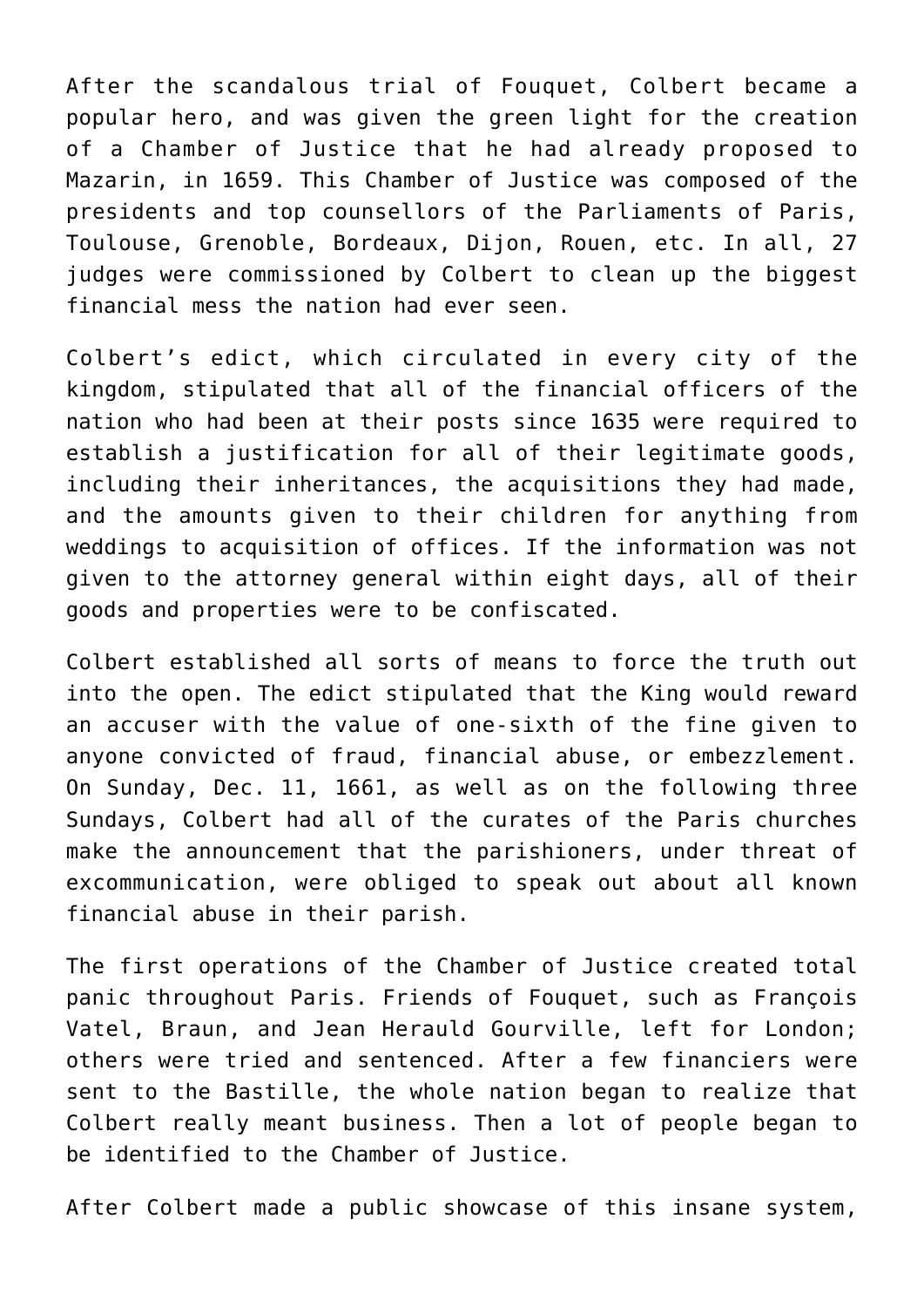the idea of buying a public office became so unpopular that people circulated a Colbert quip that said: "Each time the King creates an office, a new idiot is created to buy it." The reforms were so sweeping that in only a few years, a total of £419 million was recovered from the income of venal offices, and no fewer than 40,000 noble families were affected by this axiomatic change.

All of those funds were then invested in Colbert's program of development of new industries. Slowly, but surely, the balance of justice began to tilt back toward the common good.

#### **The Royal Academy of Sciences**

The greatest achievement of Colbert was the creation of the Royal Academy of Sciences and its technological projects. This was not just another academic teaching institution, but rather, a research center for scientific and technological development that had the mission of creating innovations in specific areas of scientific activities: to improve economic development in the fields of astronomy, chemistry, optical physics, geometry, geography, industrial engineering, canal building, agriculture, and navigation. Each area was to be oriented toward technological advances through the application of new discoveries of physical principles. This Colbertian Academy of Sciences became the model institution from which Gottfried Leibniz later created his academies in Berlin and St. Petersburg.

In 1662, Colbert's good friend and collaborator, the Toulouse Counsellor of Parliament and mathematician Pierre de Fermat, joined Blaise Pascal, Gilles de Roberval, Pierre Gassendi, and a few others, to form the core of a society that met regularly, and in private with Colbert in the Royal Library, until the time the Academy was to be officially located in the Louvre Museum in 1699. Scientists and mathematicians from all over Europe were invited to join the new institution—all of whom had been challenged, in 1658, by the young Pascal into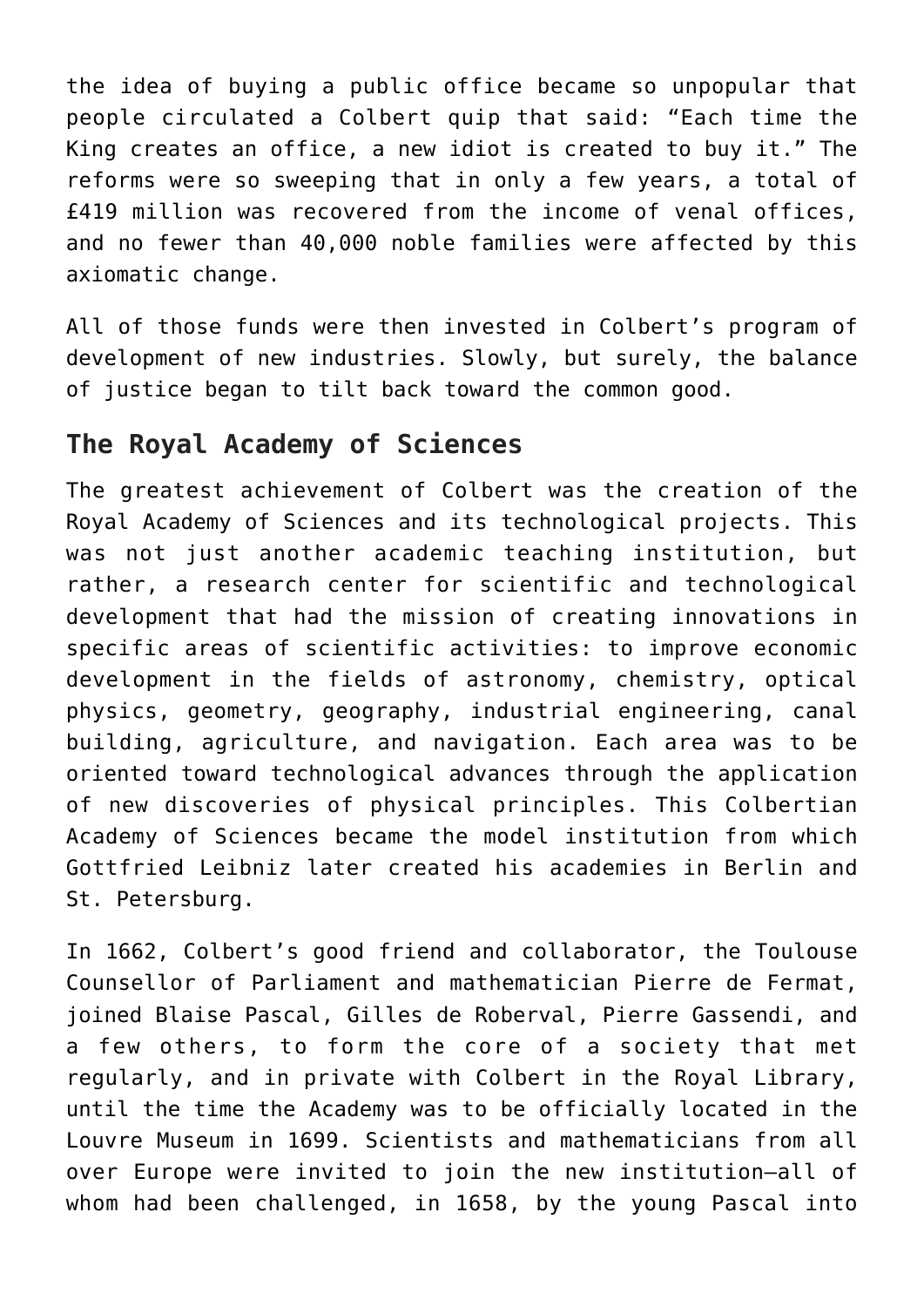discovering a geometric construction for determining the characteristics of the cycloid curve.

```
View full size
 \pmb{\times}Sébastien Le Clerc I, 1671
View full size
\pmb{\times}
```
 $\overline{L}$ 

A method of accurately determining longitude, derived at Colbert's Royal Academy of Sciences, advanced the geographic knowledge of Europe. New geodesic studies resulted in improved maps and sailing charts. The first truly accurate map of France and its provinces, in 1744 (bottom) was the work of three generations of work by the Cassini family. At top, Louis XIV visiting the astronomy room of the Royal Academy of Sciences.

The offers of salaries and pensions were very attractive, and the prospects of collaborating with the best scientists of Europe were even better. Colbert sent out personal invitations to the Dutch astronomer and geometer Christian Huygens, one of the few to solve Pascal's cycloid problem; the Italian astronomer and civil-military engineer Gian Domenico Cassini; the young Danish astronomer who was to establish the speed of light, Ole Rømer; the German mathematician Ehrenfried Walther von Tschirnhaus; the German astronomer Johann Hevelius; the Florentine geometer Vincent Viviani; and even the British mathemagician Isaac Newton. Huygens, Cassini, and Rømer immediately accepted the invitations; others accepted a little later.

On Dec. 22, 1666, Huygens was nominated as President of the Royal Academy.

Colbert believed that the most important means of securing the future of France was to persuade the young King to fund and support great scientific and technological projects that would both increase the power of the nation internally, and extend its contributions abroad.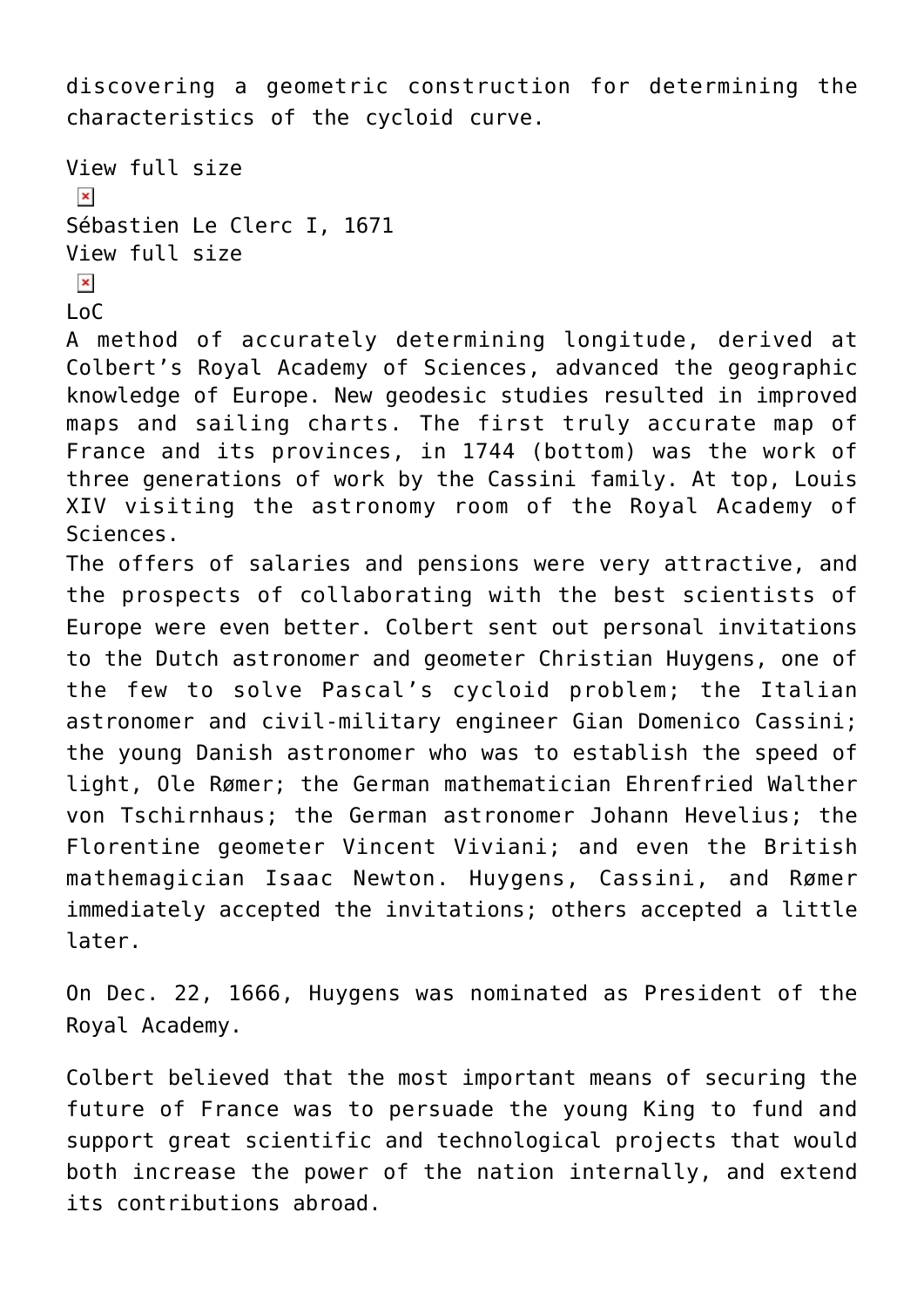There were several great projects of note. One was an accurate method for the determination of longitude, a project as old as the Platonic Academy of Alexandria, following through the astronomical discoveries of Erastosthenes and Hipparchus. This caused a major advance in the geographic knowledge of Europe by improving the accuracy of maps and sailing charts through the introduction of new geodesic studies (the Cassini maps), a precursor to the revolutionary study that Carl Gauss made two centuries later. This effort resulted in the first accurate knowledge of the Earth's geography. Parallel to it, was the creation of the Paris Observatory, and the successful precision grinding of very powerful telescope lenses, designed and hand-polished by Huygens himself.

The second and most far-reaching scientific breakthroughs came with new discoveries in the field of optical physics, especially the revolutionary discovery of principle by Rømer in the determination of the finite speed of light; by Huygens in the discovery that light propagates in spherical waves; by Fermat in demonstrating the principle of least-time in light refraction; and by Leibniz with the revolutionary application of his least-action principle to optical processes by means of his calculus[.\[fn\\_9\]](https://larouchepub.com/other/2022/4910-the_economic_policy_that_made.html#footnote-004)

A third project, involving the special collaboration of Huygens and Leibniz, was the development of a steamboat invented by Denis Papin.[\[fn\\_10\]](https://larouchepub.com/other/2022/4910-the_economic_policy_that_made.html#footnote-003)

In 1673, Leibniz built a working model of a calculating machine with the collaboration of the Royal Librarian Pierre de Carcavy, and Huygens. It became such a success that he was immediately asked to build three models, one for the new Observatory, one for the King, and one for Colbert.

After Colbert died in 1683, a new witch-hunt began against the Protestants of France, and the Academy suffered greatly when, in 1685, under the revocation by Louis XIV of the Edict of Nantes, which had guaranteed freedom of religion for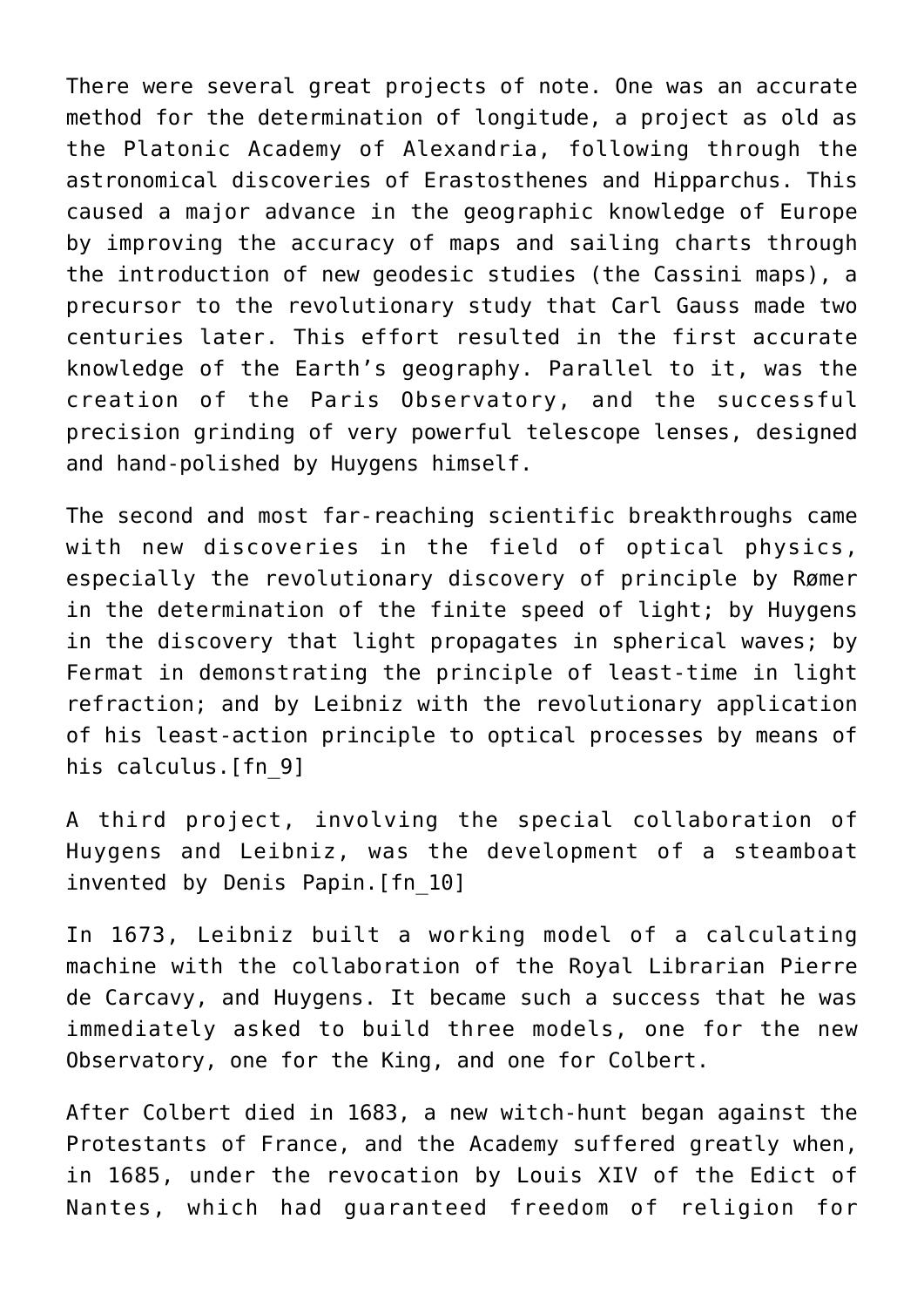Protestants since Henry IV, Ole Rømer and the other "undesirable Protestant," Christian Huygens, were forced out of the country. The Academy survived for a hundred years under Fontenelle, Condorcet, and Lavoisier, but was ultimately destroyed in 1793 by the Jacobin counter-revolution.

[View full size](https://larouchepub.com/graphics/2022/4910/lg/Colbert_canal_map.jpg)  $\pmb{\times}$ Sergent-Marceau Colbert presents plan for the Canal royal en Languedoc to Louis XIV in 1668.

#### **Continental Challenge to the 'Sea Powers'**

But the most immediate and powerful industrial result of Colbert's Academy project, was the realization of the greatest hydraulic engineering masterpiece of the era—the Languedoc Canal.

The *Canal Royal en Languedoc* (built 1667-81), known also as the *Canal du Midi*, was a typical example of how Colbert, and his engineer protégé, Pierre-Paul Riquet, realized the Mazarin principle of the Peace of Westphalia. In fact, the Languedoc Canal represented, for several hundred years, the most advanced form of hydraulic technology in the world, and the most economical route for the transport of merchandise between the northern nations—Sweden, Denmark, Poland, Northern Germany, Belgium—and the southern nations of Italy, Greece, Venice, the Balkan States, Turkey, Africa, and the Orient. The construction of the canal provided a short-cut route of 240 kilometers (145 miles) across France, saving 3,000 kilometers represented by the sailing around Spain; and an economy of taxes, by avoiding the Hapsburg Empire's tolls at the choke point of Gibraltar.

Had the British and Dutch monopolies of the time been reasonable in their trade negotiations with France, this fairtrade system would have also brought down their costs of goods.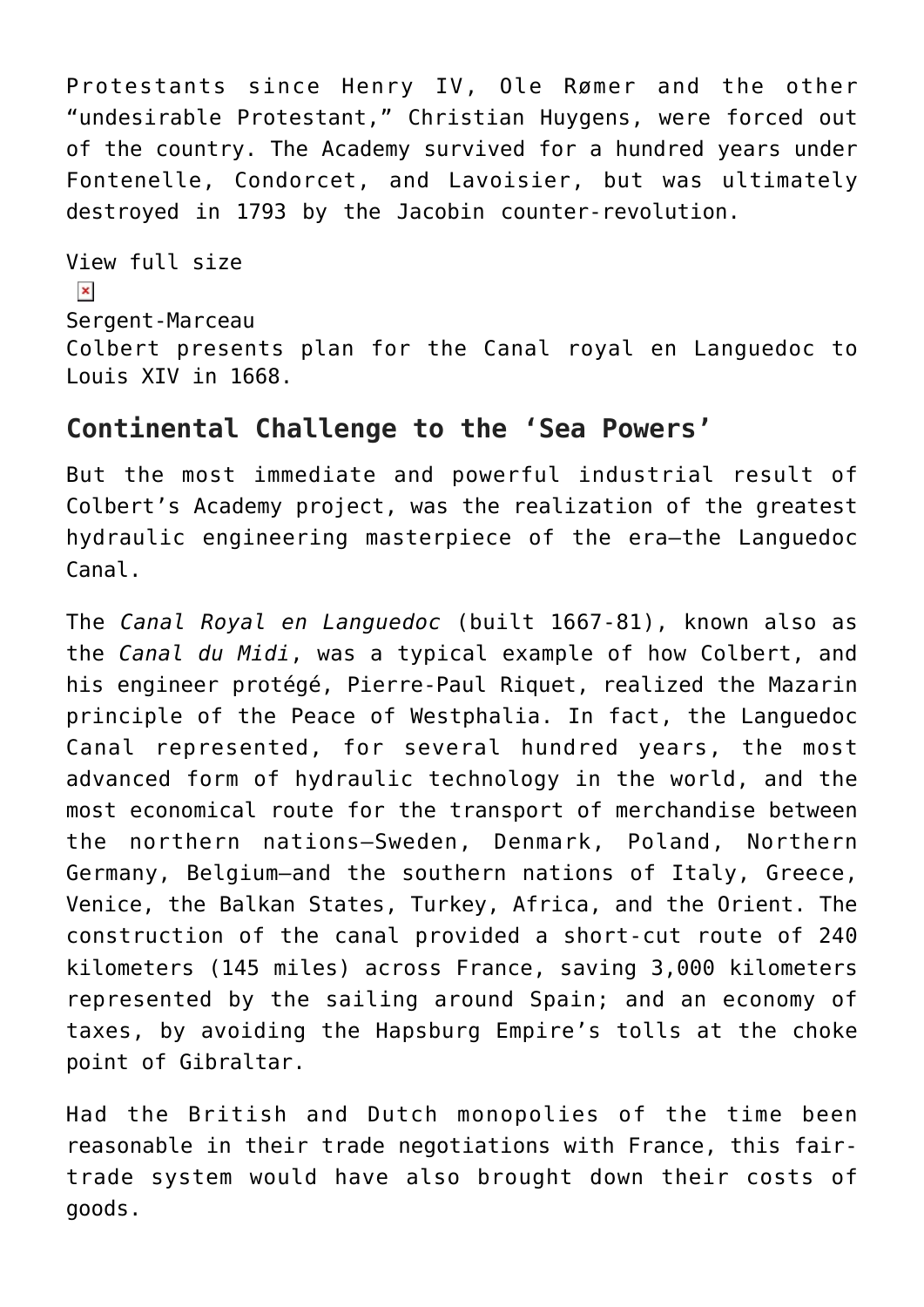As far as external commerce is concerned, Colbert always extended the same fair trade policy to all nations, including the liberal free-traders Holland and England. But neither the liberal Dutch nor the English accepted Colbert's policy of fair trade. That is why Colbert had to send his toughest ambassador to London: his own brother, Charles Colbert de Croissy, the same who had served Mazarin as ambassador to Vienna in 1660.

After a number of tough negotiating years, in which Charles Colbert was forced to make a certain number of sacrifices, an amusing point of contention came up that could serve as a precursor to the antics of Lewis Carroll in his book, *Alice's Adventures in Wonderland.* In 1669, Colbert reminded his ambassador "not to be duped" by British pretentions on the high seas; the issue related to the British Admiralty requesting the right to be saluted first on all of the seas of the globe.

In a letter dated July 21, 1669, Colbert wrote his brother a note in which he stated:

As far as the Ocean is concerned, even though they [the British] are the more powerful, we have not, until now, come to the view that their pretended sovereignty has been recognized; therefore it pertains to the common good of the two nations, and of the interests of the two kings, to establish this parity on all of the seas…. As for the treaty on commerce, the ideas of Lord Arlington are very reasonable, since they tend to establish a reciprocal treatment between the two Kingdoms.

Colbert ended up recommending that "salutes" be considered optional; but the liberal free-trade policy of England remained on a steady course.

The control of sea-lanes by the financial oligarchies of maritime powers such as the Venetians or the British-Dutch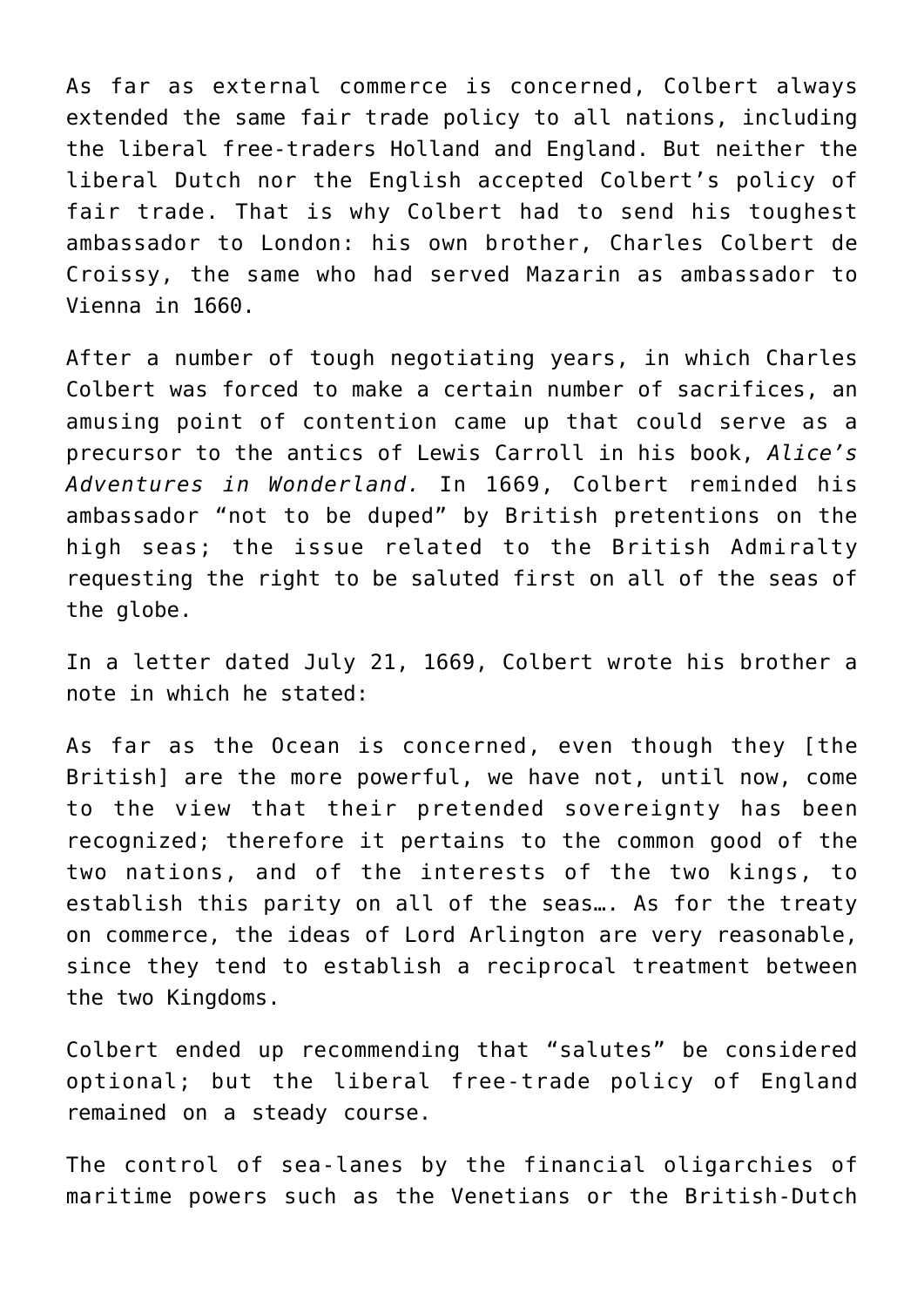East India company monopolies, was being challenged by Colbert's emphasis on a dirigist continental infrastructure project, as the growth principle for economic development of sovereign nation-states. The same principle is applicable today, with the LaRouche Eurasian Land-Bridge concept, in which all European governments see the benefit of Asiatic nations as the natural outlet for export of their technologies. The proposed agreements for the extension of the German-Chinese magnetic-levitation Transrapid train, already commercialized in Shanghai since Jan. 1, 2003, are a prime example of this type of fair trade, technology-sharing policy.

# **Economics of Generosity: The Languedoc Canal**

The Languedoc Canal Project was the greatest project of the 17th Century: a triumph of engineering skills, built by a self-made geometer-engineer, Pierre-Paul Riquet. This Herculean task, which had been deemed impossible since Roman times, was a gigantic water infrastructure work that Charlemagne himself had dreamed of building. In 1516, François I had asked Leonardo da Vinci's advice on the feasibility of a canal in that region of France. Leonardo actually spent his last years in Amboise, studying possible canal connections between the Loire and the Seine Rivers. Other studies had been made for a canal through the Languedoc region during the reigns of Charles IX, Henry III, Henry IV, and Louis XIII.

It was not until Colbert that a solution, to what had become known as the impossible Canal du Midi, was discovered.

There were four main reasons for the construction of this great canal:

First, coming out of the Thirty Years' War, this canal project corresponded to a greatly needed change of strategy and of political economy for the entirety of Europe. As we have said, the crossing of France by canal, between the Atlantic Ocean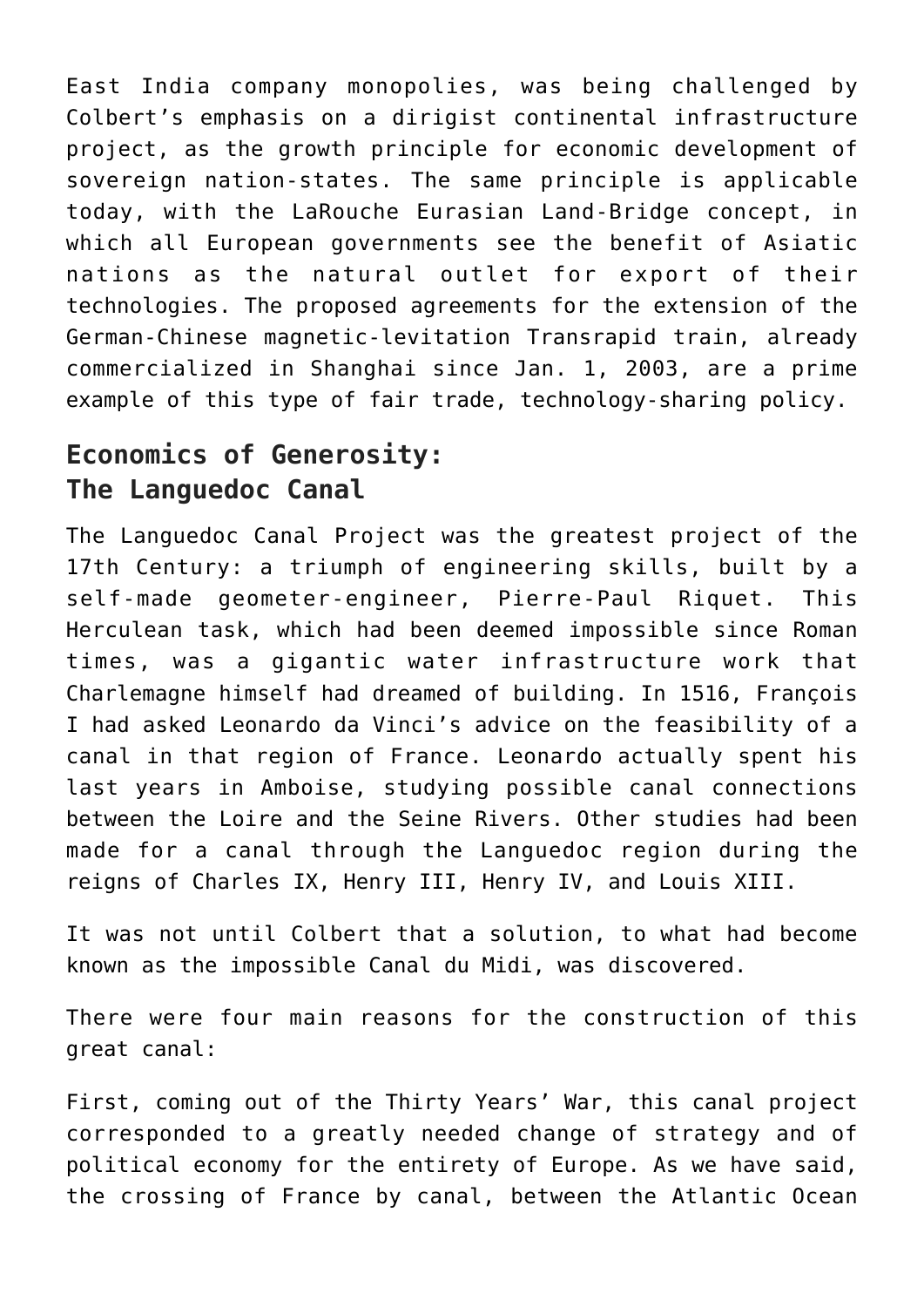and the Mediterranean Sea, provided French and allied ships with a strategic by-pass of Gibraltar, an area that had become very dangerous, and quite costly, during the interminable wars with Spain and the Austrian Hapsburg Empire.

Second, the canal set the example for joint public and private infrastructure development projects along waterways of any nation, providing improvements for land-locked areas, and opening them up to increasing exchange of cultures with other regions and other nations. Moreover, both the King and Riquet were to receive a regular income stream from low-fee tolls. The canal was going to pay for itself in a very short period of time, and provide a small margin of profit, enough for repairs and for the introduction of new technologies. Riquet made it explicit that he had no intention of building the canal for the purpose of financial gain.

Thus, the Peace of Westphalia trade and commerce studies, made earlier by Mazarin for the benefit of the seven river regions of the Hapsburg Empire, became a renewed focus of interest. The canal was going to create the greatest import-export capabilities ever imagined for that time.

Third, the canal provided for an extraordinary increase of economic activities in the Province of Languedoc itself, where Upper Languedoc wheat production could be shipped easily eastward to the wheat-starved Lower Languedoc region. In exchange, the Lower-Languedoc production of excellent wines could be easily shipped westward, while the linen and silk goods of Lyons could also travel the same route.

This corridor also provided the entire region from Toulouse to Beziers with the development of new olive groves, vineyards, greater expansion of granaries in the Lauragais region, new trading companies and gristmills, and prospects for mining. The more farsighted citizens of Castelnaudary, for example, even paid Riquet to divert the canal toward their town. Riquet also projected the creation of new towns along the canal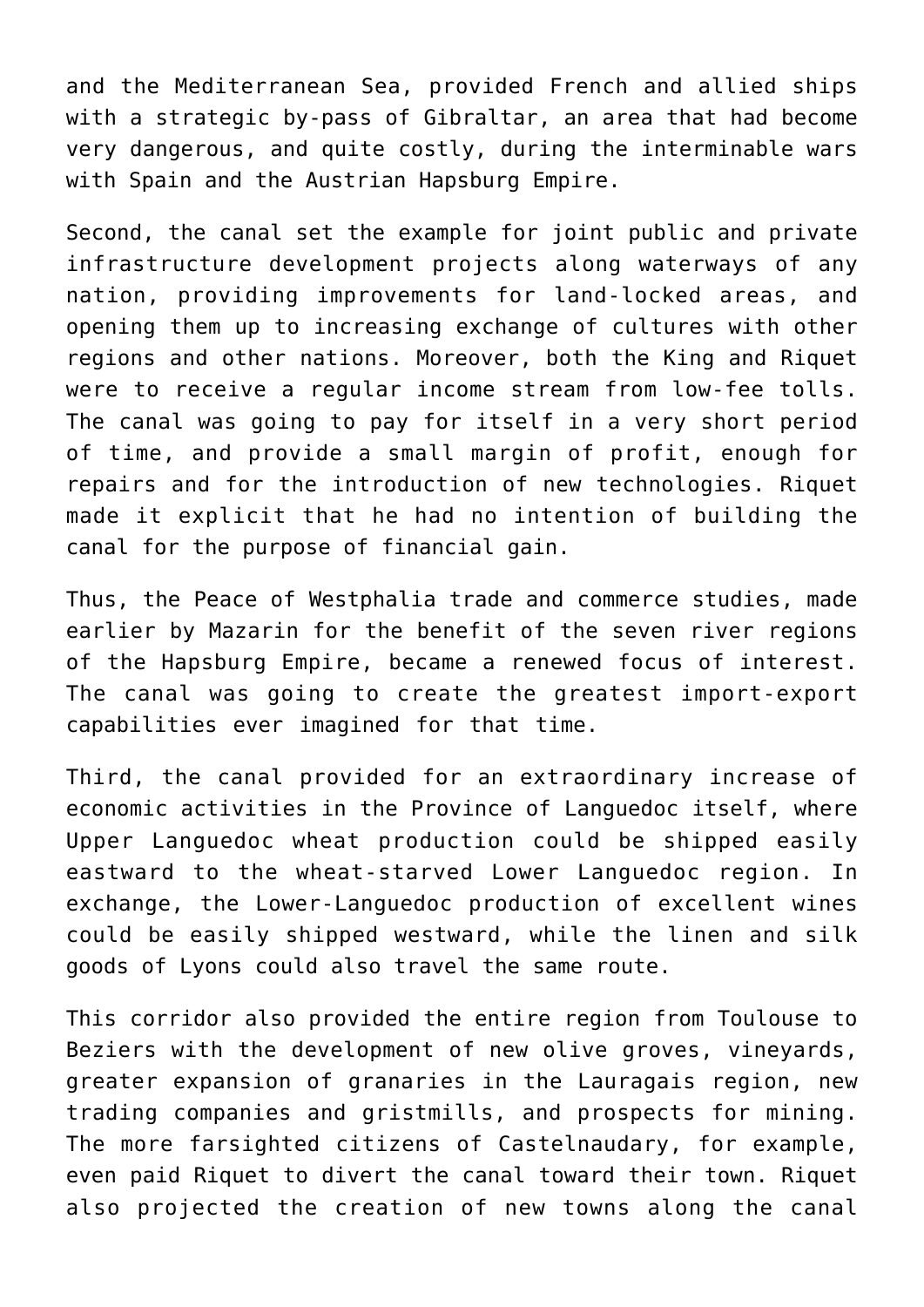route.

Fourth, and not least, the entire course of the 240-kilometer canal was going to be carved into one of the most beautiful landscapes in the world, and was going to be covered with 130 arched bridges built by the "beautifying engineers" of the *Ponts et Chaussées*. Colbert and Riquet were both of the conviction that if something is beautiful, it is useful!

#### **Riquet's 'Parting of Waters' Paradox**

However magnificent the idea was, and however great the advantages were anticipated to be, all of the proposals to link the Atlantic Ocean and Mediterranean Sea with a canal, during a period of 1,000 years, were demonstrated to be totally impracticable, and plans presented by the best engineers in the world, were rejected each time..

There were two ostensible reasons why this project was considered to be impossible. One was that the two rivers flowing respectively into the Atlantic and the Mediterranean—the Garonne and the Aude—could not be connected because of difficulties of terrain between them; and the technology to raise any great quantity of water upwards of 190 meters above sea level did not exist. The other reason was that there was no other visible source in this quasi-desert region of Provence that could provide the canal with the required amounts of water.

However, there was a third and more profound and subjective reason. All of the canal plans were rejected because none of them reflected the necessary discovery of principle that would make it work. Just as Filippo Brunelleschi had discovered the physical geometric principle of the catenary for the erection of the "impossible" dome of the Florence Cathedral, Riquet had discovered the required physical geometric principle that solved the problem of the "impossible" Languedoc Canal.

Pierre-Paul Riquet (1604-80) was a descendent of a Florentine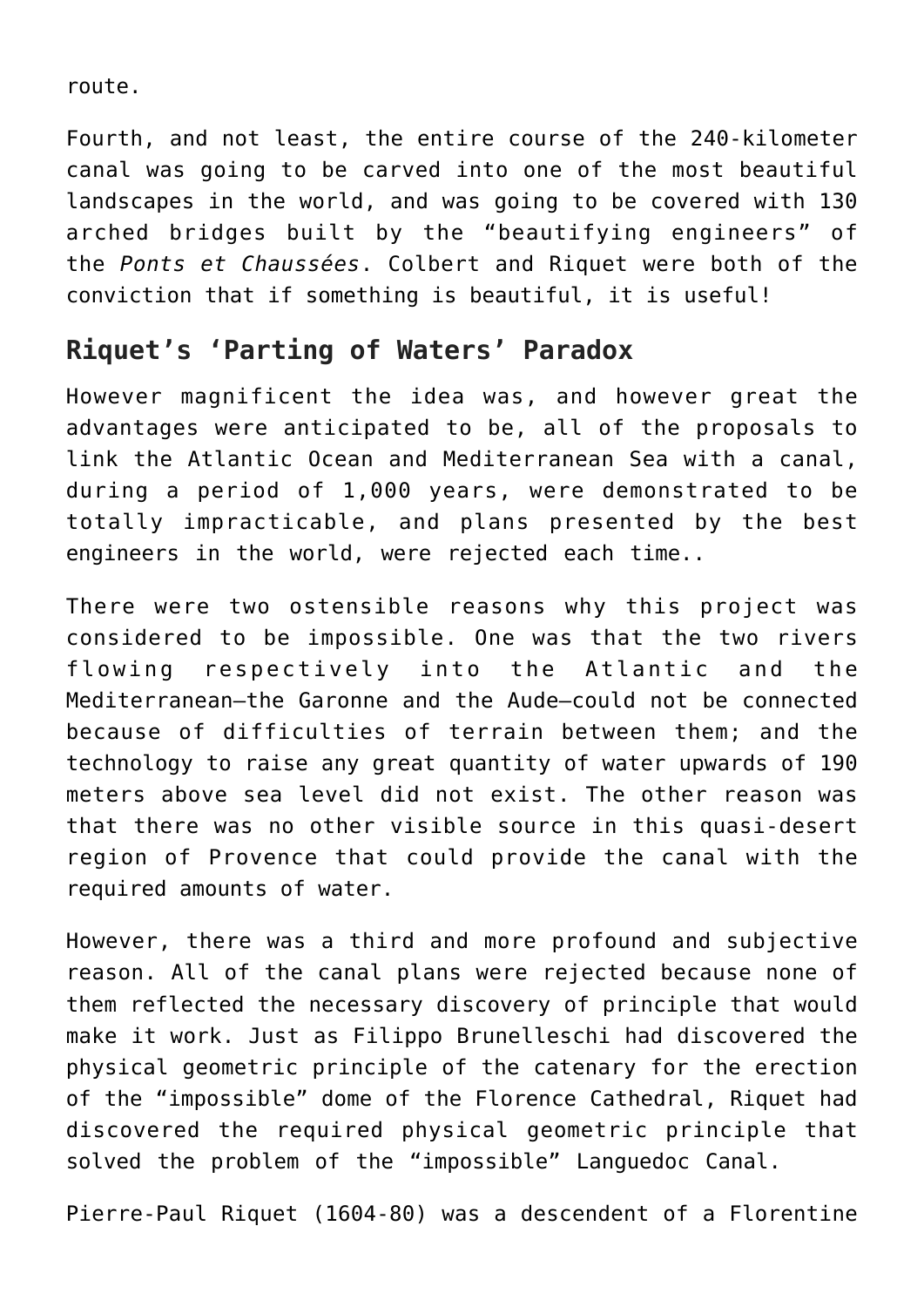family by the name of Arrighetti, changed to Riquetty, and then to Riquet. His father, the Count of Camaran, who was a public prosecutor for the Crown, educated his son in public management and got him a post in the administration of Beziers in the Languedoc region. As a young man, Riquet attended the council meetings of the Counts of Languedoc with his father, at several of which there were presentations of canal projects "linking the two seas." After witnessing several unsuccessful debates on the question, Pierre-Paul Riquet became passionate about finding a solution to this "impossible problem."

Since Riquet did make the discovery, and built the canal, the following description must hold some truth, with respect to the discovery which must have happened in the mind of this great man.

One day, a paradox must have struck Riquet; an anomaly in the form of a simple question must have struck him: "How can the flow of a canal go in two directions at once?" In a way, it was a very simple question; but none of the other engineers over centuries, who had looked instead for ways to connect up the river courses of Languedoc, seemed to have approached the problem quite this way.

That the question was vital to Riquet, is shown by the fact that he had a drawing made, sometime after his discovery, to commemorate a pedagogical reconstruction of his principle. It showed himself demonstrating to the Commissioners of the King and of the States, the solution to the problem that he had called—in a reference to the Moses miracle at the Red Sea—"the parting of the waters."

The drawing simply shows how a stone, placed before the water rising from the Fontaine La Grave, on the Plateau de Naurouze, divided the stream of water into two opposite directions, one part flowing west, toward the Atlantic Ocean, and the other flowing east, toward the Mediterranean Sea. Riquet's paradox had become a metaphor for what he then began to call the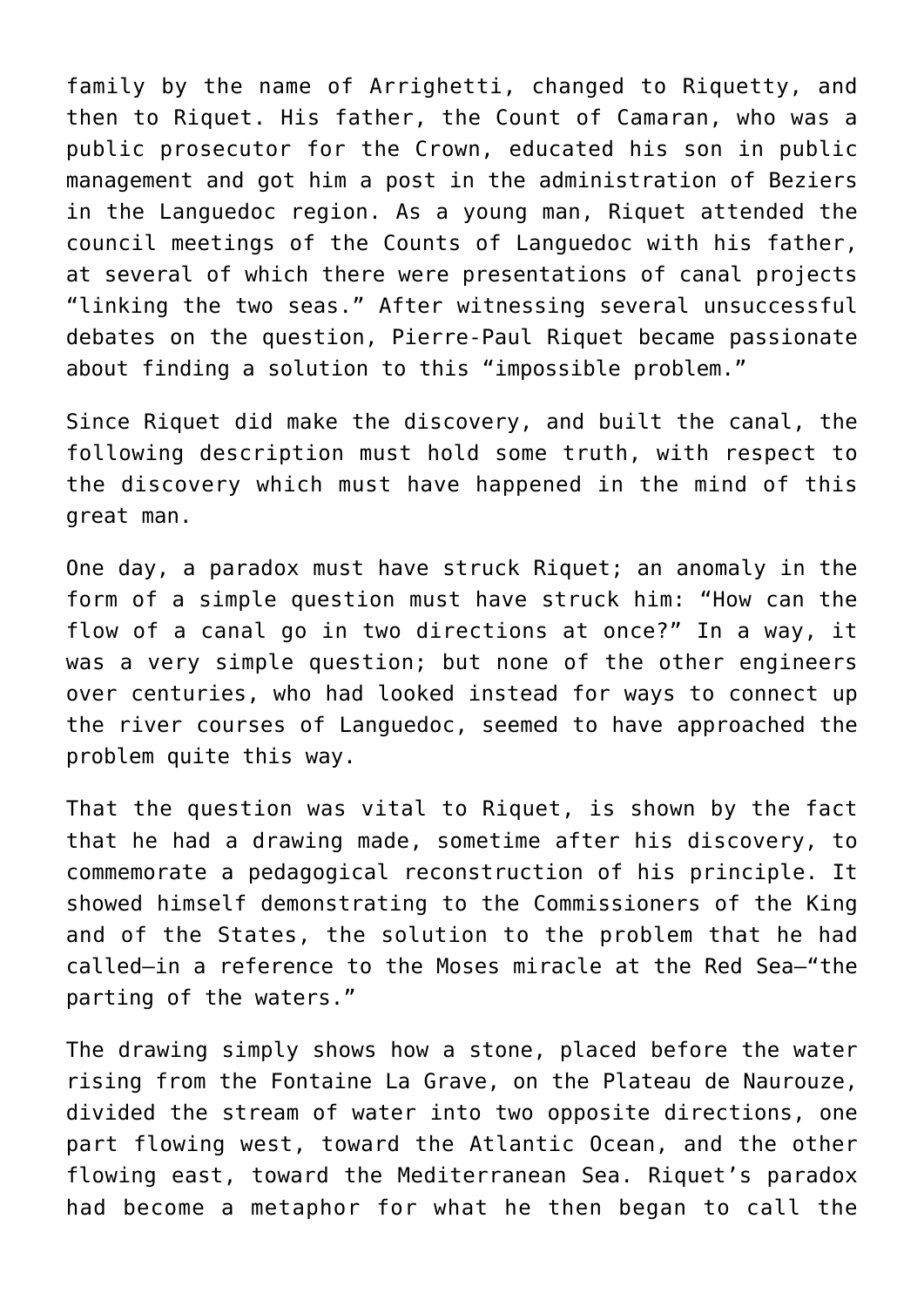"canal of the two seas." He had generated a solution in principle to the "impossible" canal.

The "canal of the two seas" became his life's mission. Year in and year out, Riquet experimented, created model projects on his own land, and studied different locations around Montagne Noire, travelling the distance many times, searching for the solution to the source of water that would connect the two seas. If the illustration of the "parting of the waters" showed the principle, the fulfillment of that principle was going to be another matter altogether.

There was only one ideal spot in the entire expanse between the two seas where Riquet's principle could be applied, and that had to be precisely at the highest point that divided the entire region between West and the East. And when Riquet found that unique spot, there was no source of water at that location.

# **The Engineering Task**

It was not until the ripe age of 58, after serving the government of Colbert as a Controller of the Salt Tax (*gabelle*) in the region of the Languedoc for 20 years, that Riquet confirmed his hypothesis by conducting a crucial experiment. By that time, he had enough of a personal fortune to invest in his "grand design," as he called it. Riquet asked Colbert to let him resign, and to hire him as chief engineer of the canal project. Colbert agreed, and got his Toulouse Counsellor, Pierre de Fermat, to authorize the project that was going to be built in his jurisdiction.

Riquet was able to solve his paradox by demonstrating how the result of its resolution was going to express itself in the increase of man's mastery over nature, in a definite increase in man's potential relative population-density. He knew beforehand, that the construction of the canal would create an expansion in markets inward and outward, which would result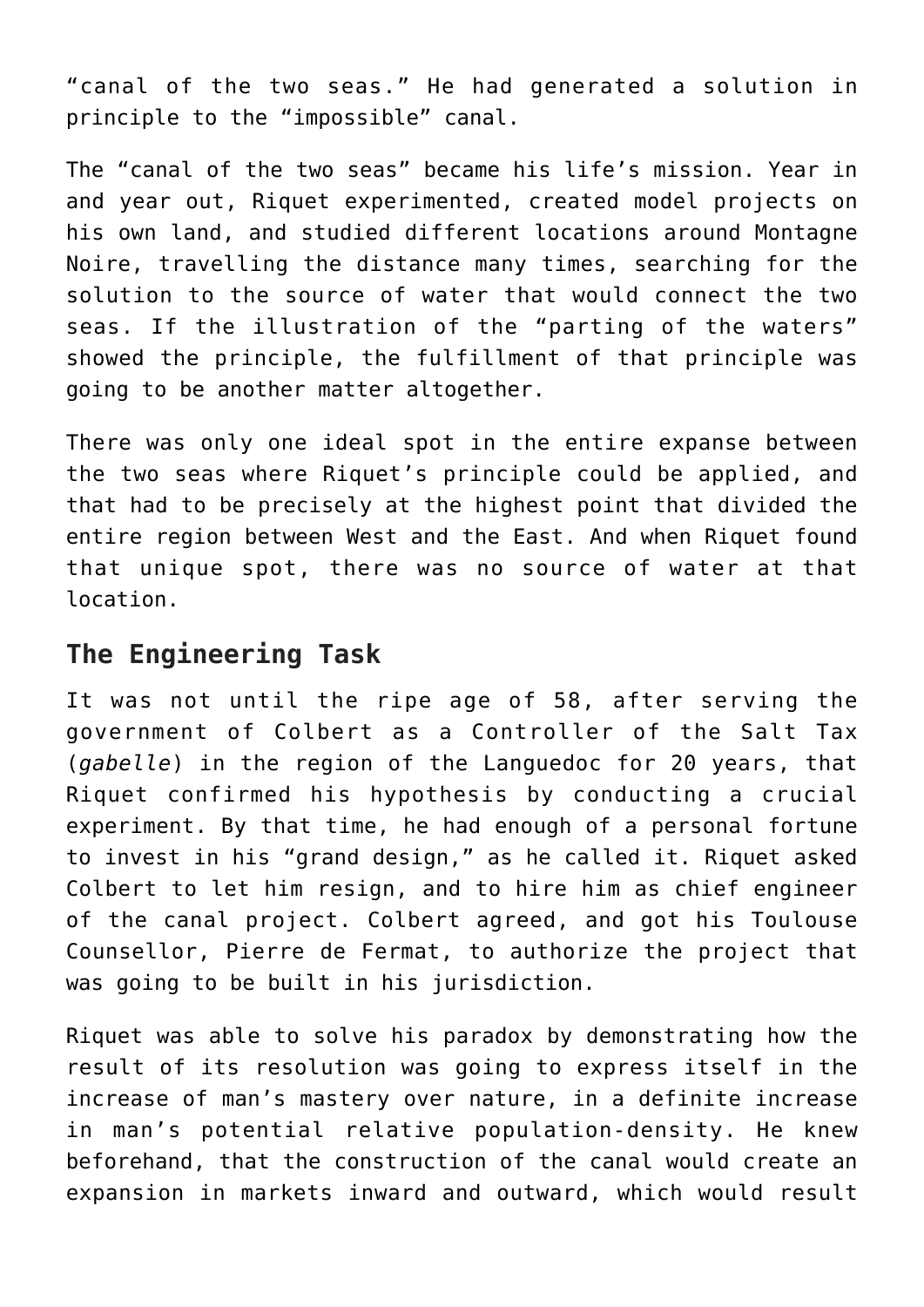especially in the increase of French production of wheat, wines, and fabrics being exported toward England, Sweden, Germany, Holland, Italy, Greece, and so forth.

A Languedoc teacher, Philippe Calas, living today near Béziers, shows on his website called "*Le Canal du Midi en Languedoc*," how Riquet tackled the different engineering problems. He writes:

But there was one overwhelming problem facing all of these would-be canal builders: how to supply such an engineering work with water? One part of the route represented no such problem. The section from Toulouse to the Atlantic could be achieved by the canalization of the River Garonne, navigable along this stretch. But from Toulouse at one end of the canal proper, to sea level at the other (Mediterranean end), the canal would have to rise to a summit of 190 meters. How could enough water be found to keep the canal flowing at a constant rate, and at what point should this water be supplied to it in order to distribute it evenly to the western section flowing toward Toulouse and the eastern section flowing towards Béziers?

#### FIGURE 2

The Languedoc Canal, Great Project of the 17th Century [View full size](https://larouchepub.com/graphics/2022/4910/lg/Fig02_Canal_du_Midi_map.jpg)

#### $\pmb{\times}$

#### Source: EIRNS.

The Languedoc Canal, connecting the Atlantic and Mediterranean Seas across southern France, built between 1667 and 1681, had been a dream for centuries. Solving the "impossible" paradox of creating a water source that could flow in two directions—eastward and westward—it was the greatest civil engineering project of the 17th Century. It contributed to shifting commerce from "free-trade" control of the sea lanes toward fair-trade development in the interior of the continent. The project became a model for much larger continental projects such as the Rhine-Main-Danube Canal built during the 20th Century.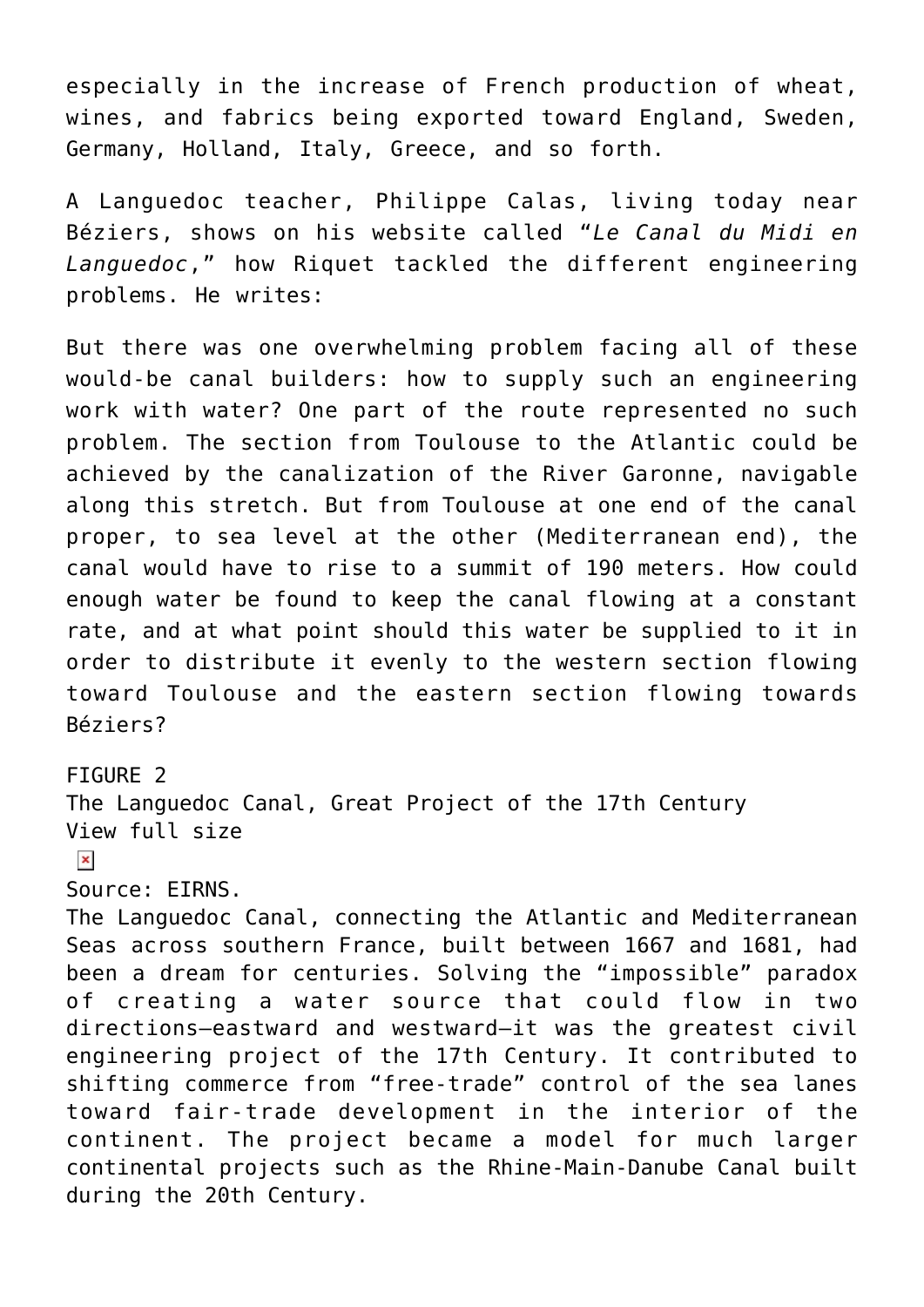And who would be foolish enough to think that such a fantastic source of water could ever be found in the quasi-barren mountains of the Languedoc?

FIGURE 3 The Transaqua Project [View full size](https://larouchepub.com/graphics/2022/4910/lg/1Transaqua__Converted_.jpg)

 $\pmb{\times}$ 

#### EIRNS/John Sigerson

The same nation-building principle applied to a proposed infrastructural great project today: the plan to create a canal to recharge the disappearing Lake Chad in Africa's Sahel, by draining part of the catchment area of the Zaire River's great flow. The urgent project will not be done without the kind of public credit strategy pioneered by Colbert, known since then as "dirigism."

As soon as he was ready to make his experiment known, Riquet wrote to Colbert, who immediately saw the solution, and was won over to the project. Colbert always appreciated the character of a man who could not be shaken from a true discovery, and he knew he could absolutely count on Riquet to bring the great work to success, if he gave him the necessary backup. The engineering task was to assemble enough water in a catch basin—from what today would be called a "catchment area" of subsurface water—and at the highest elevation, which could supply all of the necessary water to flow with gravity continuously into a westward slope toward the Atlantic and into an eastward slope toward the Mediterranean, each in a controlled manner.

Riquet found several hidden springs and streams in the vicinity of Montagne Noire, less than halfway between Carcassonne and Toulouse, which could supply a reservoir to be built at Saint-Ferriol. This reservoir of water had to hold a large enough supply of water to feed the canal all year round, including during periods of extreme drought, which occurs regularly in Provence. The reservoir was also to be supplemented by three additional sources—the Sor River, the Alzau stream, and the Fresquel River. A series of secondary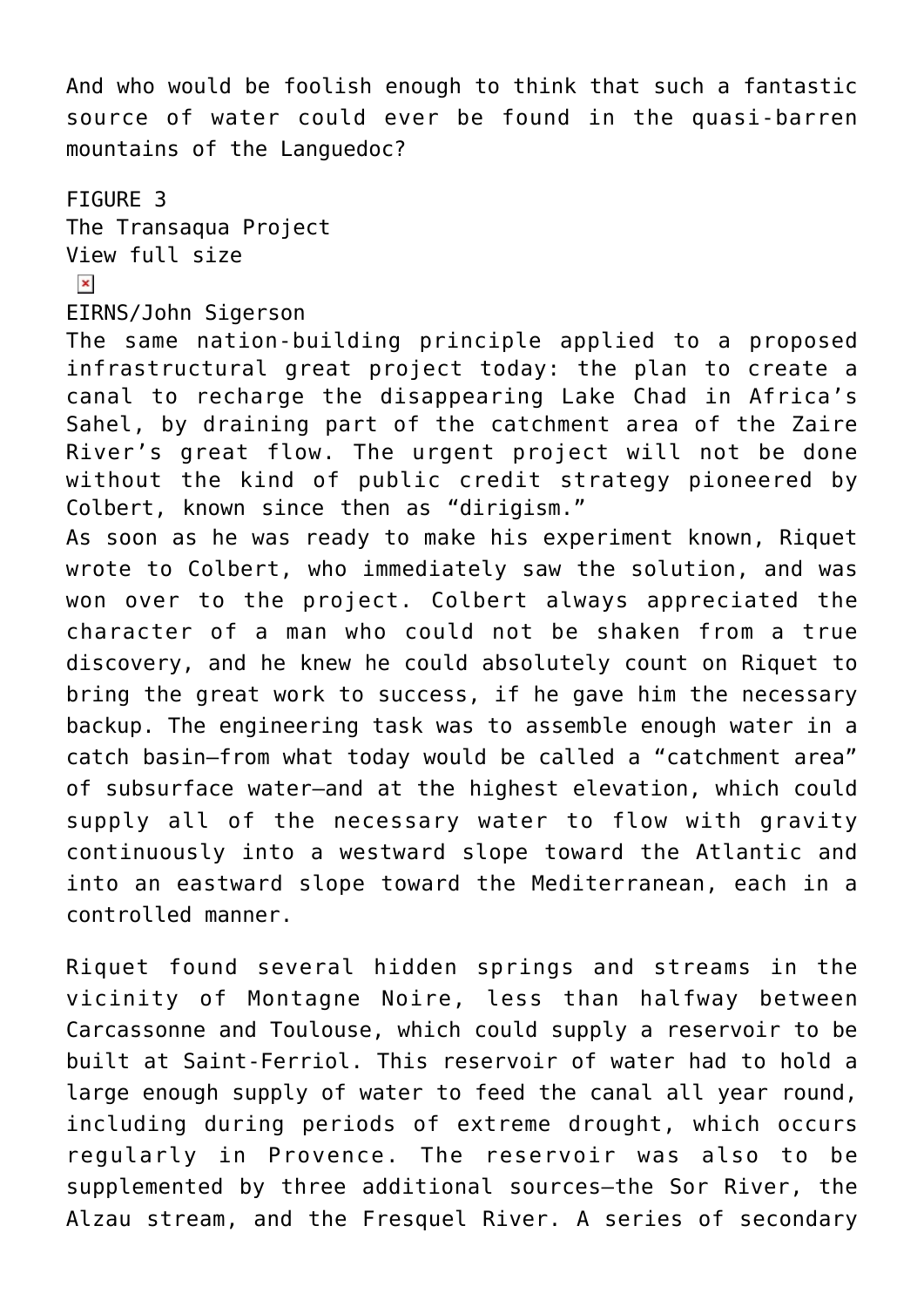basins had also to be constructed, to control the deliveries of the many flows.

```
View full size
```

```
\pmb{\times}
```

```
M. Strīķis
```
The beautiful Languedoc Canal is still in regular use, 341 years after its "impossible" construction. Its revolutionary features included lining the canal with trees to stabilize its banks. Here, a section of the canal at Carcassonne, Languedoc-Roussillon.

#### **Canal and Ports du Midi**

In his first testing experiment, Riquet spent £200,000 to build a drainage trench demonstrating to the Council of the State of Languedoc how the whole system would work. At that occasion, on Nov. 27, 1664, Riquet wrote to Colbert, saying:

But in this case [the drainage trench experiment], I am putting at risk both my fortune and my honor, and they won't fail me. In fact, it seems more reasonable that I shall acquire a little more of one as well as of the other, when I come out of this successfully. I hope to be in Paris during the month of January next…. And then, Monseigneur, I shall have the honor of telling you, in person, and in a better fashion, all my sentiments on the subject. And you will find them reasonable because I will have established precise propositions that will consequently be in accordance with your wish; and in which case I shall follow my natural inclination of frankness and freedom, and without quibbling.

On May 25, 1665, Riquet was in Paris meeting with Colbert, who gave him his patent papers securing him in his rights of ownership. Two months after, on the last day of July, Riquet wrote Colbert, filled with the excitement of Archimedes coming out of his bathtub. His experiment was a total success! He wrote:

Many people will be surprised to see how little time I have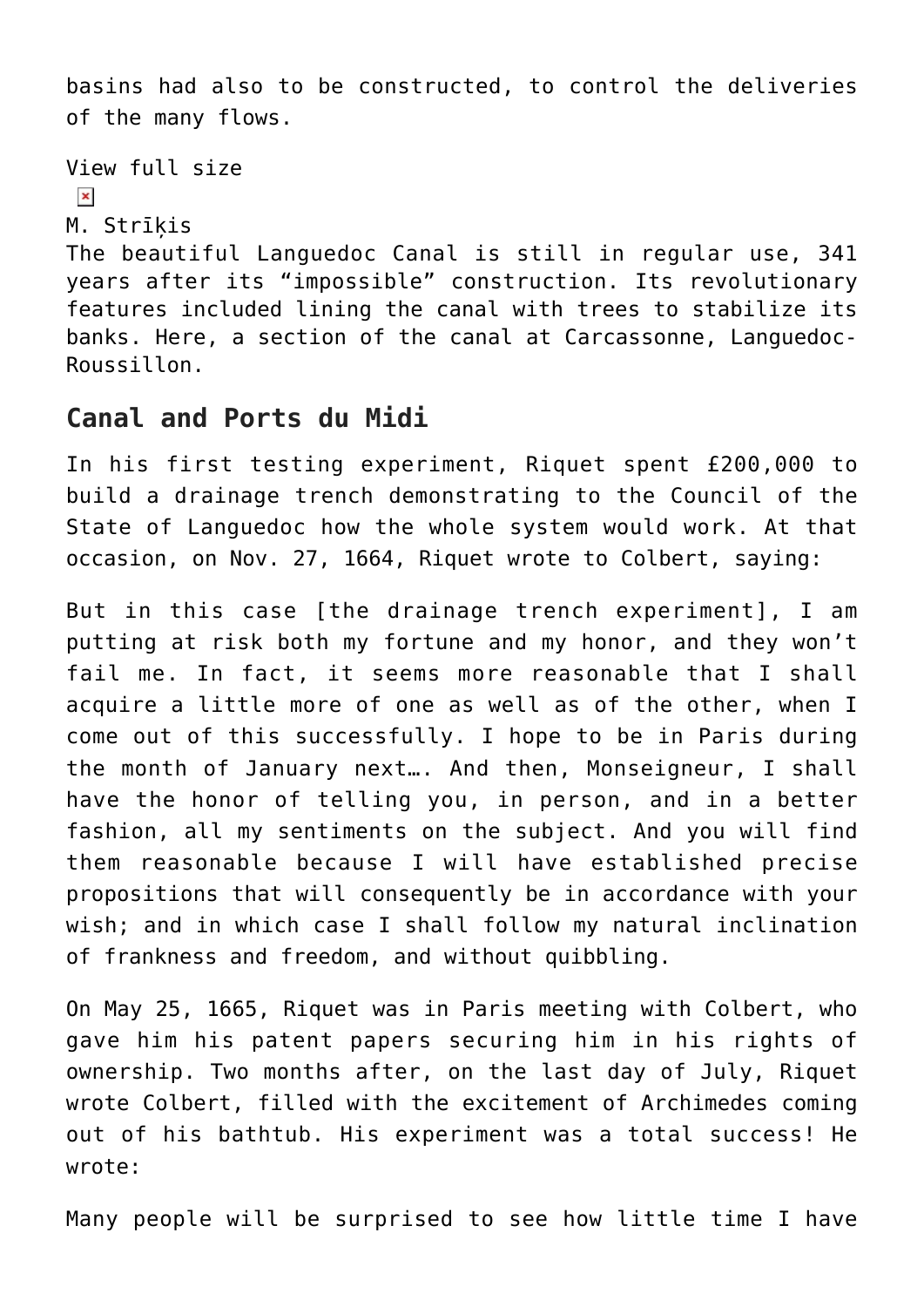taken, and little expense I have used. As for the success, it is infallible, but in a totally new fashion, that no one ever thought of, including myself. I can swear to you that the pathway I have now discovered had always been unknown to me, regardless of all the efforts I had made in attempting to discover it. The idea came to me in Saint-Germain, which is quite far away, and my musing proved me right about those locations.[\[fn\\_11\]](https://larouchepub.com/other/2022/4910-the_economic_policy_that_made.html#footnote-002)

By 1666, after Riquet had developed extensive feasibility studies and established the financial conditions for the construction of the entire canal, he got permission from Colbert to begin the first phase of construction. The entire project was going to be built in three phases, and be financed both by the State and through private means (Riquet's).

Phase one, which was to be financed entirely by Riquet himself, included the hydraulic work of a catch basin—the Saint-Ferriol reservoir at the foot of Montagne Noire—with a capacity of 6 million cubic meters of water, the largest manmade lake ever built up to that time; and the building of the Toulouse-Trebes section of the canal going west toward the Atlantic. This reservoir was going to supply the water for the entire work.

The second phase, to be financed by the State, included the canal section from the reservoir to the fishing village of Cette (today called Set), on the Mediterranean.

The third phase, also to be financed by the State, included the creation of a major seaport facility at Set.

Moreover, the canal presented several extremely difficult engineering feats, such as having to go through the Malpas Mountain in an excavated tunnel of 173 meters in length, and then pass as an aquaduct for several hundred yards over the Ord River. The entire project originally contained 75 locks, took 14 years to build, and cost the royal treasury more than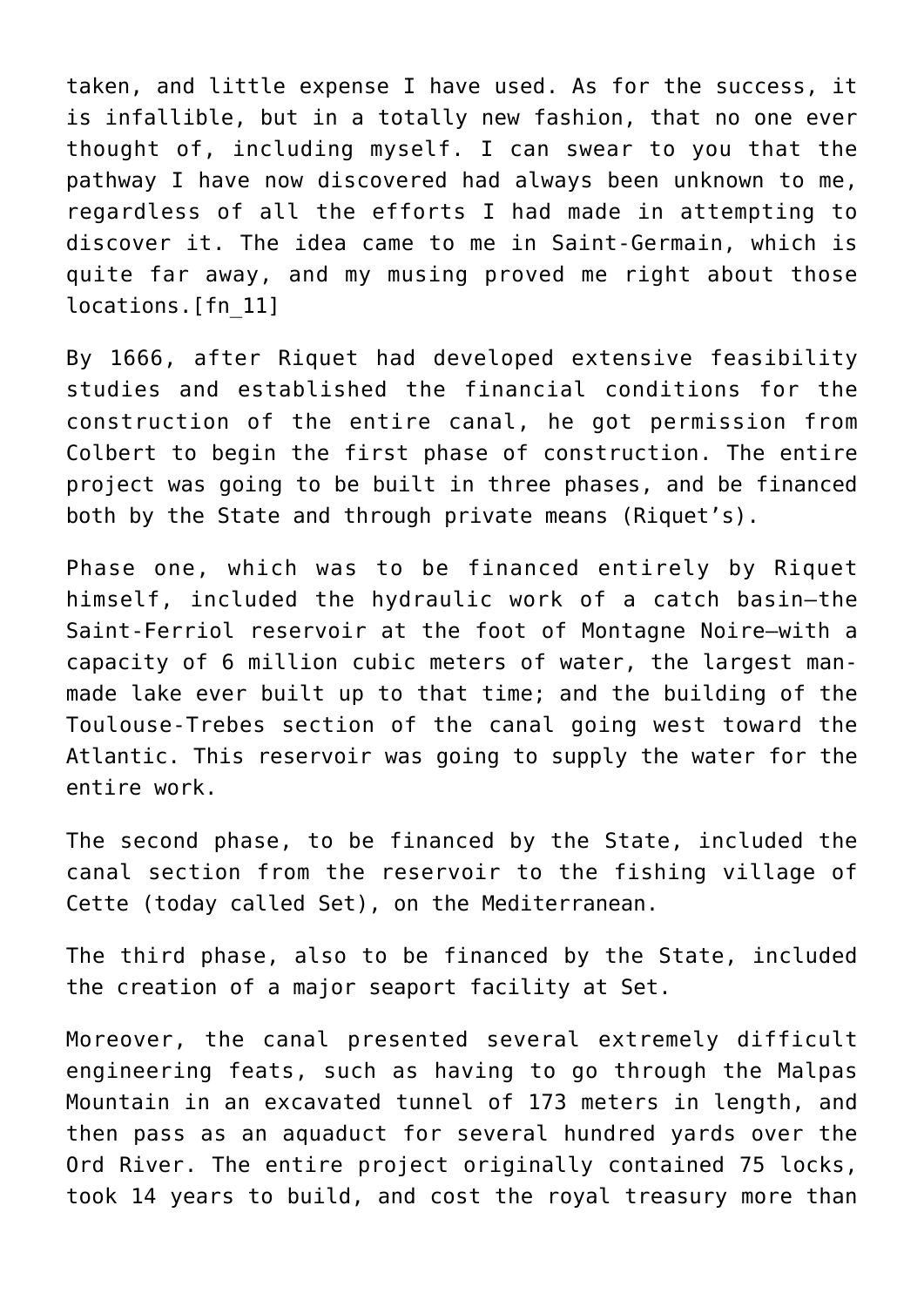£7.7 million, not including the £4 million invested by Riquet personally. Louis XIV and Jean-Baptiste Colbert inaugurated the canal at Set, on May 24, 1681.

Although Riquet, who died eight months earlier, had not lived to see his masterpiece of engineering completed, he had lived and communicated to others the joy of immortality, and was comforted in the knowledge that he had brought a great contribution to mankind. At the turn of the 18th Century, the famous military engineer and admirer of Riquet, Marshal Sébastien de Vauban, made some important improvements and a number of significant additions to the canal. Today, the canal is still in operation, for both trade and tourism.[\[fn\\_12\]](https://larouchepub.com/other/2022/4910-the_economic_policy_that_made.html#footnote-001)

Riquet also broke new ground in fostering "the advantage of the other" by providing exceptional benefits for his own workers. The Canal Company had a 12,000-man workforce, divided into 240 brigades of 50 men each. These represented the bestpaid workers of the period for this type of construction work. Riquet had gotten from Colbert a royal order to pay, for the security of his workers, a salary of £10 a month per worker, which included modest living quarters, Sundays and religious and national holidays off, plus complete medical coverage and full disability in case of injury or death. The royal order also stipulated that "those who present themselves must be fit to do the work, not incapacitated in any way, and must not be younger than twenty years of age or older than fifty." Riquet's enemies were very upset, because other workers in the region of Languedoc began to demand similar working conditions.

Riquet's royal charter for the protection of his labor force was the first of its kind in the history of Europe, guaranteeing the equivalent of good "union wages and conditions."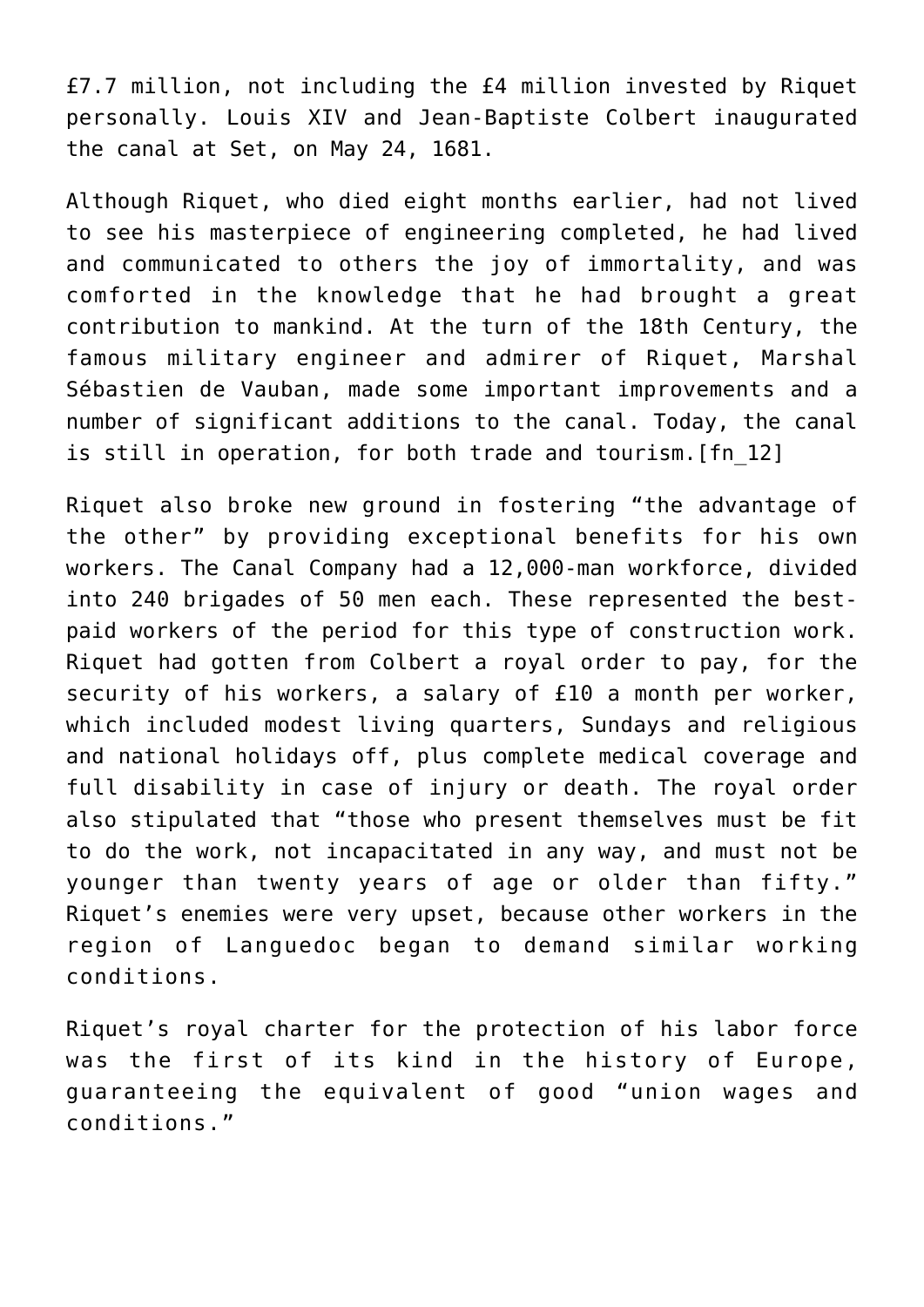# **The Principle of Discovery**

How was Riquet's canal plan going to guarantee success, when all of the others had failed? How can you guarantee that the LaRouche project of the Eurasian Land-Bridge will succeed, when all free-trade proposals have failed miserably? The answer to these questions lies in the fact that both Riquet and LaRouche understand the *principle of discovery*.

The irony of Riquet's discovery was that, while everybody else was trying to use the waters of two rivers whose flows were contrary, and could not be made to climb up to 190 meters above sea level, Riquet solved the problem by tapping the waters of far-away desert streams—up to 65 kilometers away from the canal's path—and sent them flowing into the only spot from which "the parting of the waters" could send the flows down in two directions at once! The idea was brilliant and the fruit of a true genius.

It is amazing how apparently unsolvable problems get resolved, when they are viewed from above the domain of sense perception. Riquet's project was so successful, that when Marshal de Vauban visited the site a few years after its completion, he remarked: "There is, however, something missing here: there is no statue of Riquet."

In May 1788, a year after visiting the south of France, the United States' Minister to France, Thomas Jefferson, sent some notes about the construction of the Canal of Languedoc to George Washington. Jefferson wrote:

Having in the Spring of the last year taken a journey through the southern parts of France, and particularly examined the canal of Languedoc, through its whole course, I take the liberty of sending you the notes I made on the spot, as you may find in them something perhaps which may be turned to account some time or other in the prosecution of the Patowmac [Potomac] canal.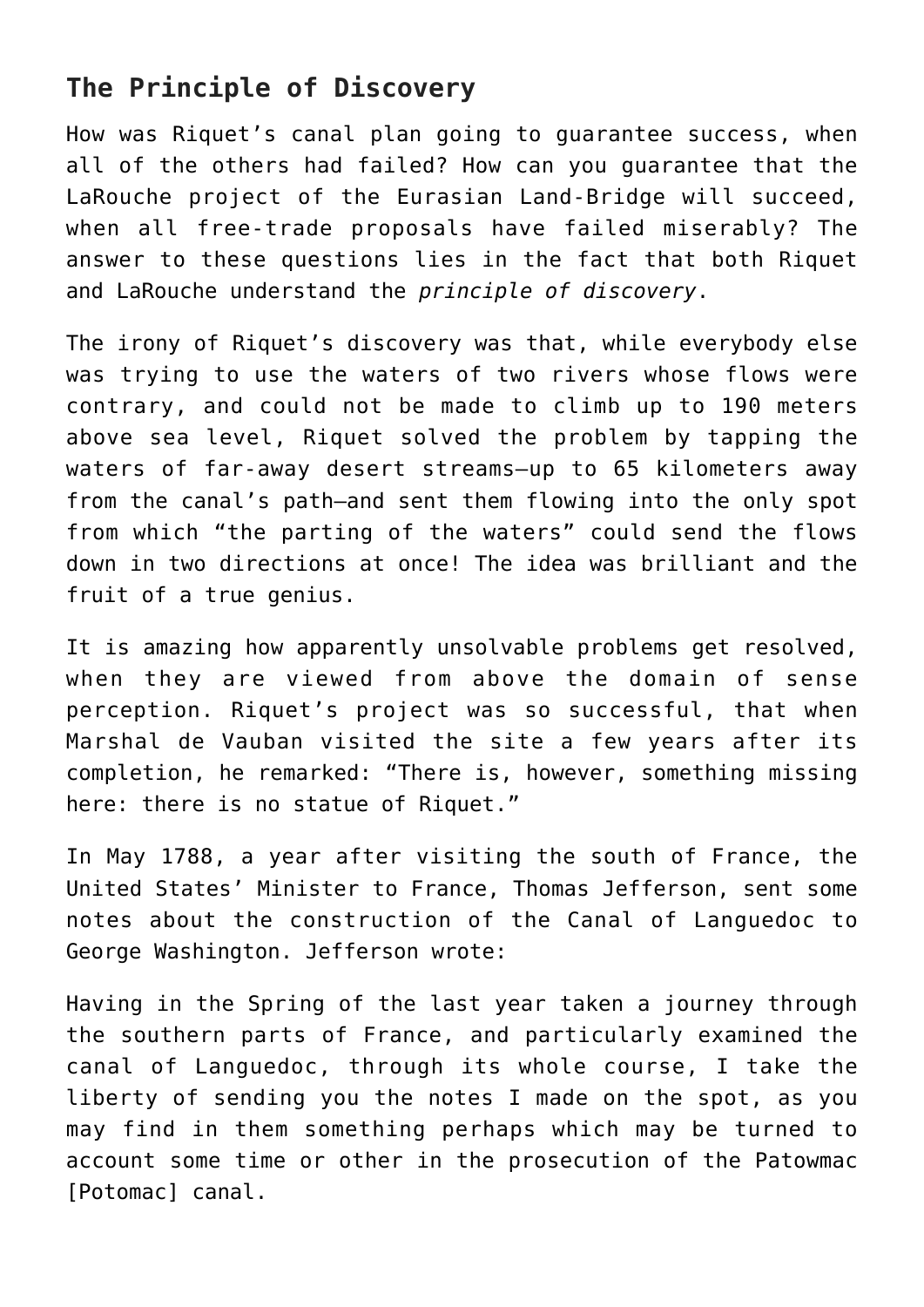Jefferson's acute interest in the Canal du Midi is one more example showing how the economics of the Peace of Westphalia had found its manifest destiny in America. [fn 13]

Under Colbert's policy, France once again embraced the "principle of benevolence" that Louis XI had institutionalized from the sublime courage of Jeanne d'Arc. The so-called "religious wars" which had decimated Europe for over a century and a quarter, were stopped and overcome. Never, during such a short period as the Mazarin-Colbert reforms, had so much evil been defeated by such a simple and effective principle as "the advantage of the other," or the common good. Without it, the Peace of Westphalia of 1648, and the era of sovereign nationstates which it launched, would not have been possible.

[\[fn\\_1\]](https://larouchepub.com/other/2022/4910-the_economic_policy_that_made.html#footnote-012-backlink) Hermann Scherer, *Histoire du commerce de toutes les nations depuis les temps anciens jusqu'a nos jours, Tôme seconde*. Paris: Capelle, Libraire-Editeur, 1857, p. 548. [\[back](https://larouchepub.com/other/2022/4910-the_economic_policy_that_made.html#footnote-012-backlink) [to text for fn\\_1\]](https://larouchepub.com/other/2022/4910-the_economic_policy_that_made.html#footnote-012-backlink)

[fn 2] The Mazarin plan for developing rivers and canals inside Germany made its way across the empire, and was finally realized in the reigns of the Grand Elector, Frederick William I (1620-88), the founder of the German nation-state, and his successor, Frederick II, the Great (1712-86). According to Scherer, *op. cit.*, it was Frederick II who fully succeeded in creating a real internal economic system centered on a series of canals connecting the rivers from east to west. After Frederick William I built the great trench that connected the Oder and the Elbe rivers in 1668:

"Frederick II continued the canal works of his predecessor. In Westphalia, the Ruhr was made navigable, and an outlet was created to the saline Unna. The canal of Plauen established the most direct connection between the Elbe, the Havel, and the Spree; the Finow canal connected the Havel and the Oder;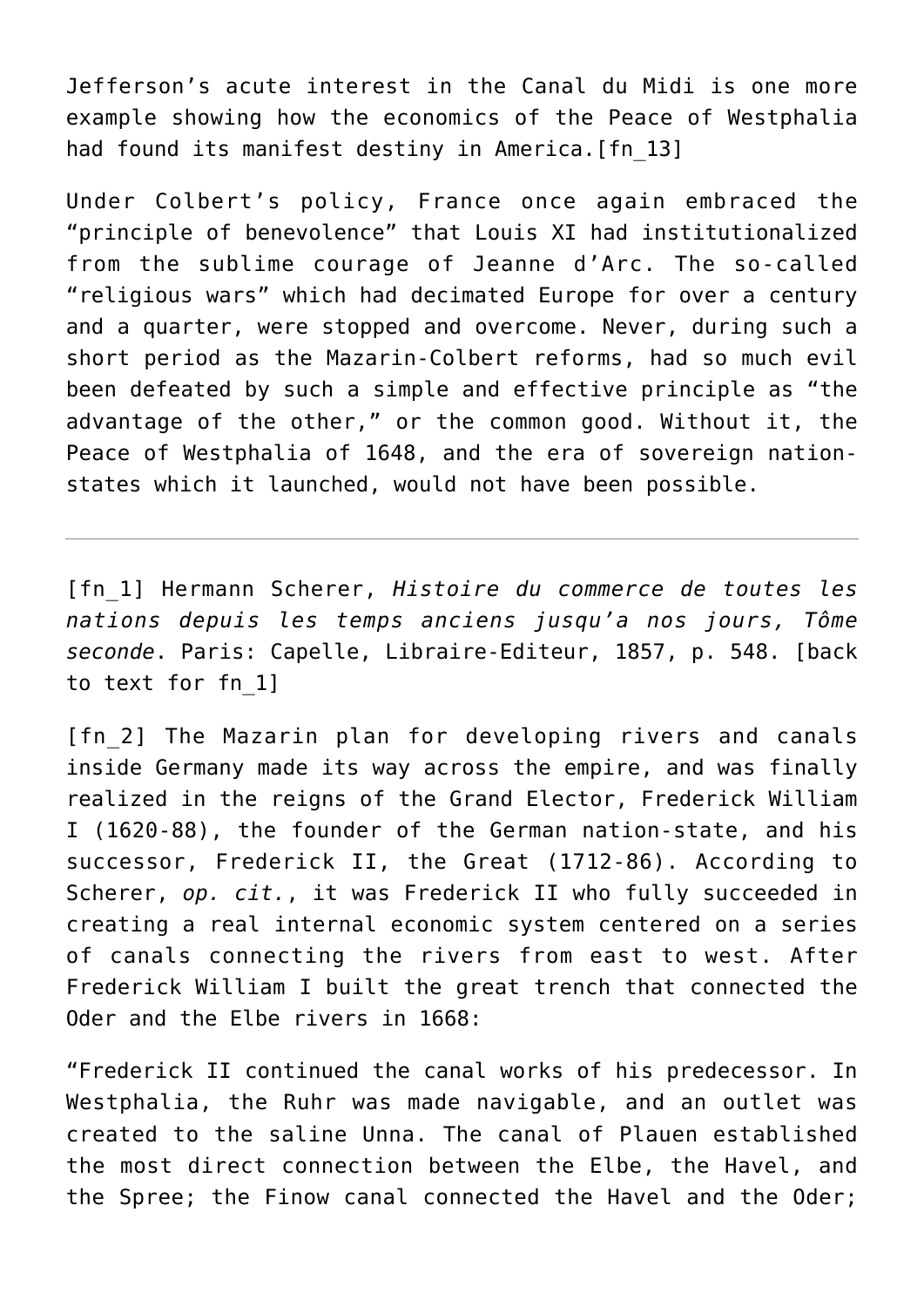the Bromberg canal connected the Oder and the Vistula. These navigable channels soon gave a tremendous impulse to the commerce of the steppes and to the neighboring provinces with the basin of the Elbe, Silesia and Poland, and thus contributed greatly to the rise of Berlin as a commercial city." (Scherer, *op. cit.*, p. 581)

These canal routes correspond today to the different sections of the Mittelland Canal crossing Germany west-east, connecting all of its main rivers from the Rhine to the Vistula and linking the main cities of Bonn, Münster, Osnabrück, Hanover, Braunschweig, Magdeburg, Berlin, and the Polish city of Bydgoszcz (Bramberg). [\[back to text for fn\\_2\]](https://larouchepub.com/other/2022/4910-the_economic_policy_that_made.html#footnote-011-backlink)

[\[fn\\_3\]](https://larouchepub.com/other/2022/4910-the_economic_policy_that_made.html#footnote-010-backlink) See Pierre Beaudry, "Peace of Westphalia: France's Defense of the Sovereign Nation," *EIR*, Vol. 29, No. 46, Nov. 29, 2002, pp. 18-33. [\[back to text for fn\\_3\]](https://larouchepub.com/other/2022/4910-the_economic_policy_that_made.html#footnote-010-backlink)

[\[fn\\_4\]](https://larouchepub.com/other/2022/4910-the_economic_policy_that_made.html#footnote-009-backlink) This principle of benevolence has its political roots in the policy of France's Henry IV and the Duke of Sully, in the aftermath of the Saint Bartholomew's Day religious massacre of 1572. As Sully had emphasized to the King later:

"Your intention must be to truly seek all of the means to have them [potentates] live in peace and tranquility among themselves, constantly soliciting them to establish a peace or a truce, whenever there should be contention or diversity of pretentions; and always to endeavor to put forward, with whomever you are dealing, your generous resolution whereby you wish everything for the others, and nothing for yourself" [emphasis added]. Maximilien de Bethune, Duc de Sully, *Memoires des sages et royales oeconomies d'estat, domestiques, politiques, et militaires de Henry le Grand*, par M.M. Michaud et Poujoulat, Tôme deuxième, Paris, chez l'editeur du commentaire analytique du Code Civil, 1837, p. 151. [\[back to text for fn\\_4\]](https://larouchepub.com/other/2022/4910-the_economic_policy_that_made.html#footnote-009-backlink)

[fn 5] Since the discovery of America and of maritime routes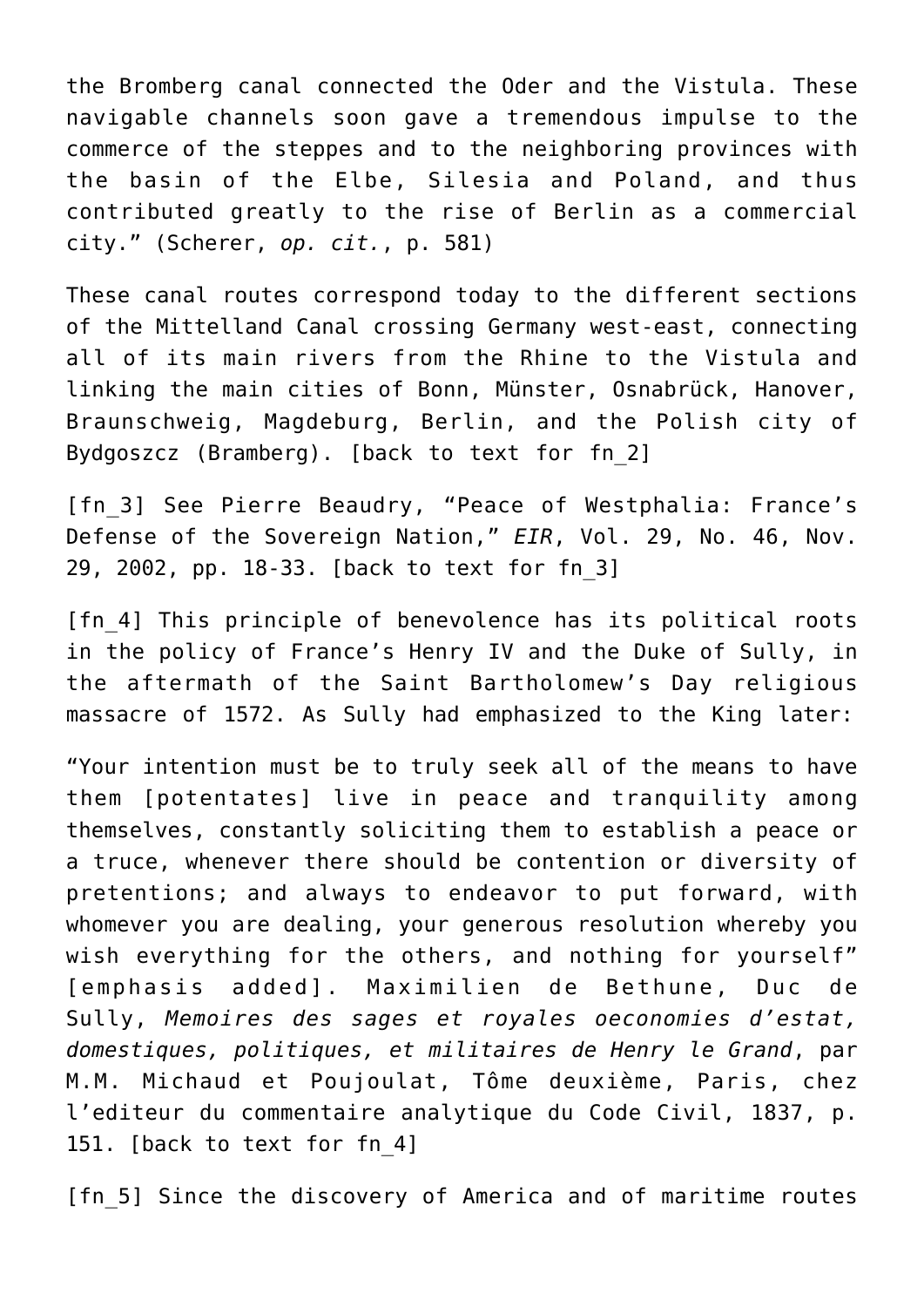to India, the control of sea-lanes and the monopoly of world trade by global merchant companies have been the main interests of a few maritime financial oligarchies. They have been centered most prominently, during successive periods of history, in the cities of Venice, Amsterdam, and London, whence they wielded the power of their central banking interests over most of the national economies of the planet.

The 17th-Century Dutch East India Company was such a commercial house. It was created on March 20, 1602, for the purpose of establishing a monopoly of trading in the Far East. The new company was placed under the control of the Duke, William of Orange, in Amsterdam, and was composed of 60 administrators elected by the shareholders—that is, by themselves—to form a General Estates that became the real, behind-the-scenes government of Holland. It was a kind of parliamentary group composed of six different chambers, located respectively in Amsterdam, Middelburg, Delft, Rotterdam, Horn, and Enkhuisen.

Their control mechanisms were not unlike the European parliamentary system of today, under the Maastricht Treaty and its central banking arrangement. The general business of international trade was put into the hands of a smaller group of seven directors who would meet, several times a year, in Amsterdam, to determine the number of ships to send out, the period of their voyage, the times of their departure and return, and their specific destinations and cargoes. The directors' executive orders had to be obeyed to the letter, with the strictest of discipline.

According to its charter, which was later copied by the British East India Company, the Dutch Company was the only one authorized to trade with the East Indies, and no one else from Holland was allowed to engage in any such trading for his own personal benefit. In fact, no other Dutch ship was allowed to take the route of the Cape of Good Hope, or Cape Horn, without the permission of the Dutch East India Company. Furthermore,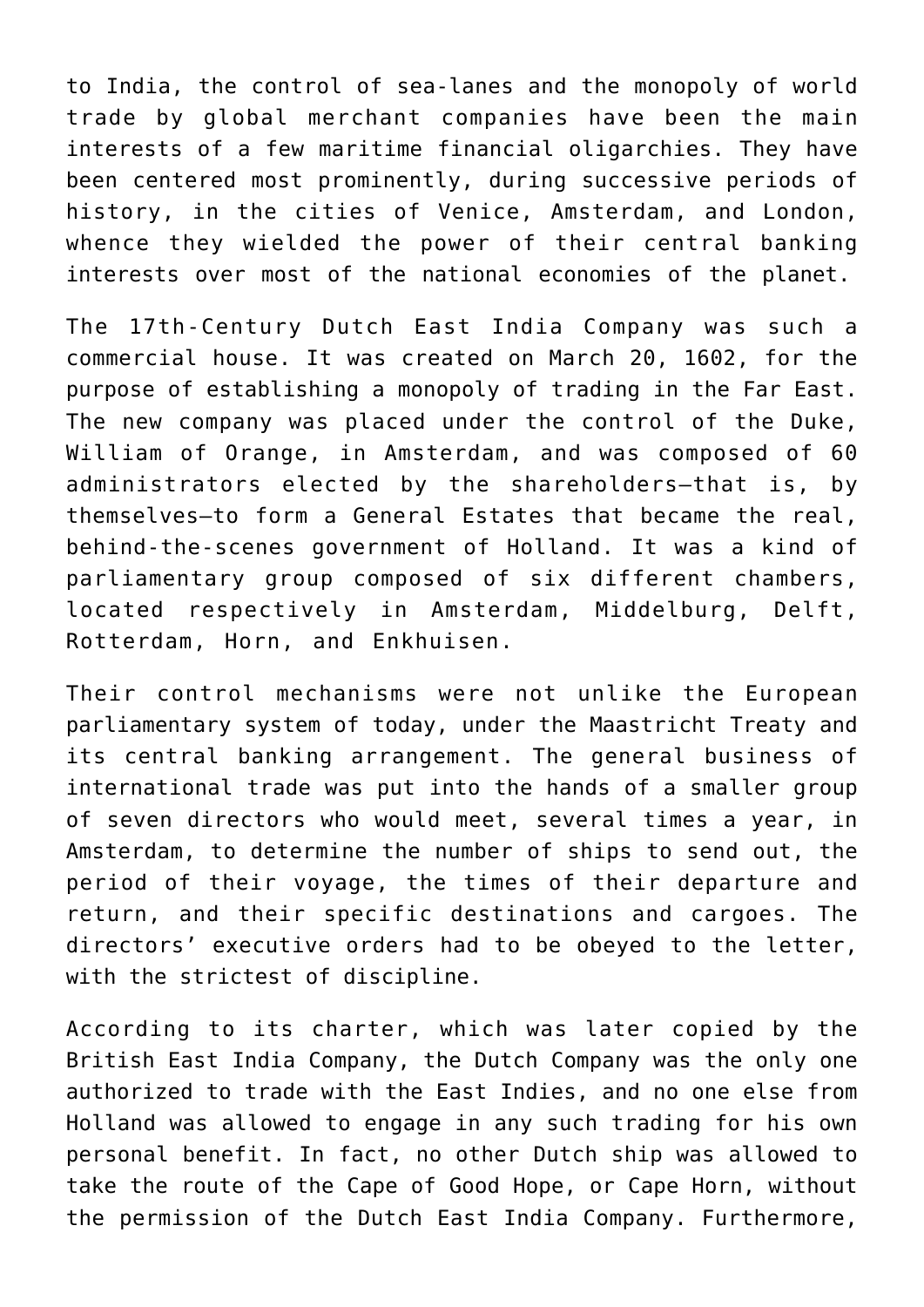it had the exclusive right to establish colonies, coin money, nominate or eliminate high functionaries of government, sign treaties with other nations, and even make war against them. This Hobbesian trading arrangement was so powerful that it had life-and-death control over all of the sea-lanes of the world, and of the colonies the Company looted for their labor and products. Holland was no longer a country with a company, but a company with a country.

In his *Histoire du Commerce de toutes les Nations*, the 19th-Century German historian Hermann Scherer described the monopolistic so-called free trade of the Dutch Company. In 1602, after expelling the Portuguese by force from the Molucca Islands in Indonesia, the men of Admiral Warwyk's 14 ships occupied the most important islands, especially Java, and made exclusive contacts with the indigenous tribes, for the complete control of spice production and trade of the entire region, that is, to the exclusion of any other country.

Scherer reported: "They [the Dutch East India Company] made war on nature itself, by letting her grow her goods exclusively where they intended to have complete control, and by destroying crops everywhere else. A company order restricted the growth of nutmeg trees on the island of Banda; another imposed a ban on cloves on the island of Ambon. In all of the other Molucca Islands, trees had to be burnt and slashed, and any new plantation was forbidden under threat of severe punishment. Treaties were agreed upon with the indigenous people, which sometimes had to be imposed by force of arms. The Islands were closed to foreign ships, and contraband was watched for, day and night. The whole thing was organized in order to maintain a complete monopoly, and to prevent any price fluctuation in Europe." (Scherer, *op. cit.*, p. 259.)

After a few years of success that had surpassed all of its anticipations, the Dutch East India Company was transformed into a new colonial and political empire. The Dutch Company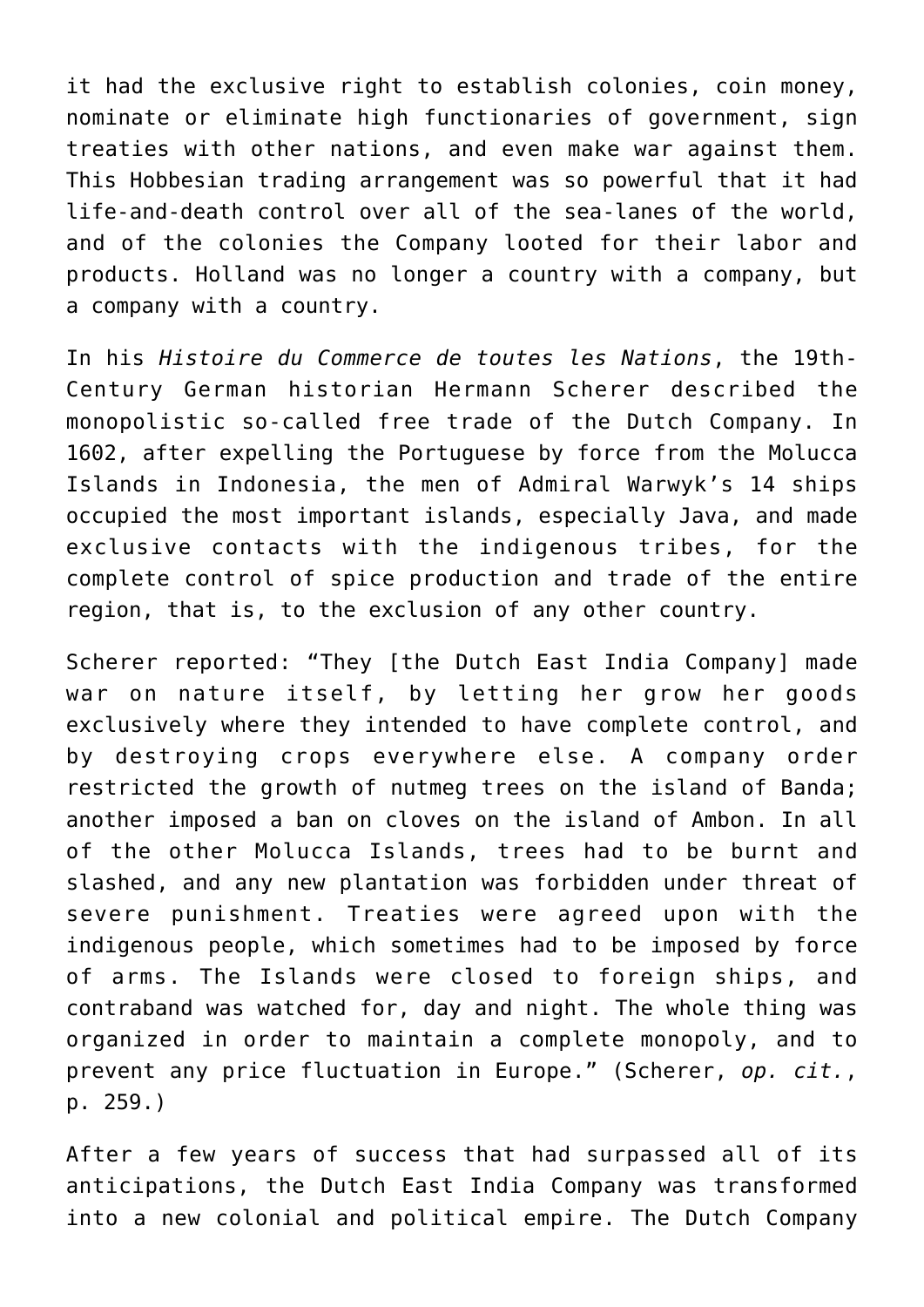even made war against British colonial interests in Jakarta. The British knew precisely what the Dutch were up to, and they wanted a piece of the action. In 1618, Adm. Jean Koen fought the British in Jakarta. The city was burnt to the ground and the British were forced out permanently. The city was rebuilt in 1621, under the old Dutch feudal name—Batavia—and became the center of all of the Dutch operations in the Far East. Batavia then became known as the Pearl of the Orient. Such a monopoly expanded into India, into Ceylon (Sri Lanka) in 1658, into Malacca (Malaysia), Les Isles De Sonde (Sunda Islands), the Celebes (Sulawesi), Timor, Borneo, Sumatra, and then beyond, into Thailand, Taiwan, China, and Japan.

Since the shareholders of the company were the ones fixing the prices, the "little green men under the floorboards of the stock exchange," in Amsterdam, kept improving the differences between the cost of buying cheap spices and selling them dear, which brought them a profit of 200-300% per annum. In his History of Dutch Commerce, historian M. Lueder estimated that during 137 years, from its founding in 1602 until 1739, the Company had bought for a total of 360 million florins, and sold for a total of 1,620 million florins: a spoiling of nature, and of the general welfare of the people of Holland and of the Far East. [\[back to text for fn\\_5\]](https://larouchepub.com/other/2022/4910-the_economic_policy_that_made.html#footnote-008-backlink)

[\[fn\\_6\]](https://larouchepub.com/other/2022/4910-the_economic_policy_that_made.html#footnote-007-backlink) Pierre Clement, *Lettres, instructions, memoires de Colbert, Tome IV.* Paris: Imprimerie Imperiale, 1867, p. 216. [\[back to text for fn\\_6\]](https://larouchepub.com/other/2022/4910-the_economic_policy_that_made.html#footnote-007-backlink)

[fn 7] Clement, op. cit., p. 235. [\[back to text for fn\\_7\]](https://larouchepub.com/other/2022/4910-the_economic_policy_that_made.html#footnote-006-backlink)

[fn 8] Historian Pierre Clement wrote that when Mazarin died, "leaving France in a state of peace on the outside, freed from the factions on the inside, but tired out, without resources, and scandalously exploited by any man who had 100,000 ecus to lend to the Treasury at 50% interest, Colbert, who had long followed with diligence the progress of corruption, who knew all of its ruses and weaknesses, and who was revealing them to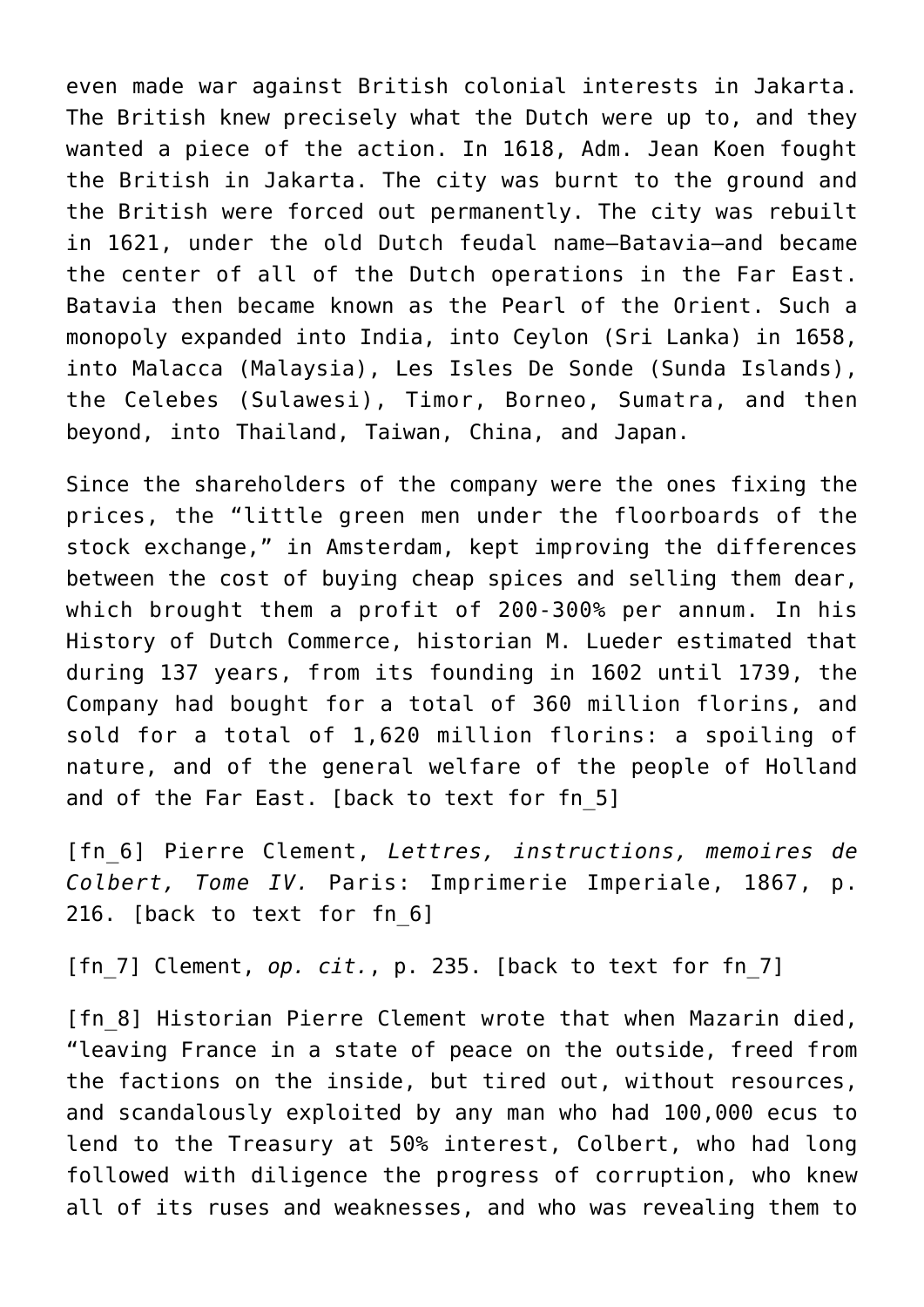Louis XIV—Colbert whom the King consulted first in secret, because the need he had of him was so great—necessarily had to be brought into the Council and occupy the first place. His special skills, his antecedents, his character, his hard work, the important fortune of Mazarin that he administered so wisely during 15 years, but most of all the modesty of the functions he had held under the Cardinal [Mazarin], everything pointed him toward Louis XIV." (Pierre Clement, *op. cit.*, p. 94.

In his article, "Colbert's Bequest to the Founding Fathers," historian Anton Chaitkin appropriately likened Colbert's 1661 bold intervention to a real coup d'état (*EIR*, Vol. 19, No. 1, Jan. 3, 1992, pp. 20-21). [\[back to text for fn\\_8\]](https://larouchepub.com/other/2022/4910-the_economic_policy_that_made.html#footnote-005-backlink)

[fn 9] See G.W. Leibniz, "The Discoveries of Principle of the Calculus in *Acta Eruditorum*," eight unpublished translations by Pierre Beaudry. [\[back to text for fn\\_9\]](https://larouchepub.com/other/2022/4910-the_economic_policy_that_made.html#footnote-004-backlink)

[\[fn\\_10\]](https://larouchepub.com/other/2022/4910-the_economic_policy_that_made.html#footnote-003-backlink) Philip Valenti, "Britain Sabotaged the Steam Engine of Leibniz and Papin," *EIR*, Vol. 23, No. 6, Feb. 16, 1996, pp. 18-23; see also *Fusion,* Vol. 2, No. 4, Dec. 1979. [\[back to](https://larouchepub.com/other/2022/4910-the_economic_policy_that_made.html#footnote-003-backlink) [text for fn\\_10\]](https://larouchepub.com/other/2022/4910-the_economic_policy_that_made.html#footnote-003-backlink)

[\[fn\\_11\]](https://larouchepub.com/other/2022/4910-the_economic_policy_that_made.html#footnote-002-backlink) Pierre Clement, *op. cit.*, p. 305. [\[back to text for](https://larouchepub.com/other/2022/4910-the_economic_policy_that_made.html#footnote-002-backlink) [fn\\_11\]](https://larouchepub.com/other/2022/4910-the_economic_policy_that_made.html#footnote-002-backlink)

[\[fn\\_12\]](https://larouchepub.com/other/2022/4910-the_economic_policy_that_made.html#footnote-001-backlink) Sébastien Le Prestre, Marquis de Vauban (1633-1707), was a Marshal of France and a military engineer who had studied Leonardo da Vinci and especially the great works of Pierre-Paul Riquet. A member of the Academie des Sciences, Vauban distinguished himself by establishing the most advanced form of modern fortification, surrounding France with a defensive shield by rebuilding more than 300 fortified cities and creating 37 new ones. (The post-Vauban Fort McHenry, located in Baltimore, Maryland, is a typical Vauban fortification.)

Vauban was a Colbertian economist who was preoccupied mostly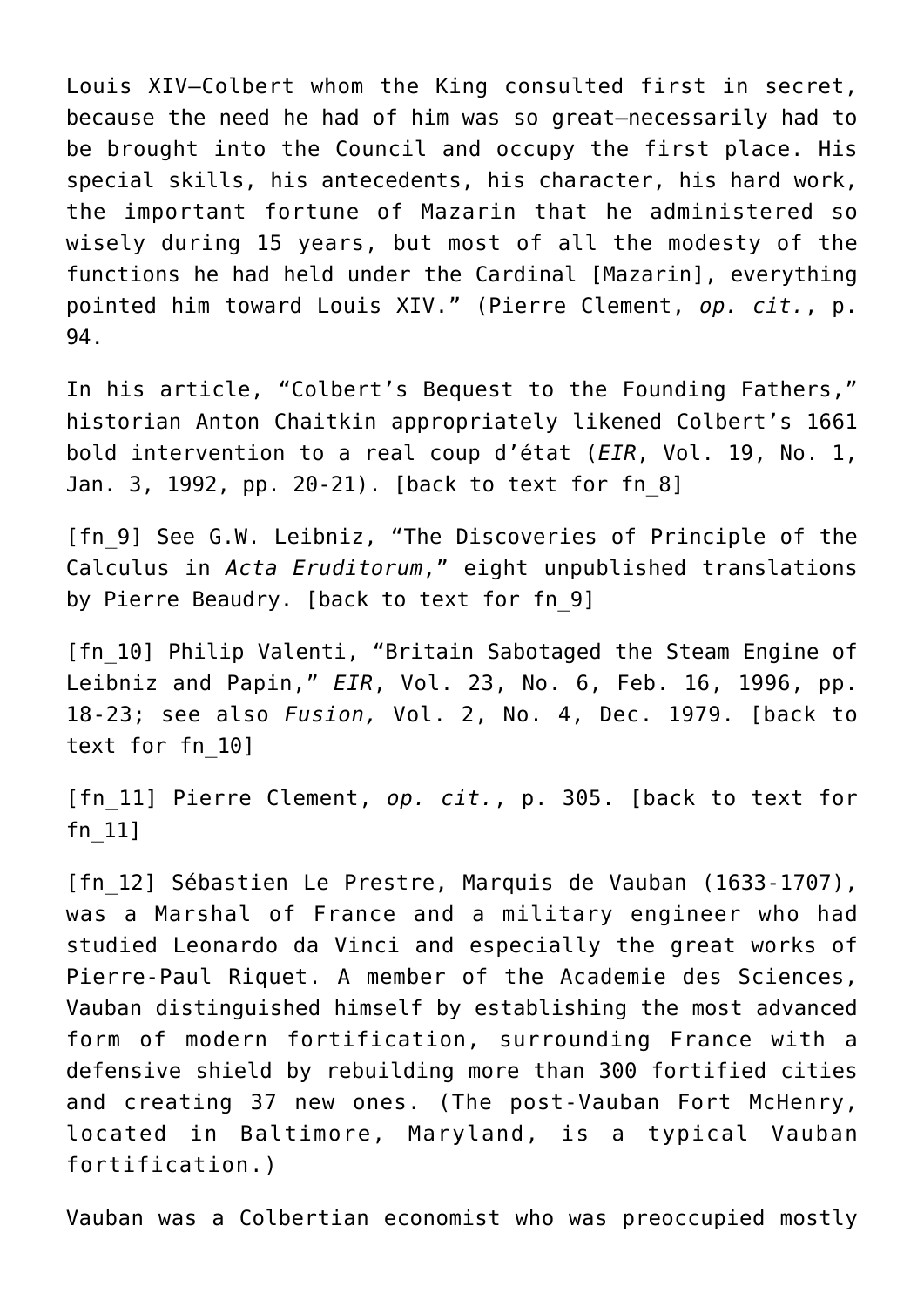with improving the conditions of labor, and who considered that "work is the principle of all wealth." Louis XIV unjustly disgraced him, but it was in honor of Vauban that Saint-Simon created the French word *patriote*. [\[back to text for fn\\_12\]](https://larouchepub.com/other/2022/4910-the_economic_policy_that_made.html#footnote-001-backlink)

[\[fn\\_13\]](https://larouchepub.com/other/2022/4910-the_economic_policy_that_made.html#footnote-000-backlink) Roy and Alma More, *Thomas Jefferson's Journey to the South of France*. New York: Stewart, Tabori & Chang, 1999, p. 157. [\[back to text for fn\\_13\]](https://larouchepub.com/other/2022/4910-the_economic_policy_that_made.html#footnote-000-backlink)

# **Principles of Westphalia**

The Treaty of Westphalia of 1648 brought an end to the Thirty Years' War, the last of wars that had drowned Europe in blood in battles over religion. It defined the principles of sovereignty and equality in numerous sub-contracts. It became the constitution of the new system of states of Europe. We paraphrase the two key principles:

**Article I** begins: A Christian general and permanent peace, and true and honest friendship, must rule between his Holy Imperial Majesty and his Holy All-Christian Majesty, as well as between all and every ally and follower of the mentioned Imperial Majesty, the House of Austria … and successors…. And this Peace must be so honest and seriously guarded and nourished that each part furthers the advantage, honor, and benefit of the other…. A neighborliness should be renewed and flourish for peace and friendship, and flourish again.

(In other words, peace among sovereign nations requires, according to this principle, that each nation develops itself fully, and regards it as its self-interest to develop the others fully, and vice versa—a real "family of nations.")

**Article II** says: On both sides, all should be forever forgotten and forgiven—what has from the beginning of the troubles, no matter how or where, from one side or the other, happened in terms of hostility—so that neither because of that, nor for any other reason or pretext, should anyone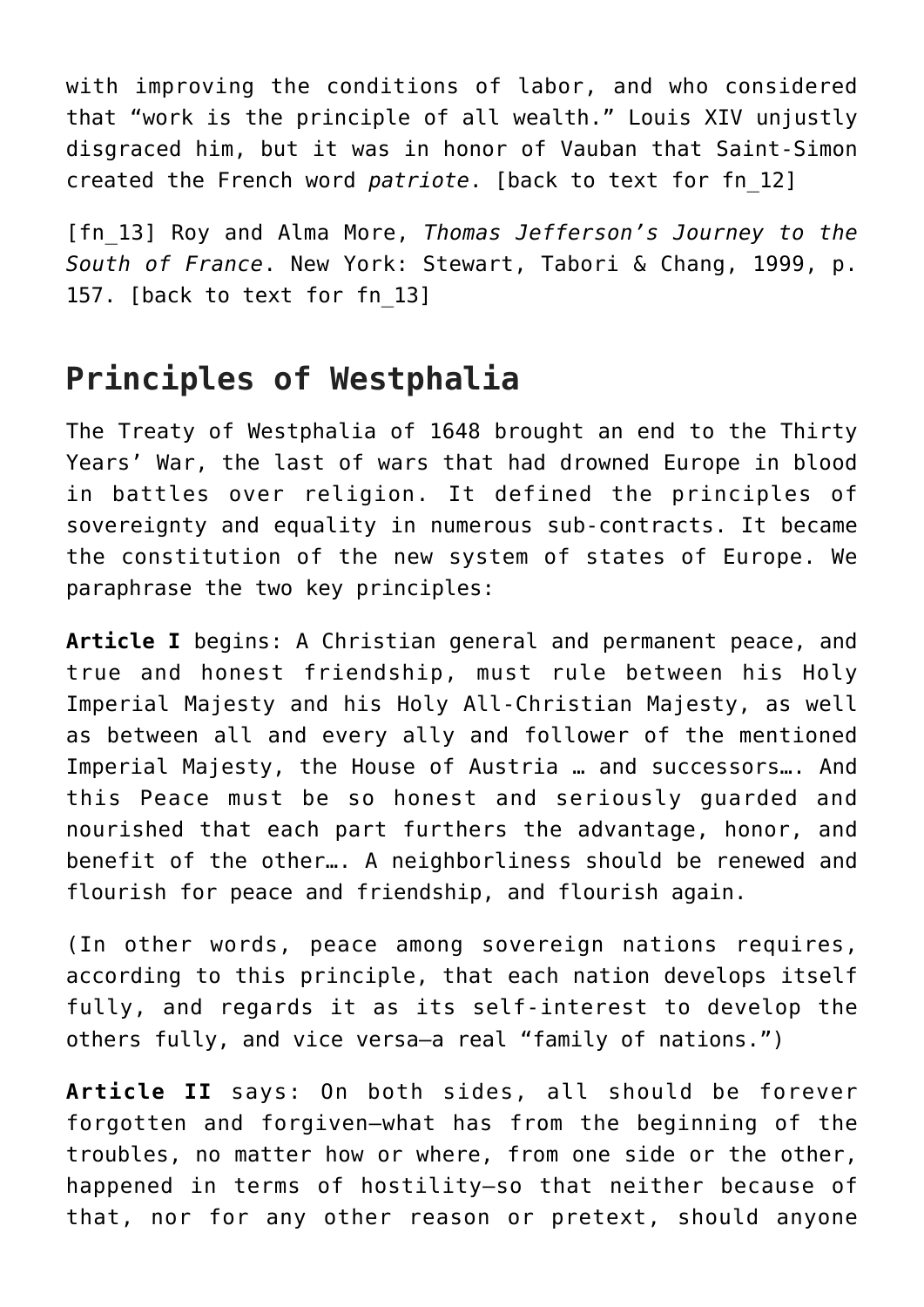commit, or allow to happen, any hostility, unfriendliness, difficulty, or obstacle in respect to persons, their status, goods, or security itself, or through others, secretly or openly, directly or indirectly, under the pretense of the authority or the law, or by way of violence within the Empire, or anywhere outside of it, and any earlier, contradictory treaties should not stand against this.

Instead, the fact that each and every one, from one side and the other, both before and during the war, committed insults, violent acts, hostilities, damages, and injuries, without regard of persons or outcomes, should be completely put aside, so that everything, whatever one could demand from another under his name, will be forgotten to eternity.

*—Prepared by Pierre Beaudry from the French and Latin original texts. [[back to text](https://larouchepub.com/other/2022/4910-the_economic_policy_that_made.html#ujNPG6ATfjK35PpxJfPmyXA)]*

 $\pmb{\times}$ 

#### **Preview the fall issue [here](https://schillerinstitute.com/wp-content/uploads/2022/01/Leonore-Fall-2021_preview.pdf)**

The Schiller Institute has just released the second issue of its new quarterly journal dedicated to the creation of a classical culture. The 95-page issue, described below, is yours as a monthly contributing member. Memberships start at \$5/month. Give more if you can. This beautiful journal, written for audiences from 12 to 102, is a map to winning a beautiful future. Failure is not an option.

In this special issue, we take on the question of "What is an Aesthetical Education?" This is an incredibly important and challenging question, but one that must be taken up. We want to examine different people and nations who have either attempted or successfully created this type of educational system.

We have a very wonderful composition for you to work through. Here are a few highlights: